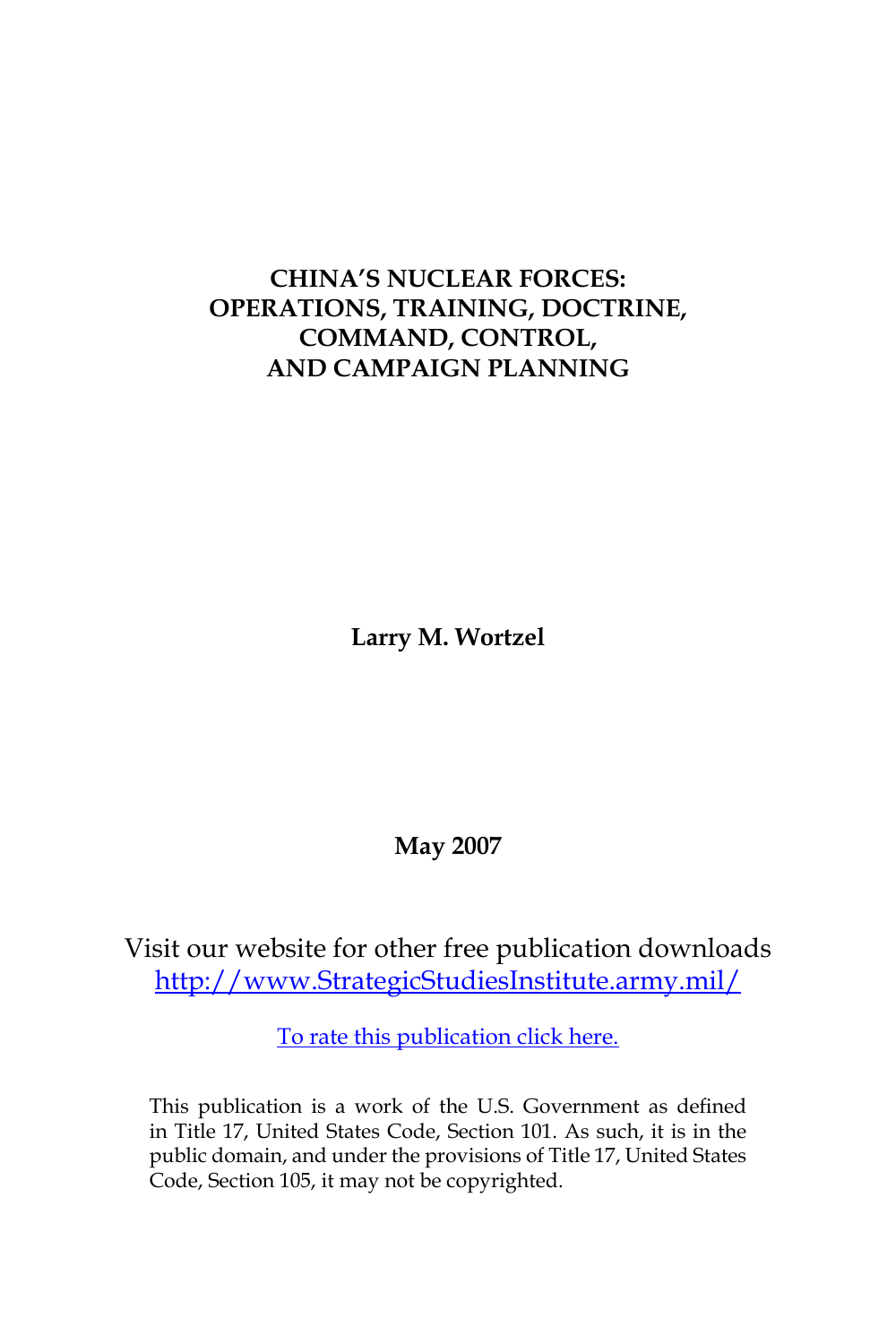\*\*\*\*\*

The views expressed in this report are those of the author and do not necessarily reflect the official policy or position of the Department of the Army, the Department of Defense, or the U.S. Government. This report is cleared for public release; distribution is unlimited.

\*\*\*\*\*

The author wants to acknowledge Strategic Analysis and Assessment, Scitor Corporation, which provided support for this research.

\*\*\*\*\*

Comments pertaining to this report are invited and should be forwarded to: Director, Strategic Studies Institute, U.S. Army War College, 122 Forbes Ave, Carlisle, PA 17013-5244.

\*\*\*\*\*

All Strategic Studies Institute (SSI) publications are available on the SSI homepage for electronic dissemination. Hard copies of this report also may be ordered from our homepage. SSI's homepage address is: *www.StrategicStudiesInstitute.army.mil*.

\*\*\*\*\*

The Strategic Studies Institute publishes a monthly e-mail newsletter to update the national security community on the research of our analysts, recent and forthcoming publications, and upcoming conferences sponsored by the Institute. Each newsletter also provides a strategic commentary by one of our research analysts. If you are interested in receiving this newsletter, please subscribe on our homepage at *www.StrategicStudiesInstitute.army. mil*/*newsletter/.*

ISBN 1-58487-292-6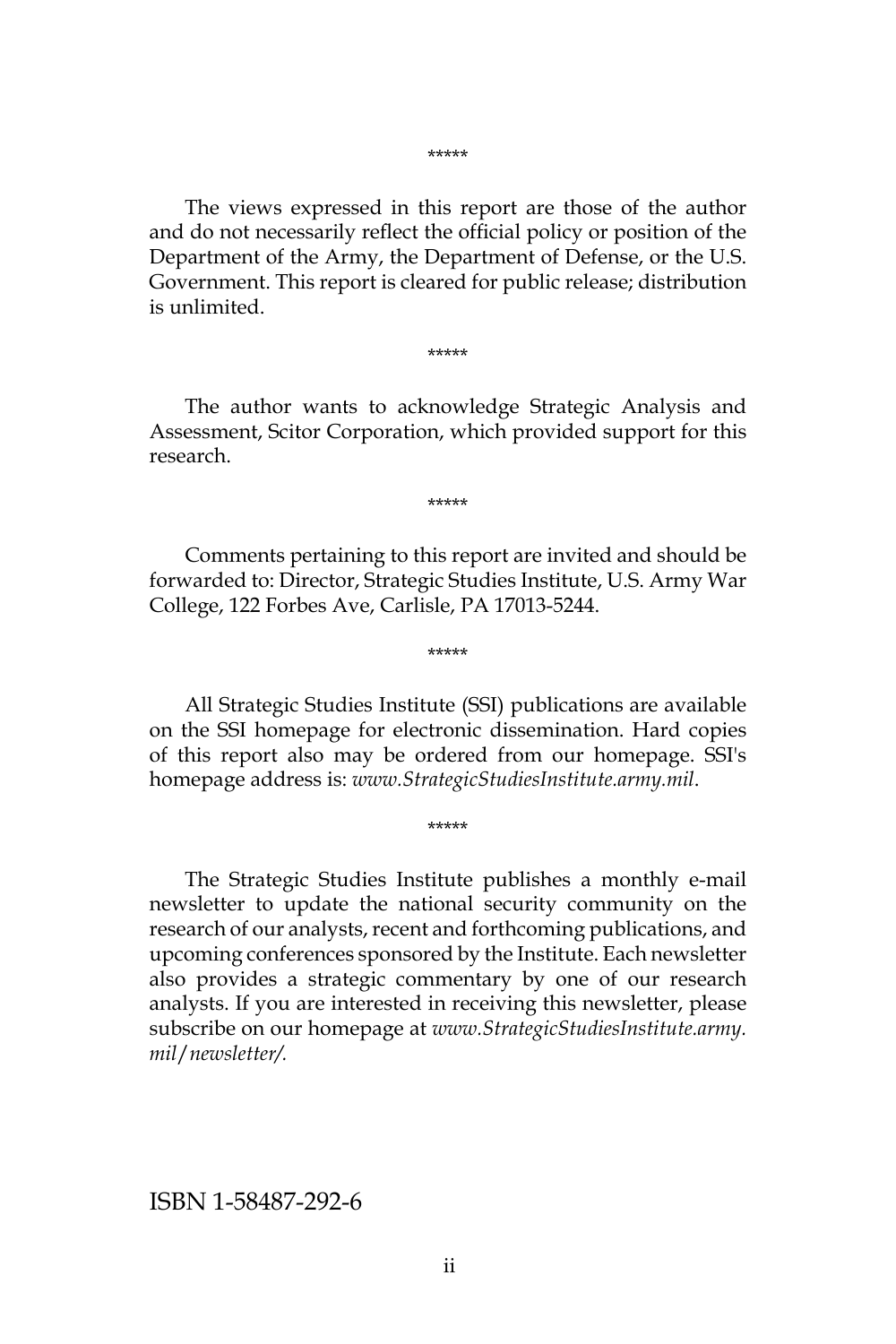### **FOREWORD**

A decade ago, many scholars and policy analysts who followed China dismissed the People's Liberation Army (PLA) as an antiquated force that was essentially infantry, fighting with decades-old weapons, poor communications, and World War II era doctrine. China's nuclear forces were also technologically outmoded and fixed to silo or tunnel launch sites. Very little information was available about China's "Second Artillery Corps," as China calls its strategic rocket forces. The United States knew that the PLA maintained a separate corps of rocket troops, but its doctrine and command and control structures remained shrouded in secrecy. Chinese diplomats, political leaders, and security thinkers regularly announced that China would adhere to a "no first use" policy, but very little published military information was available about how China intended to use its missile forces in crisis or war.

Dr. Larry M. Wortzel's monograph sheds new light on the operations, training, and doctrine of the Second Artillery Corps. The PLA is adding modernized mobile missile forces to the older silo-based strategic forces. At the same time, China is experimenting with multiple reentry vehicles, maneuverable reentry vehicles, and other penetration aids or countermeasures on its warheads as measures to respond to potential missile defenses. A nation-wide network of redundant command and control systems is now deployed around China to ensure retaliatory capabilities are available and responsive to the orders of the Chinese Communist Party's Central Military Commission. The PLA has generated new doctrine on how to integrate missile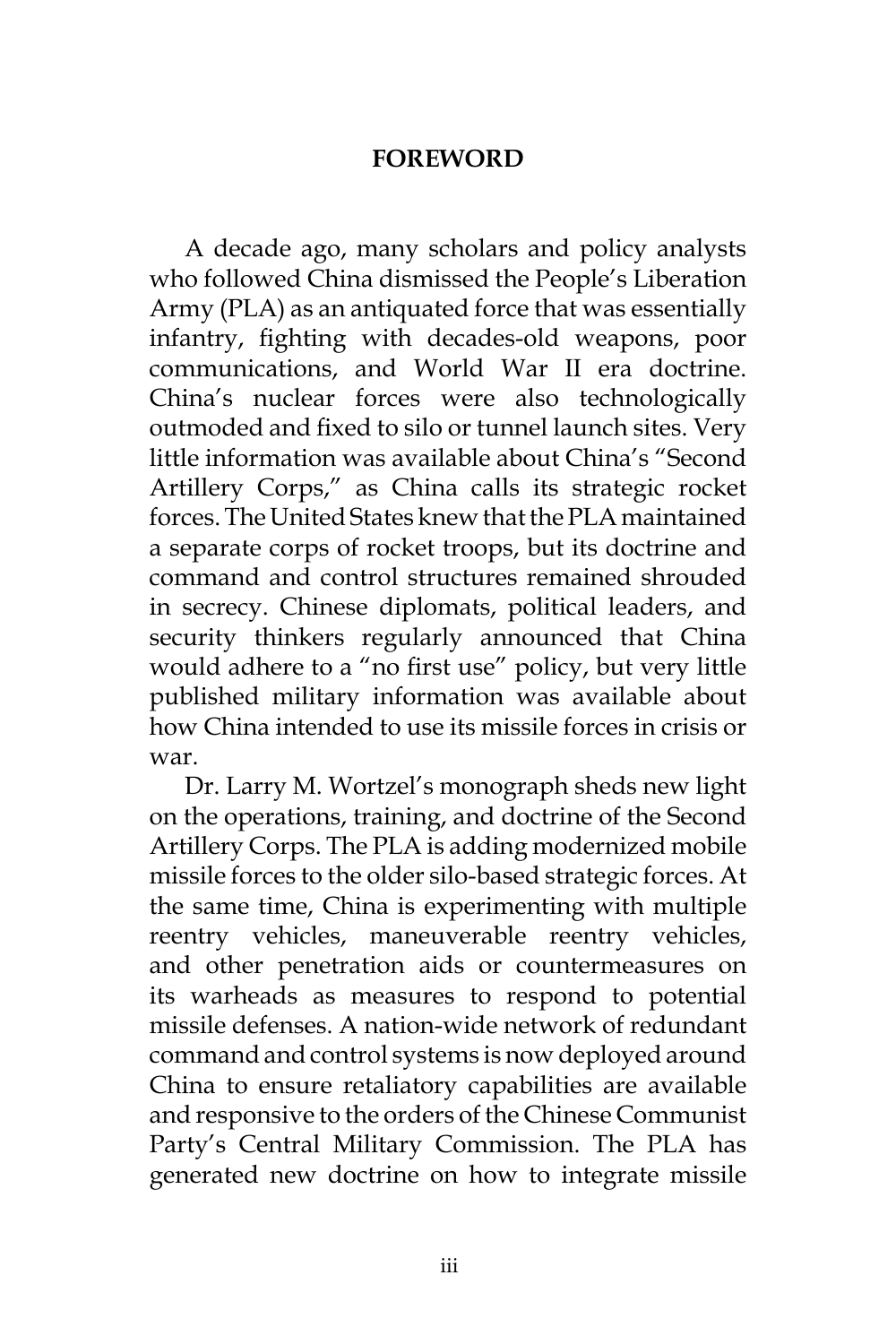forces into its military campaigns at the operational level of war while still maintaining the strategic nuclear deterrent.

However, there are some worrisome aspects to this modernization. China has mixed nuclear, nuclearcapable, and conventionally armed missiles into its theater (or campaign)-level forces. It has worked to perfect ballistic missiles that can attack moving targets at sea. Moreover, it has integrated submarine-launched ballistic missiles into its nuclear doctrine. Among civilian strategists and military officers, a debate has developed about the viability of China's "no-first-use" pledges in the age of precision weapons and stealth attack. Additionally, the PLA is now publishing more military theoretical studies and doctrine on these changes and how to employ them, providing new information on China's capabilities, organization, and threat perceptions.

We are pleased to present this monograph, which provides new insights into why China's leaders and military thinkers see the United States as a major potential threat to the PLA and China's interests. The monograph also discusses the relationships between conventional and nuclear ballistic units in war fighting doctrine. These are critical matters for the Army and our nation.

DOUGLAS C. LOV

Director Strategic Studies Institute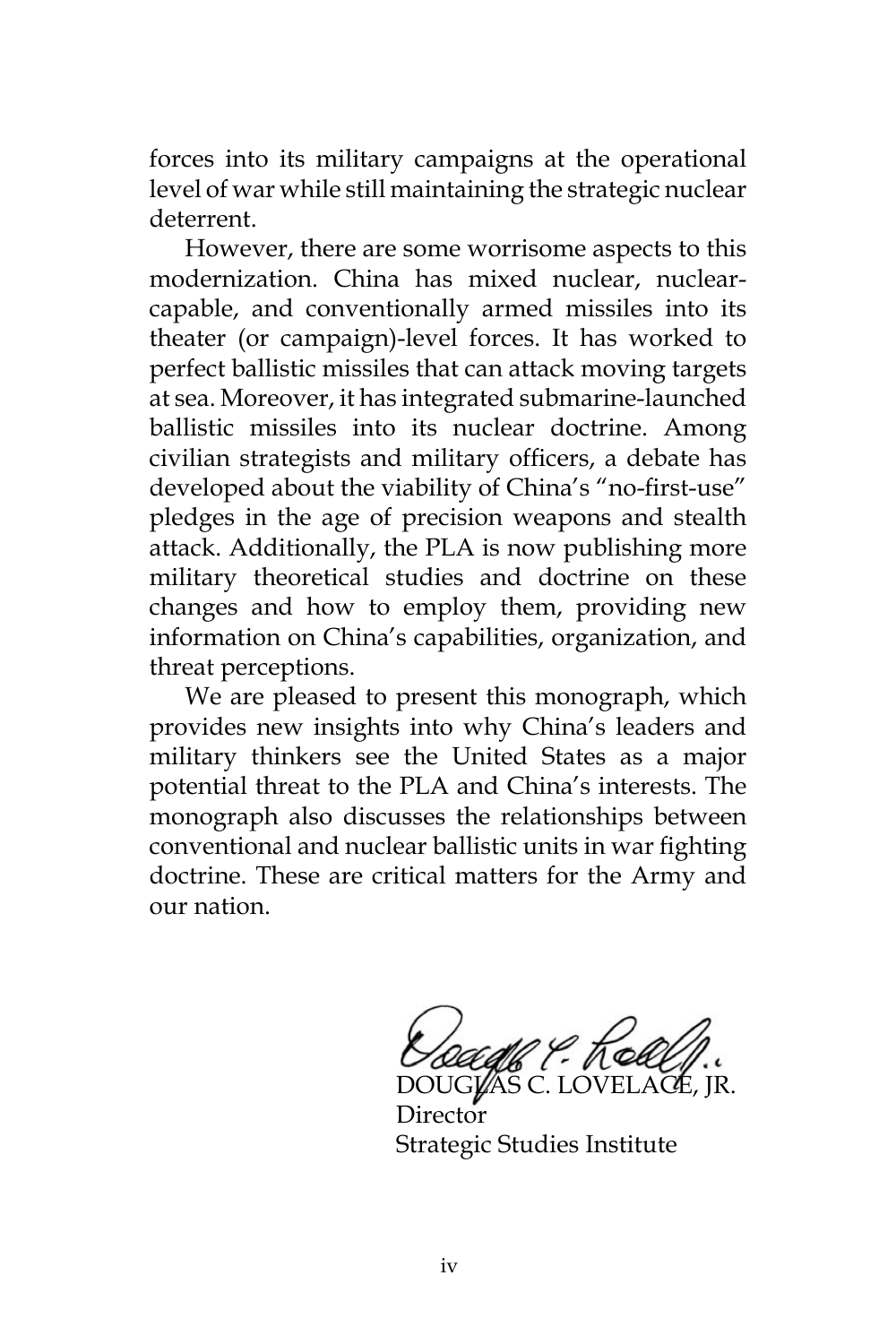### **BIOGRAPHICAL SKETCH OF THE AUTHOR**

LARRY M. WORTZEL is a leading authority on China and Asia. Dr. Wortzel had a distinguished 32-year military career, retiring as a colonel in 1999. His last military position was as Director of the Strategic Studies Institute of the U.S. Army War College. After retiring from the Army, Wortzel was Asian Studies Center Director and then Vice President for Foreign Policy Studies at The Heritage Foundation, a public policy "think tank" in Washington D.C. He is a commissioner on the congressionally-appointed U.S.-China Economic and Security Review. After 3 years in the United States Marine Corps and some college, Dr. Wortzel began his professional career assessing political and military events in China as a sergeant in the U.S. Army Security Agency in 1970. He gathered communications intelligence on Chinese military activities in Laos and Vietnam during the Vietnam War. After Infantry Officer Candidate School, Ranger, and Airborne training he was an infantry officer for 4 years. He moved back into military intelligence in 1977. He has traveled regularly to China since 1979. He served two tours of duty as a military attaché at the American Embassy in China. Dr. Wortzel's books include *Class in China*; *China's Military Modernization; The Chinese Armed Forces in the 21st Century*; and *Dictionary of Contemporary Chinese Military History*. A graduate of the Armed Forces Staff College and the U.S. Army War College, Dr. Wortzel earned his B.A. from Columbus College, Georgia, and his M.A. and Ph.D. from the University of Hawaii.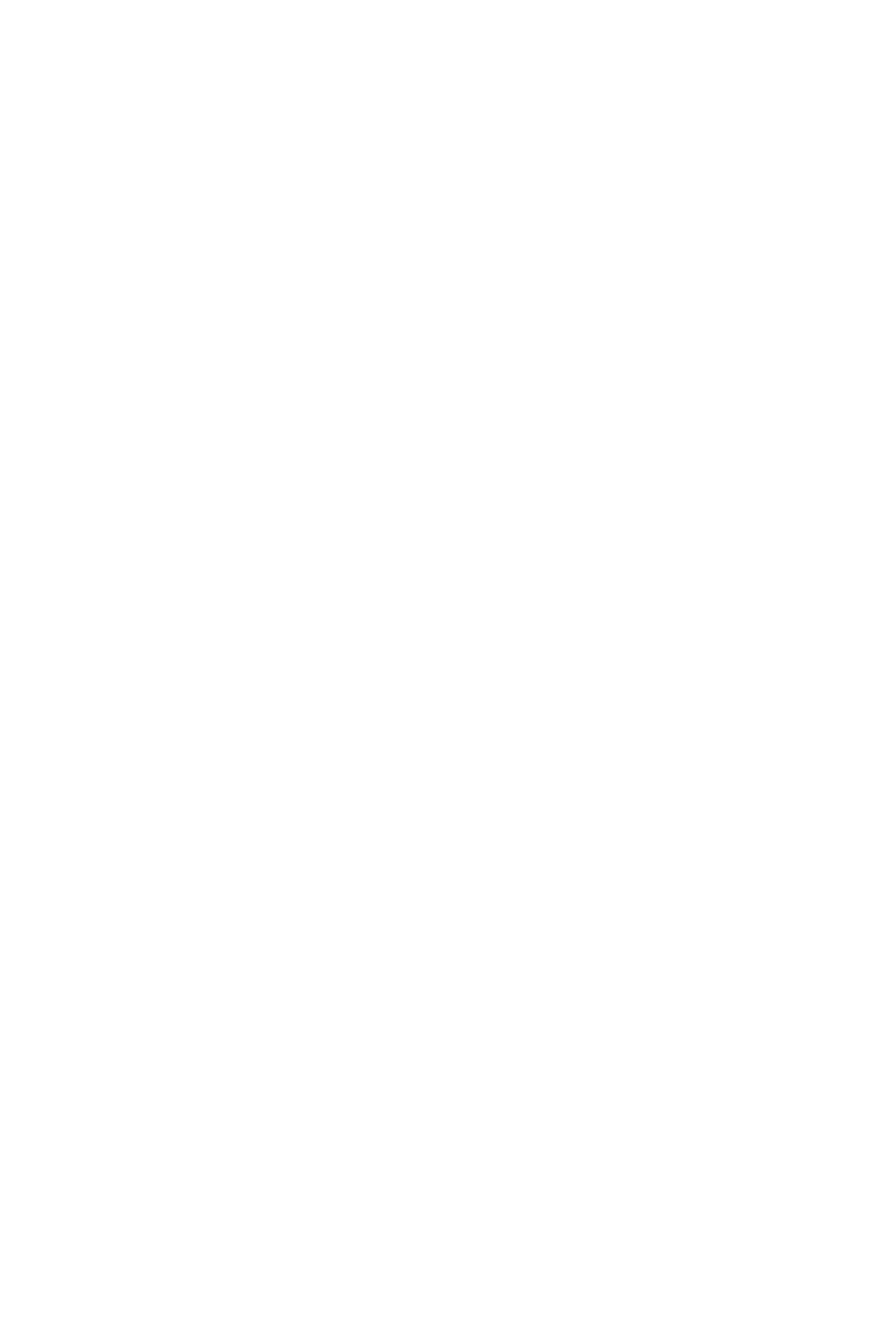## **SUMMARY**

The major insights in this monograph come from exploiting sections of a doctrinal text published for People's Liberation Army (PLA) institutions of higher military education by the Chinese National Defense University, *A Guide to the Study of Campaign Theory (Zhanyi Lilun Xuexi Zhinan)*. This book is an unclassified "study guide" for PLA officers on how to understand and apply doctrine in a restricted PLA book on campaign doctrine in warfare, *The Science of Campaigns*. Other recent books by PLA or Chinese government controlled publishing houses validate the insights in the monograph and demonstrate how the PLA is going about achieving its vision for modern war fighting.

These materials provide new insights into China's Second Artillery Corps, the "Strategic Rocket Forces." Chinese strategists believe that China must be prepared to fight in, and if necessary, control space; which explains the 2006 laser attack on a U.S. satellite from China and the 2007 anti-satellite missile test by the Chinese. PLA officers also believe that U.S. satellite reconnaissance from space could constitute a threat to China's nuclear deterrent.

China's leaders and military thinkers see the United States as a major potential threat to the PLA and China's interests primarily because of American military capabilities, but also because of U.S. security relationships in Asia. To respond to these perceived threats, China's military thinkers are examining the relationships between conventional and nuclear ballistic missile units in war and developing new doctrine for missile employment. There are explicit discussions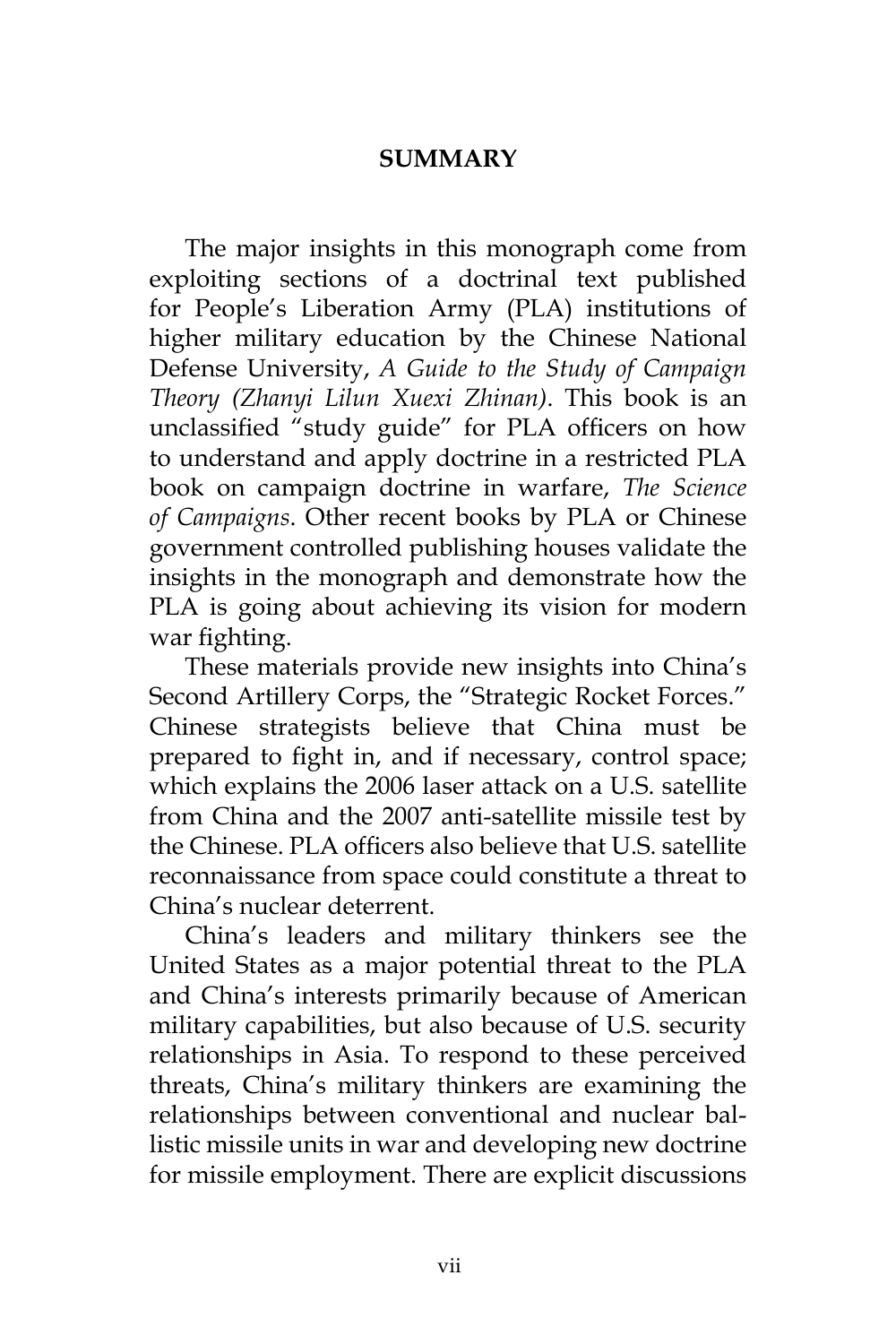in PLA military literature and scientific journals on how to use ballistic missiles to attack deployed U.S. naval battle groups, particularly aircraft carriers. Indeed, the Second Artillery Corps is developing a new class of maneuvering reentry vehicles with this mission in mind. In addition, there is also more open information revealed in these documents about frontal and national-level command and control of missile units.

The targets suggested for theater warfare and conventional guided missile campaigns at the operational level of war are designed to achieve battlefield effects that will destroy an enemy's ability to wage war effectively. Secondarily, the targets selected would disrupt the enemy's economy, reconstitution and resupply capabilities:

- Enemy political centers;
- Economic centers;
- Major enemy military bases and depots;
- Enemy command centers;
- Enemy communications and transportation networks; and,
- Major troop concentrations.

China's strategic intercontinental ballistic missile force remains primarily retaliatory in nature. The PLA may employ theater and shorter-range ballistic missiles, however, as elements of a surprise attack or to preempt an enemy attack. PLA military thinkers recognize that long-range precision strike by conventional weapons is now an integral part of U.S. military doctrine. They fear that a conventional attack on China's strategic missile forces could render China vulnerable and leave it without a deterrent. This has led to a debate in China among civilian strategic thinkers and military leaders on the viability of the announced "no-first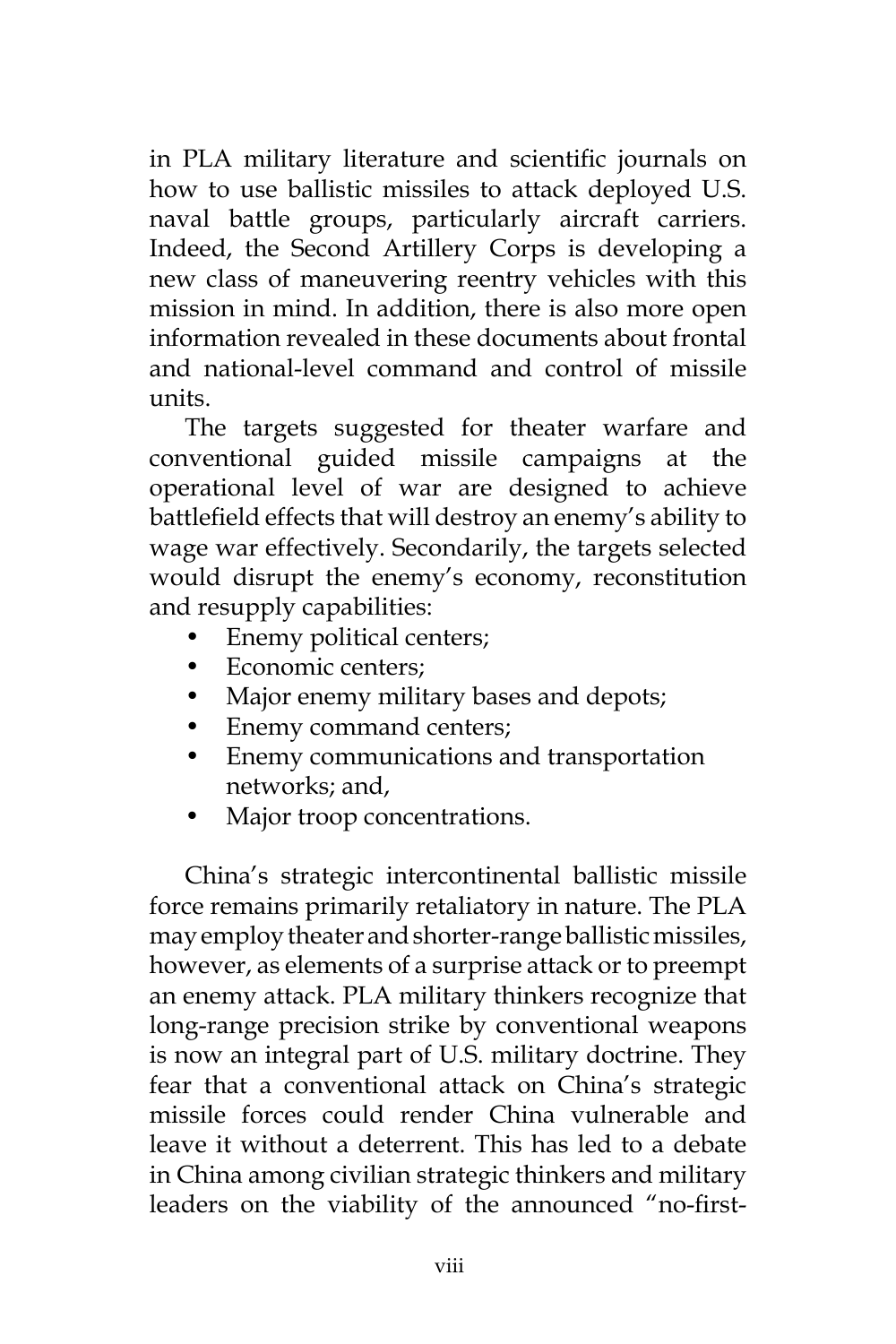use" policy on nuclear weapons. Some strategists advocate departing from the "no-first-use" policy and responding to conventional attacks on strategic forces with nuclear missiles.

The objectives for nuclear campaign planning are ambiguous enough to leave open the question of preemptive action by the PLA. According to *A Guide to the Study of Campaign Theory, a* major objective of Chinese nuclear planning is to "alter enemy intentions by causing the enemy's will [to engage in war] to waver." Preemption, therefore, would be a viable action that is consistent with the PLA's history of "selfdefensive counterattacks."

The PLA leadership has prioritized the objectives of nuclear counterattack campaigns as follows:

- Cause the will of the enemy (and the populace) to waver;
- Destroy the enemy's command and control system;<sup>1</sup>
- Delay the enemy's war (or combat) operations;
- Reduce the enemy's force generation and warmaking potential; and,
- Degrade the enemy's ability to win a nuclear war.

The decision by Beijing to put nuclear and conventional warheads on the same classes of ballistic missiles and colocate them near each other in firing units of the Second Artillery Corps also increases the risk of accidental nuclear conflict. A critical factor in any American decision will be the capabilities of American space-based sensor systems. Accurate sensors may be able to determine whether China launched a conventional or nuclear-tipped missile, and such a determination could prevent immediate escalation of a crisis or conflict.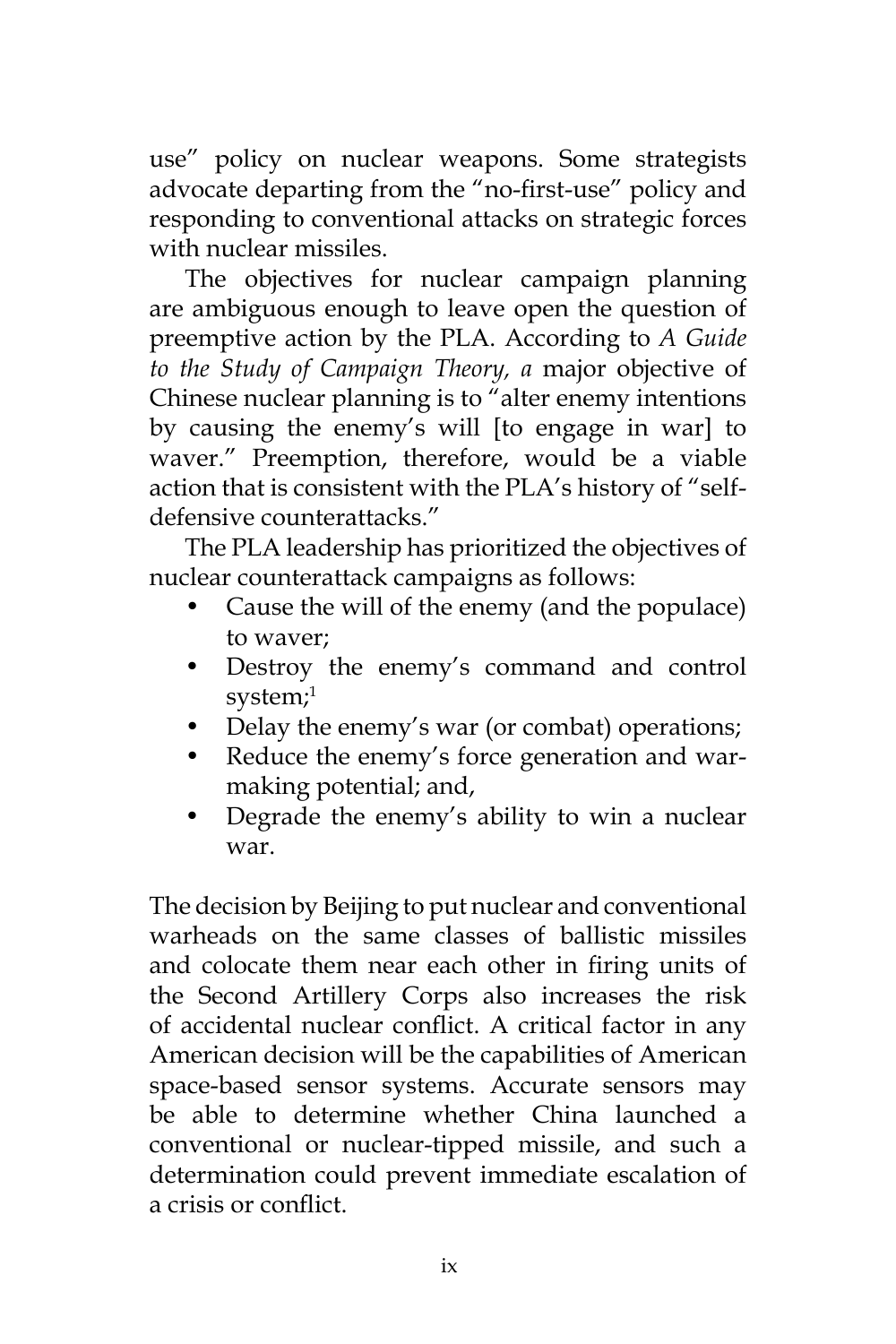These are serious matters for the American armed forces. China's nuclear forces are evolving and the way they are used is under debate. The way that the PLA handles its commitment to dominating space and its commitment to being capable of attacking American command, control, communication, computers, intelligence, surveillance, and reconnaissance (C4ISR) systems affects strategic warning, missile defenses, and command and control. For the Army, with the responsibility to defend the United States against missile attack, it means that watching the evolution of this debate in China is critical to success.

#### **ENDNOTE**

1. Xin Qin reinforces this, writing that "one must attack the C4ISR network that supports the command and control system of an enemy, particularly one that is fighting a war on external lines [in other words, an enemy fighting a power projection war]." Xin, X*inxihua Shidai de Zhanzheng* (*Warfare in the Information Age)*, Beijing: National Defense University Press, 2000, p. 90.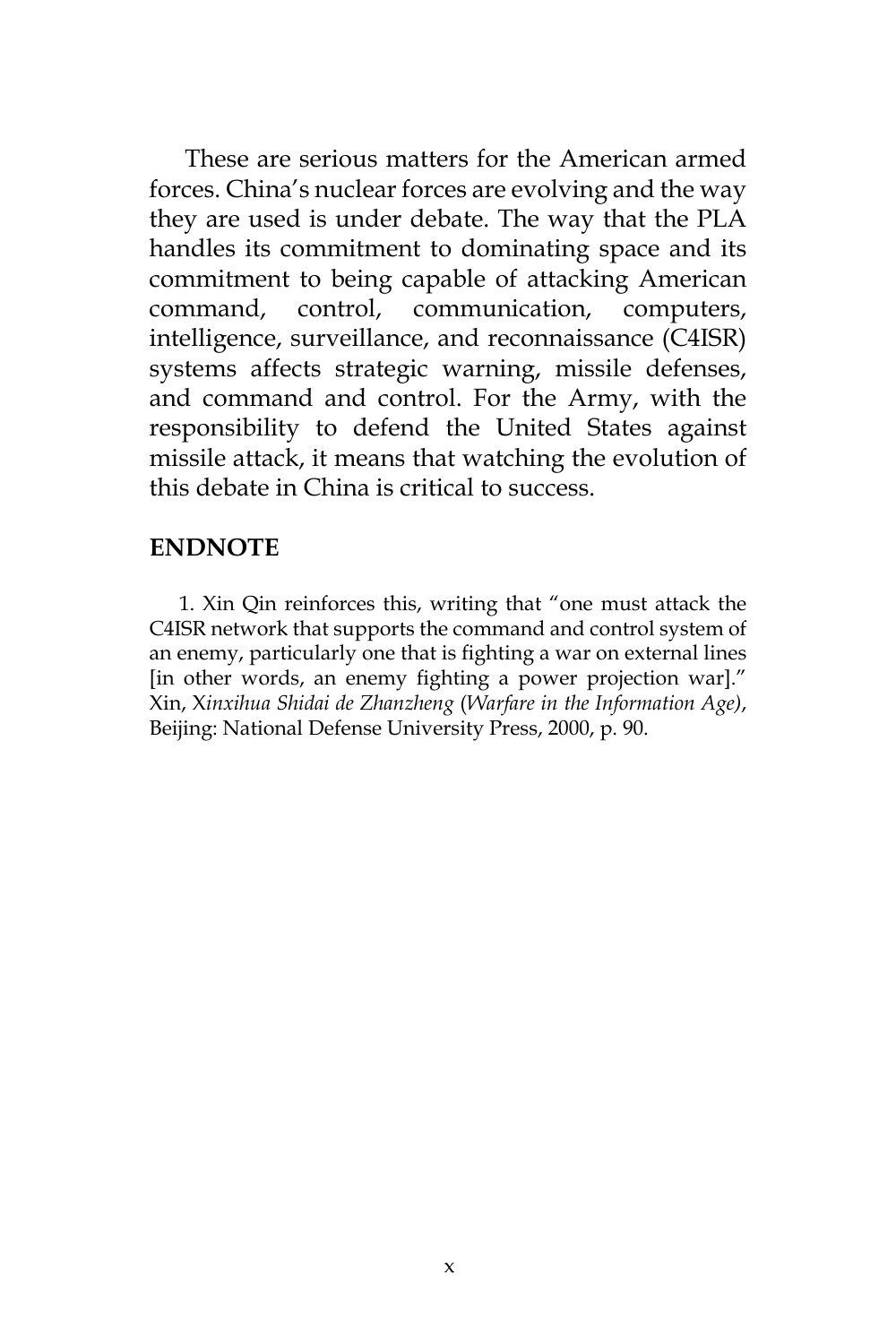# **CHINA'S NUCLEAR FORCES: OPERATIONS, TRAINING, DOCTRINE, COMMAND, CONTROL, AND CAMPAIGN PLANNING**

### **Introduction.**

This monograph analyzes several recent Chinese language books published by the People's Liberation Army (PLA) for information about China's Second Artillery Corps, their "Strategic Rocket Forces." These materials provide new insights into why China's leaders and military thinkers see the United States as a major potential threat to the PLA and China's interests. The materials also discuss the relationships they see between conventional and nuclear ballistic missile units in war fighting doctrine. There are explicit discussions of how to use missiles to attack deployed United States naval forces. There are important discussions of how the control of space relates to China's nuclear deterrence. There is also more open information revealed in these documents about frontal and national-level command and control of missile units. Finally, the materials provide insights into the evolving debate in China between civilian strategic thinkers and military leaders on the viability of an announced "no-first-use" policy on nuclear weapons.

The major insights in this monograph come from exploiting sections of a doctrinal text published for PLA institutions of higher military education by the Chinese National Defense University, *A Guide to the Study of*  Campaign Theory.<sup>1</sup> This book is an unclassified "study guide" for PLA officers on how to understand and apply doctrine in a restricted PLA book on campaign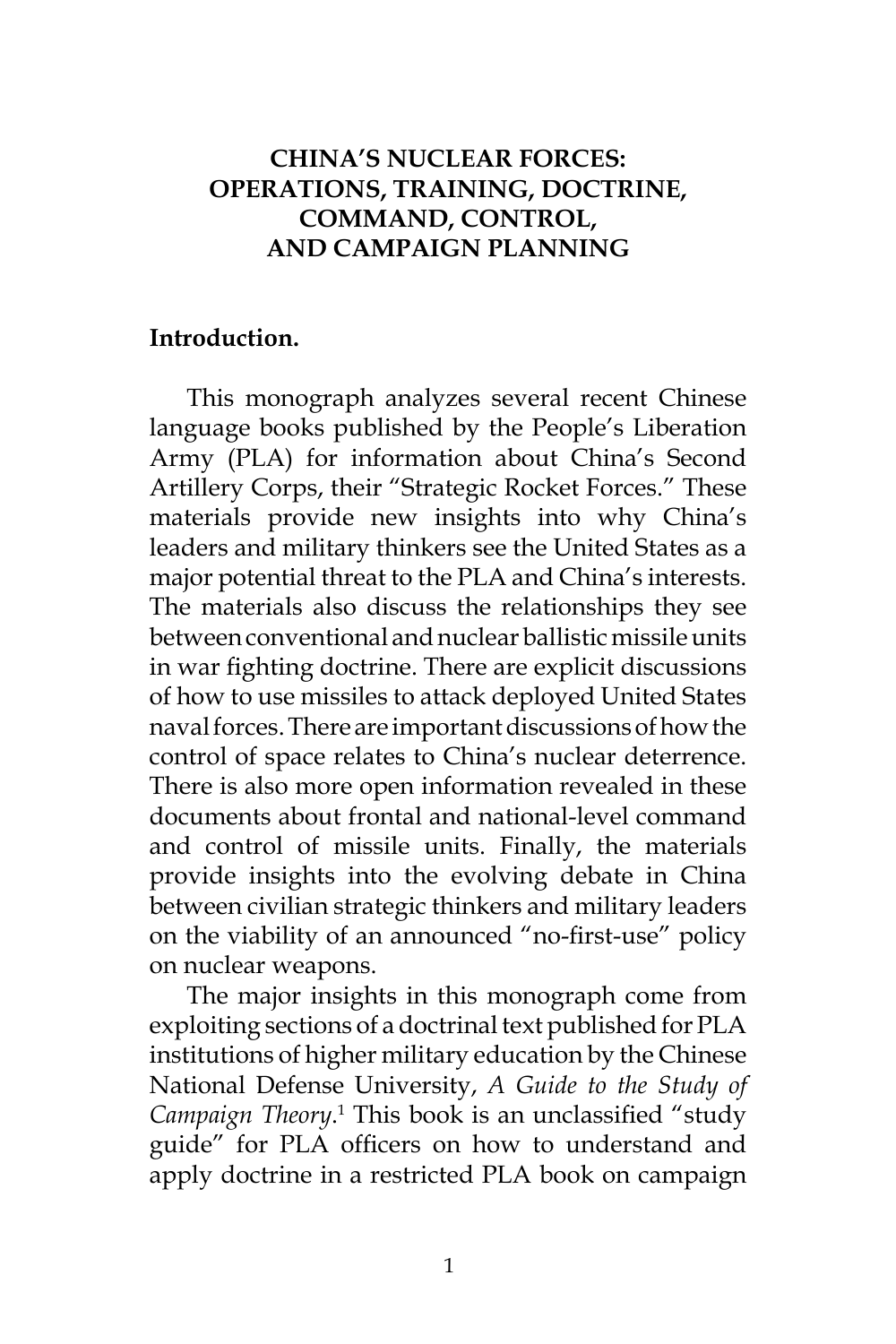doctrine in warfare, *The Science of Campaigns*. 2 Other recent books by PLA or Chinese government controlled publishing houses validate the insights in the paper and demonstrate how the PLA is going about achieving its vision for modern war fighting. These include *On Strategic Command and Control,* published by Military Science Press in 2002; and *Warfare in the Information Age,* published by National Defense University Press in 2000.

To assist the PLA in its goal of attacking deployed aircraft carrier battle groups, two PLA Air Force (PLAAF) authors, Sun Yiming and Yang Liping, have built a virtual roadmap for attacking joint U.S. data control systems and military communications. They have carefully consulted dozens of corporate web sites and military tactical data link operator guides, as well as North Atlantic Treaty Organization (NATO) and U.S. military tactical and technical manuals, to produce a virtual guidebook for electronic warfare and jamming to disrupt critical U.S. cooperative target engagement and command, control, communications, computers, and intelligence, surveillance and reconnaissance (C4ISR) data links: *Tactical Data Links in Information Warfare.*<sup>3</sup>

On the debate over China's "no-first-use" policy among the academic community, younger PLA authors, and the older generation of PLA leaders, this paper relies on interviews with strategists and PLA academics in 2006, and the book, *International Politics and China,* published by Peking University Press in 2005. The PLA's traditional approach to the subject is set forth in a doctrinal text, *China's National Defense and World Military Affairs,* endorsed by General Zhang Wannian, who was chief of the General Staff Department of the PLA at the time it was published*.* 4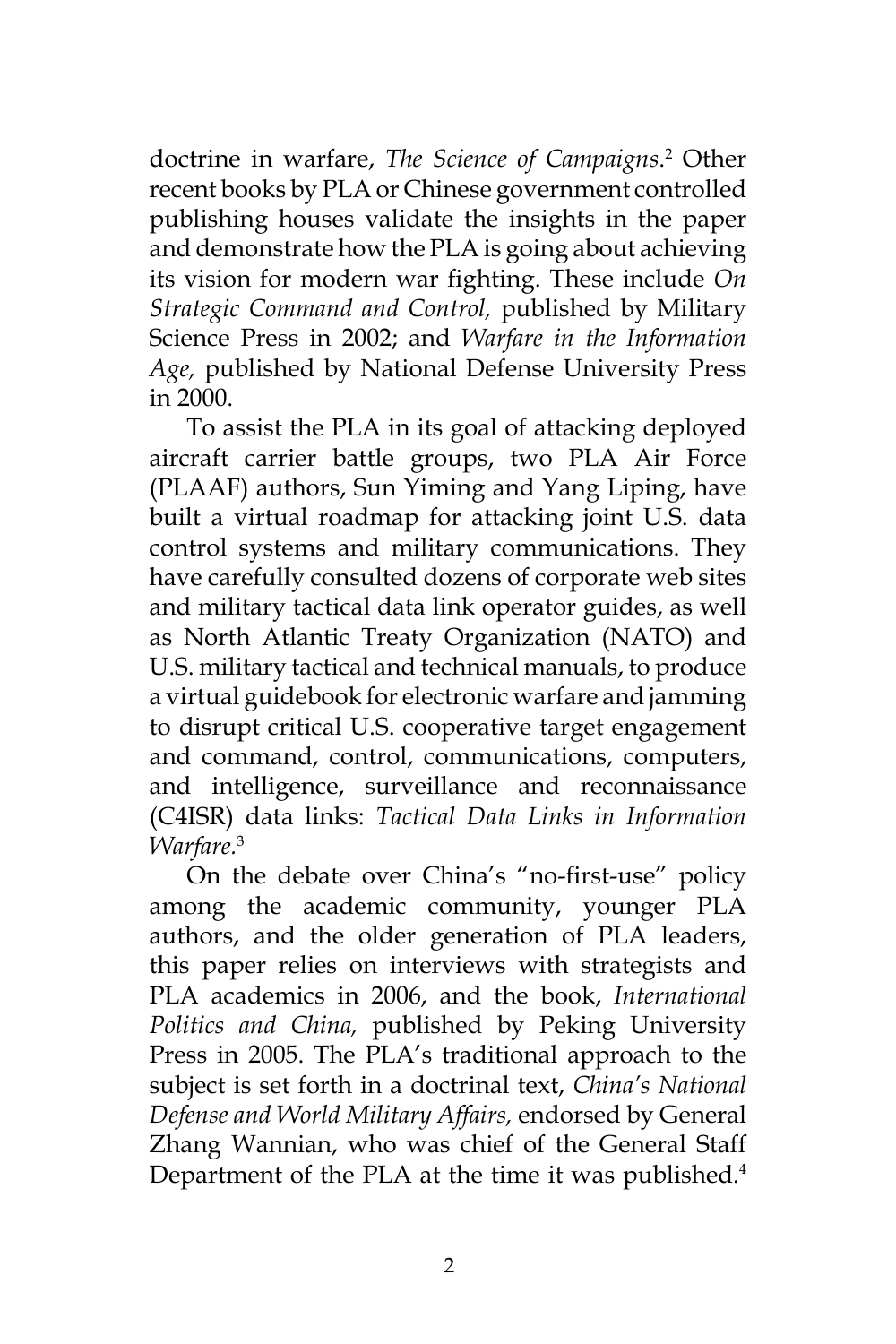However, China's traditional approach of "no-firstuse" of nuclear weapons is under challenge by the new generation of strategists. Finally, the paper explores ways that the PLA's concept of "active defense" relates to nuclear doctrine.

# **The United States as the Greatest Potential Threat.**

One of the key insights from these documents is that China now identifies the United States as its main potential enemy, although in some materials, the references to the United States are indirect. This is an important change in China's strategic literature because in the past, Russia (the Soviet Union) was also identified as a principal threat to China. Now the United States stands alone.

In part, this is because senior PLA leaders and military strategists consider the United States to be the most advanced military force on which to base their own military development. They also see the United States as the most advanced and likely potential enemy against which they may need to employ ballistic and cruise missiles or counter advanced C4ISR technologies.

According to the monthly Hong Kong magazine, *Cheng Ming*, after a large-scale Second Artillery exercise, Vice Chairman of the Central Military Commission (CMC) General Guo Boxiong addressed the participants to discuss the posture the PLA should maintain toward the United States. General Guo told the exercise participants, "China must strive to increase the capabilities of its strategic nuclear weapons if it wants to stand firm against the United States, which routinely treats China as an enemy in its strategic planning."5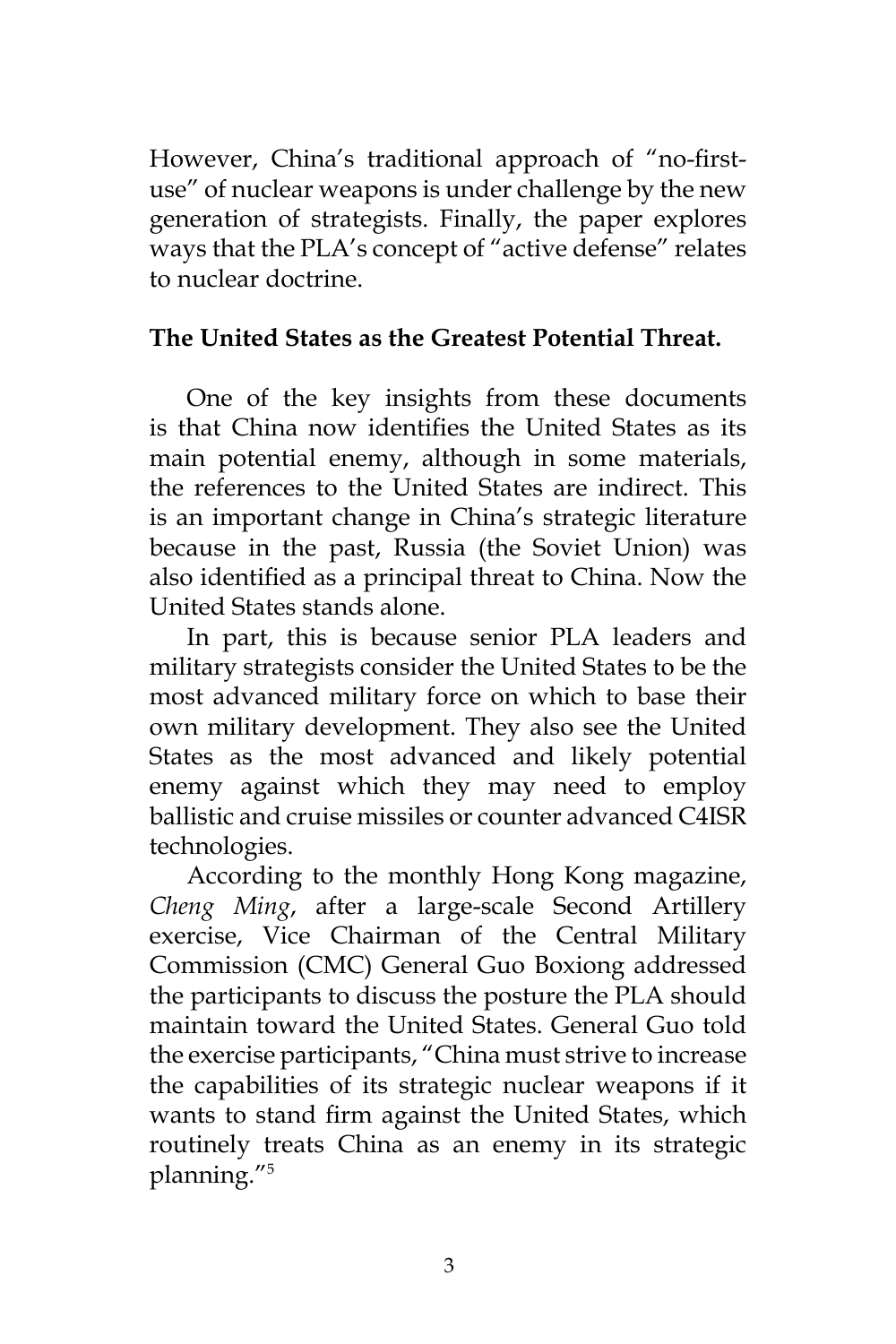In the view of many in the PLA, the military power of the United States, the potential to use that power to coerce or dominate China, and the ability to threaten China's pursuit of its own interests, presents a latent threat to China. Additionally, China's own threats against democratic Taiwan, and the fact that PLA leaders believe that the United States is likely to come to Taiwan's assistance in the event of Chinese aggression in the Taiwan Strait, magnifies the threat that PLA officers perceive from the United States. This perceived threat drives the PLA to follow U.S. military developments more carefully than those of other nations and to be prepared to counter American forces.

Over the past decade, authors at the PLA National Defense University have singled out the United States as the world's greatest political, military, and economic power, and the only such power that can act on a global scale. An assessment of the U.S. nuclear posture in the post-Cold War period said: "The goal of America's new military strategy after the collapse of the Soviet Union is to maintain the U.S. position as a world superpower and maintain America's position as a world leader. The maintenance of a strong nuclear deterrent by the United States is an important tool for the United States."6

Today, PLA literature often refers to "great powers" with the ability to coerce other countries because of their nuclear and military capabilities, or PLA writers refer to "hegemonic powers" that threaten peace. The former phrasing, "great powers with the ability to coerce other countries," is an indirect reference to both Russia and the United States. The latter formulation, however, "hegemonic powers that threaten peace," is shorthand for the United States.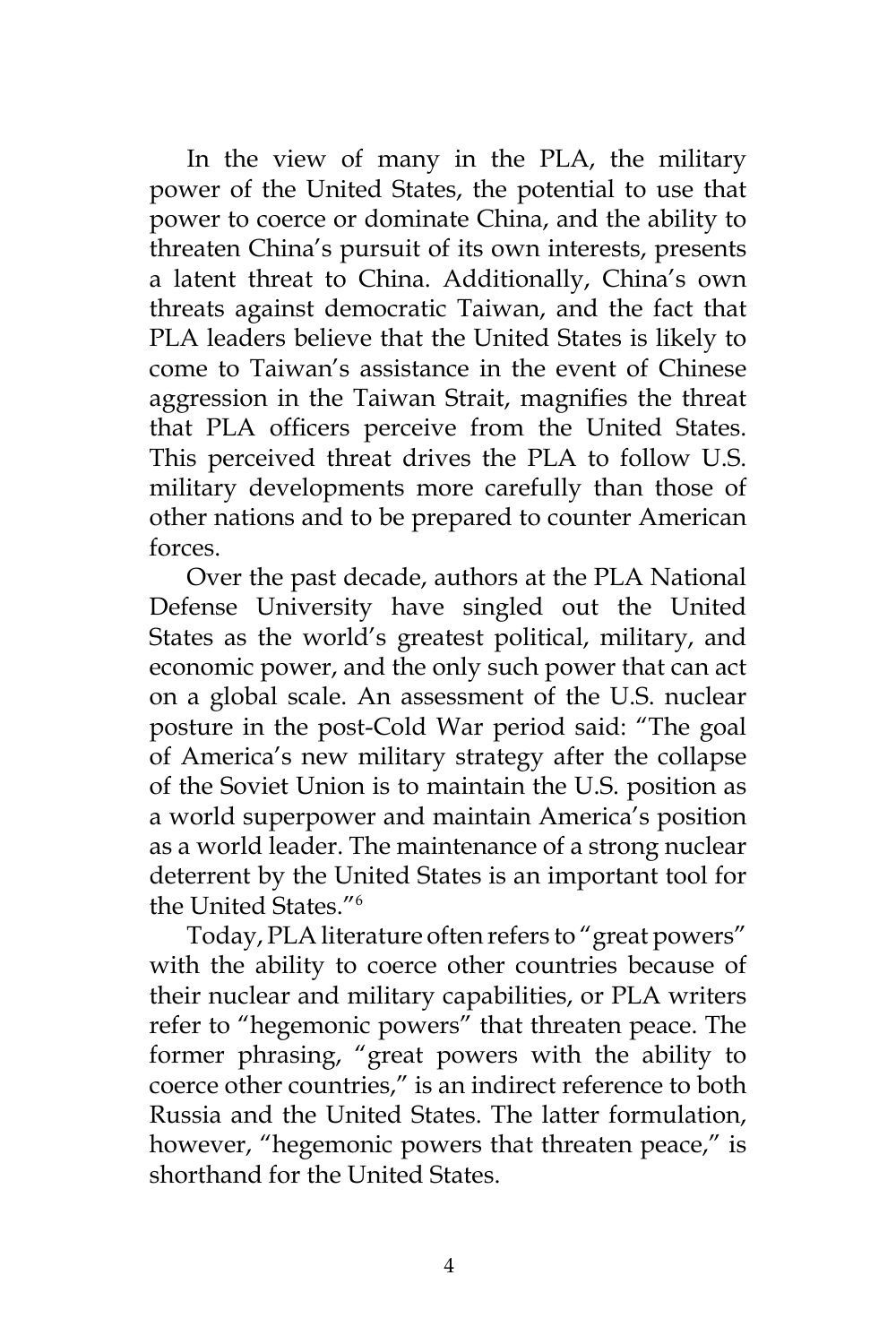Major General Wang Baocun of the PLA Academy of Military Science summarized the view of the United States this way:

The new military transformation has led to the rise of a United States possessed of overwhelmingly dominant military might. The United States is also an arrogant country with strong ambitions for hegemonism. The United States will take advantage of its absolute superiority in supreme military might in order to pursue power politics and hegemonism, seek to maintain its position as the world's only superpower, and slow down the process of mulitpolarization for the world's strategic structure.7

Such a view is fueling the PLA's efforts to build a modern, information-based, digitized military force. PLA thinkers believe that the missiles in the Second Artillery Corps (Strategic Rocket Forces) are a "trump card" that, when combined with information warfare, will help the PLA to win a war against a more advanced military.8 Indeed, even if the PLA did not envision seeking a direct confrontation with the United States, the awareness that the two countries could clash in the event of a Chinese attack on Taiwan is enough to drive PLA modernization.

General Zhang Wannian, then chief of the General Staff Department of the PLA, has argued that "modern limited warfare under high technology conditions is conducted under a cloud of a threat of becoming a nuclear war, and this cloud or shadow of nuclear war will limit the scope of warfare."<sup>9</sup> He suggests that the "forces of hegemony in the world will use nuclear weapons to dominate other nations," thus China must have nuclear capabilities. In this context, the reference to "forces of hegemony" is a part of Zhang's comments on the First Gulf War and is shorthand for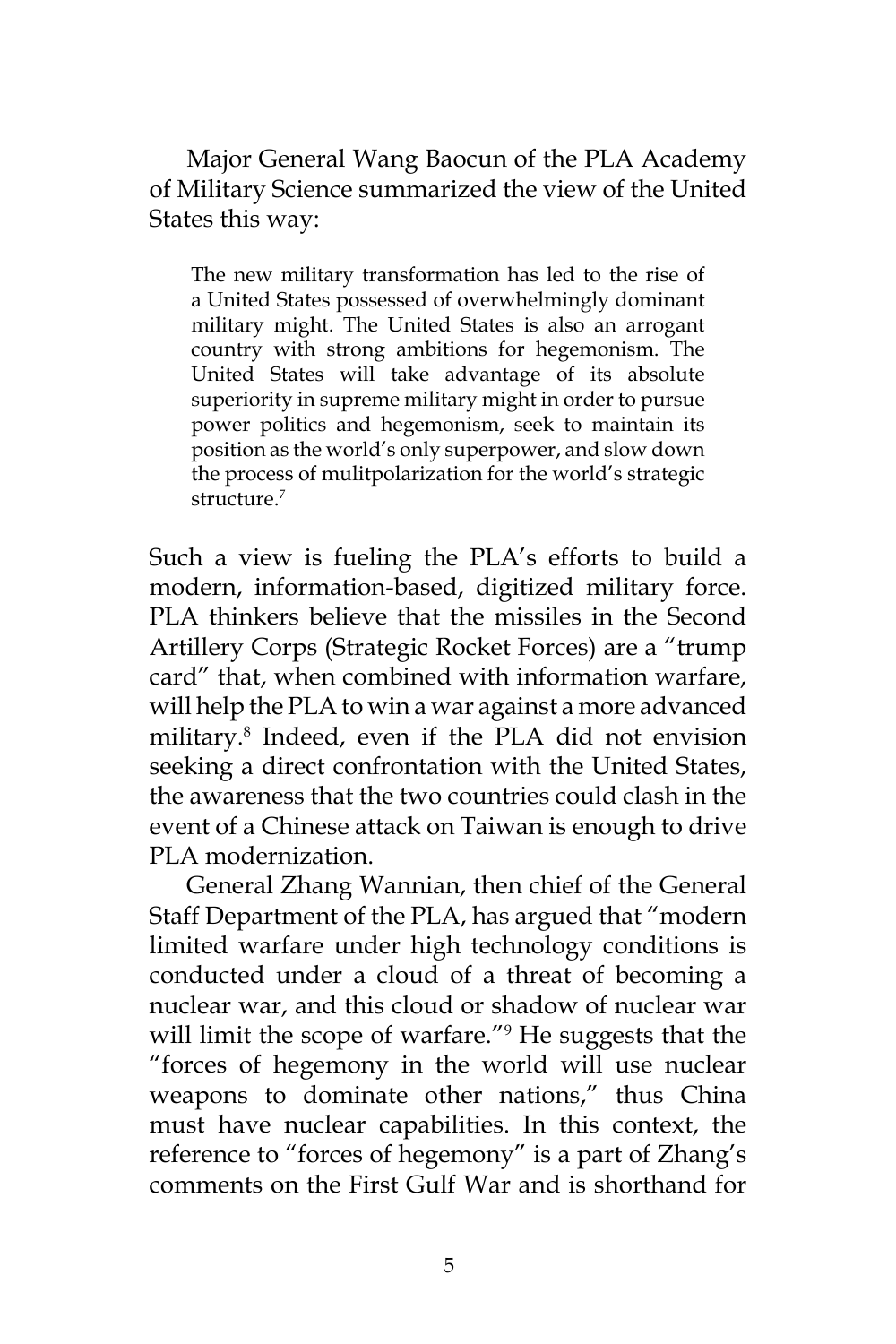the United States. It is a clear reference to the United States as a potential enemy. Moreover, Zhang's book contains other indirect references to the United States as a potential enemy when he suggests that China's nuclear weapons can be used to "deter moves to split the sovereign state," a reference to Taiwan.<sup>10</sup> Finally, Zhang notes that the conduct of "bloody actual combat" (during conventional war), in itself, is a deterrent measure, and the more destructive the actual combat in which a nation engages, the greater the likelihood of effective deterrence.<sup>11</sup>

A good example of an indirect statement of perceptions of the threat posed to China by the United States is Xia Liping's explanation of the logic behind China's strategy of "Active Defense." Xia is a reserve senior colonel in the PLA affiliated with the Shanghai Institute for International Studies and Fudan University. He set forth the concepts behind the "active defense" strategy for the Chinese Communist Party audience in a periodical from the Central Communist Party School. Xia tells the reader that the CMC studied and considered the conduct of the Gulf War (1990-91) and in 1993 decided on a strategy of "active defense" to meet the demand of the "world's new revolution in military affairs (RMA), as well as other factors threatening China's security."12 The reference to the Gulf War and the RMA are intellectual shorthand for the United States. However, the concept of "active defense" is not new in Chinese military thinking and is embedded in the military doctrines espoused by Mao Zedong.

The view that the United States has greater potential than other nations to threaten China is consistent with that in a book by one of the most respected PLA strategists and leaders, Lieutenant General Li Jijun,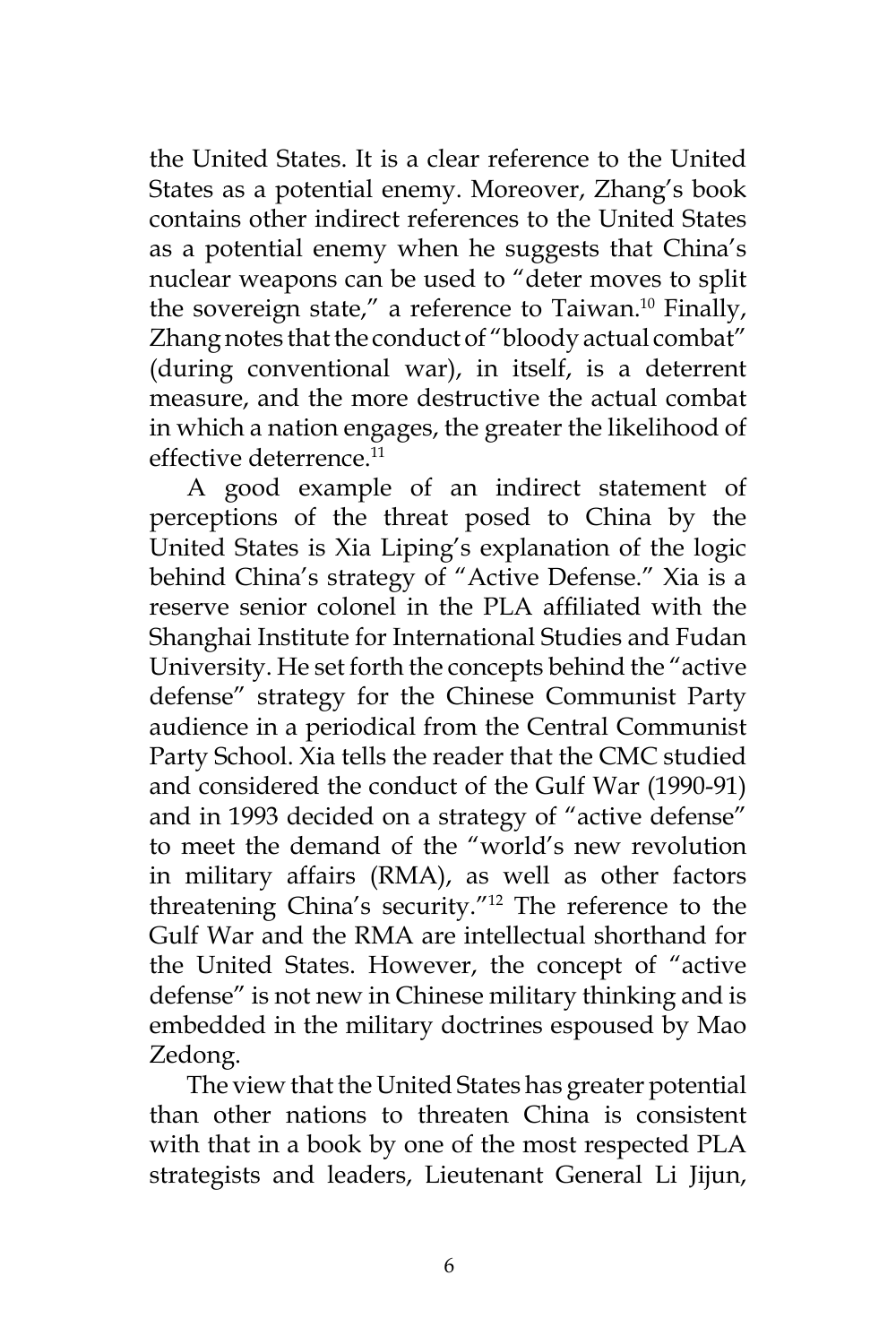*Thinking about Military Strategy.* Li commanded a Group Army in Manchuria and was responsible for the ground warfare experiment that validated combined arms group armies in the PLA. Later he was the director of Deng Xiaoping's military office. In retirement, he teaches advanced military theory courses at the PLA Academy of Military Science and at Beijing University. Originally published in 1996, Li's book was revised and republished twice by the Academy of Military Science, most recently in 2002.

In his evaluation of contemporary world security threats, Li Jijun concludes that the major problem facing China is "large countries" that create "threat theories, including the countries that espouse the 'China threat theory'."13 Of course, this is a clear, albeit indirect, reference to the United States as the nation with the most capability to threaten China because of its policies, its military power, and its alliances.<sup>14</sup>

Li says,

. . . like England (in the Napoleonic age), the U.S. is the world's strongest power; the United States has the greatest number of international interests and "colonial" [like] relationships; U.S. military power is dispersed widely throughout the world; the wide range of interests and military deployments mean that U.S. forces are overcommitted and stretched thin; and there is a great need to work with allies and coalition partners to achieve security goals.<sup>15</sup>

Concern over the United States and its military power is not limited to the PLA. One prominent civilian scholar, Yan Xuetong, believes that the United States is "the dominant world military power for a 10 to 20-year period, and in that period is the only threat to China."16 Yan spent a decade as a staff member of the China Institute for Contemporary International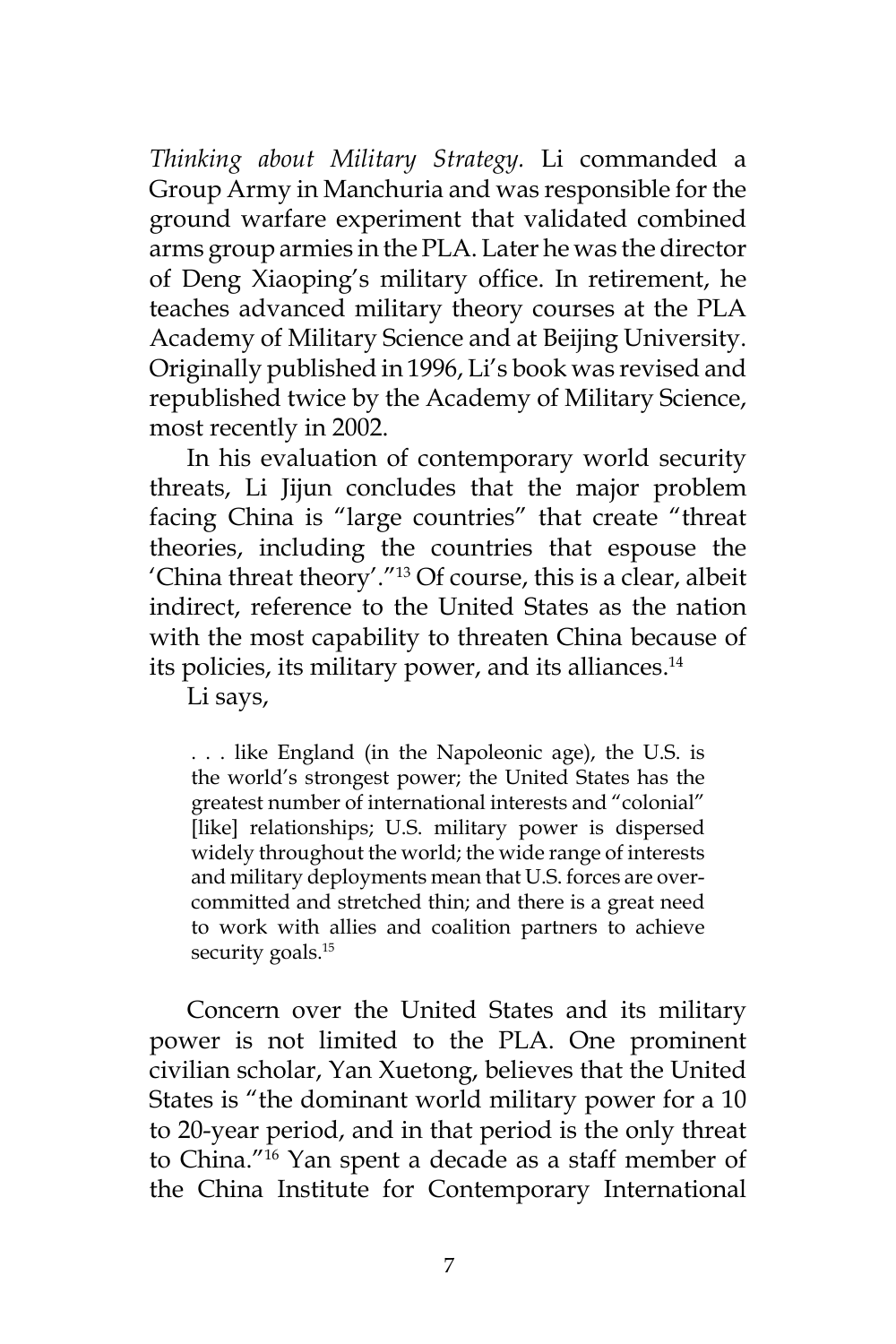Relations, a government institute related to the Ministry of State Security. Today he is a professor at Tsinghua University and is still summoned to brief senior military and civilian officials of the government and the Chinese Communist Party.

China's most recent *White Paper on National Defense*, issued on December 29, 2006, also warns "the United States is accelerating is realignment of military deployment to enhance its military capability in the Asia-Pacific region."17 The White Paper further expresses concern that "the United States and Japan are strengthening their military alliance in pursuit of operational integration" . . . while Japan's military posture is "becoming more external-oriented."

Although there is passing discussion of the nuclear forces of Russia and India in these publications, the authors do not classify them as major strategic threats to China. The same is true of Japan. The authors acknowledge Japan as a military power, but Chinese strategists seem to think that Japan's populace remains satisfied by the U.S. strategic nuclear umbrella.

## **Guided Missiles in Conventional War Campaigns.**

New doctrine for the employment of missiles in warfare emphasizes the value of strategic missiles as a form of offset attack, particularly in China's military strategy of the "active defense." The "active defense" concept holds that warfare is a "holistic entity that includes offensive as well as defensive action."18 In a strategic defense, according to PLA doctrine, offensive action still carries the war to the enemy; thus, counterattack is one form of offensive action within a general strategic defense.<sup>19</sup> PLA doctrine holds that "active defense strategy does not acknowledge the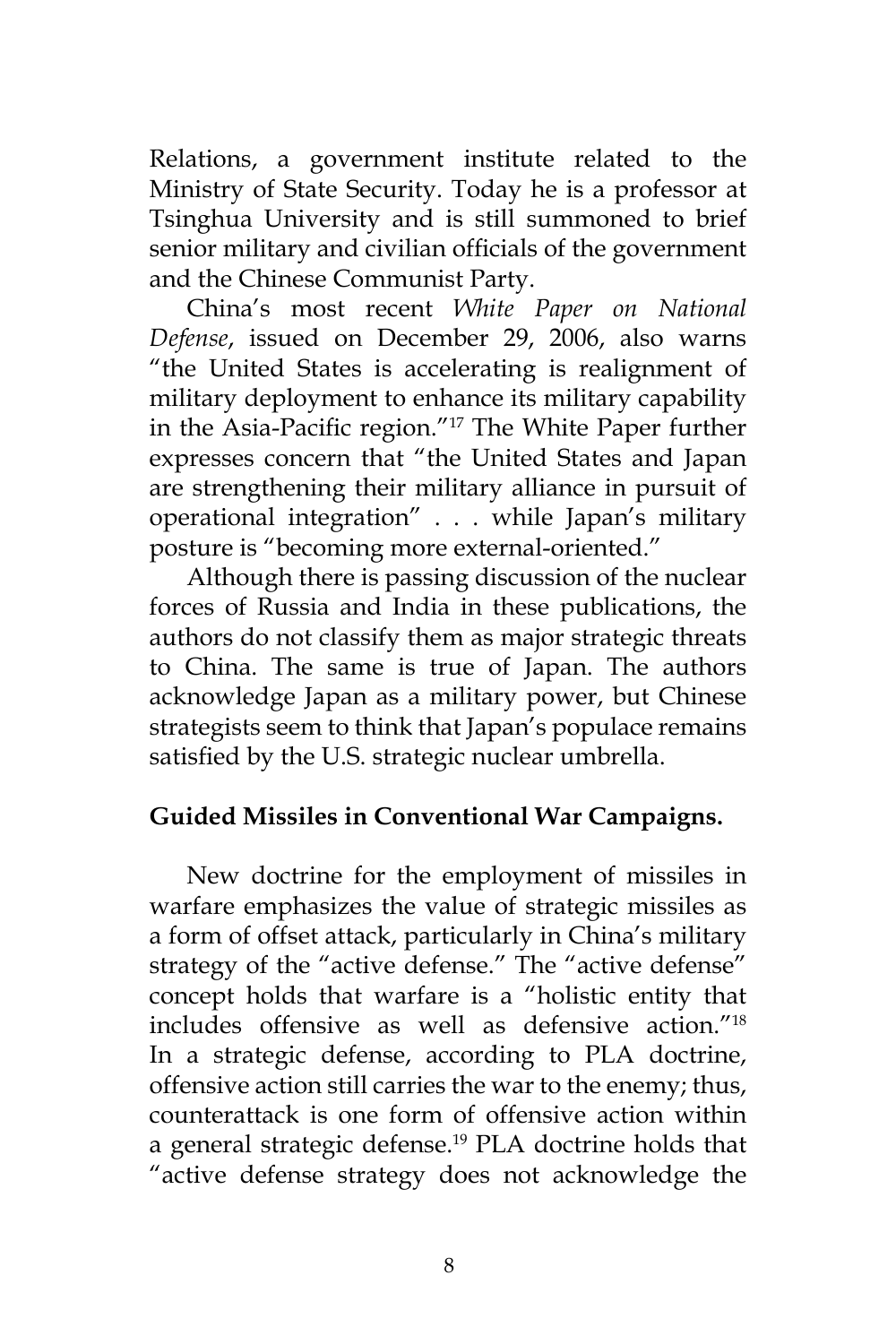difference . . . between offense and defense, . . . and sudden 'first strikes' in campaigns or battles as well as 'counterattacks in self defense' into enemy territory are part of the doctrine."20 Some Chinese believe that the concept of "active defense" permits the conduct of preemptive attacks.<sup>21</sup>

The doctrine in *A Guidebook to the Study of Campaign Theory* gives specific guidance for the conduct of conventional guided missile campaigns.<sup>22</sup> According to this text, the Second Artillery force has subordinate to the headquarters a "conventional guided missile campaign army group." $23$  The army group must be "continuously prepared for a rapid response," which indicates a series of prepared war plans are maintained within the conventional force. The doctrine for conventional guided missile forces calls for the use of a "small amount of force as a deterrent against attack."24

The targets suggested for conventional guided missile campaigns are designed to achieve battlefield effects that will destroy an enemy's ability to wage war effectively. In addition, the targets selected would disrupt the enemy's economy, reconstitution and resupply capabilities:

- Enemy political centers;
- Economic centers;
- Major enemy military bases and depots;
- Enemy command centers;
- Enemy communications and transportation networks; and,
- Major troop concentrations.<sup>25</sup>

The Second Artillery Conventional Guided Missile Campaign Army Group operates under the direct leadership of the CMC. However, conventional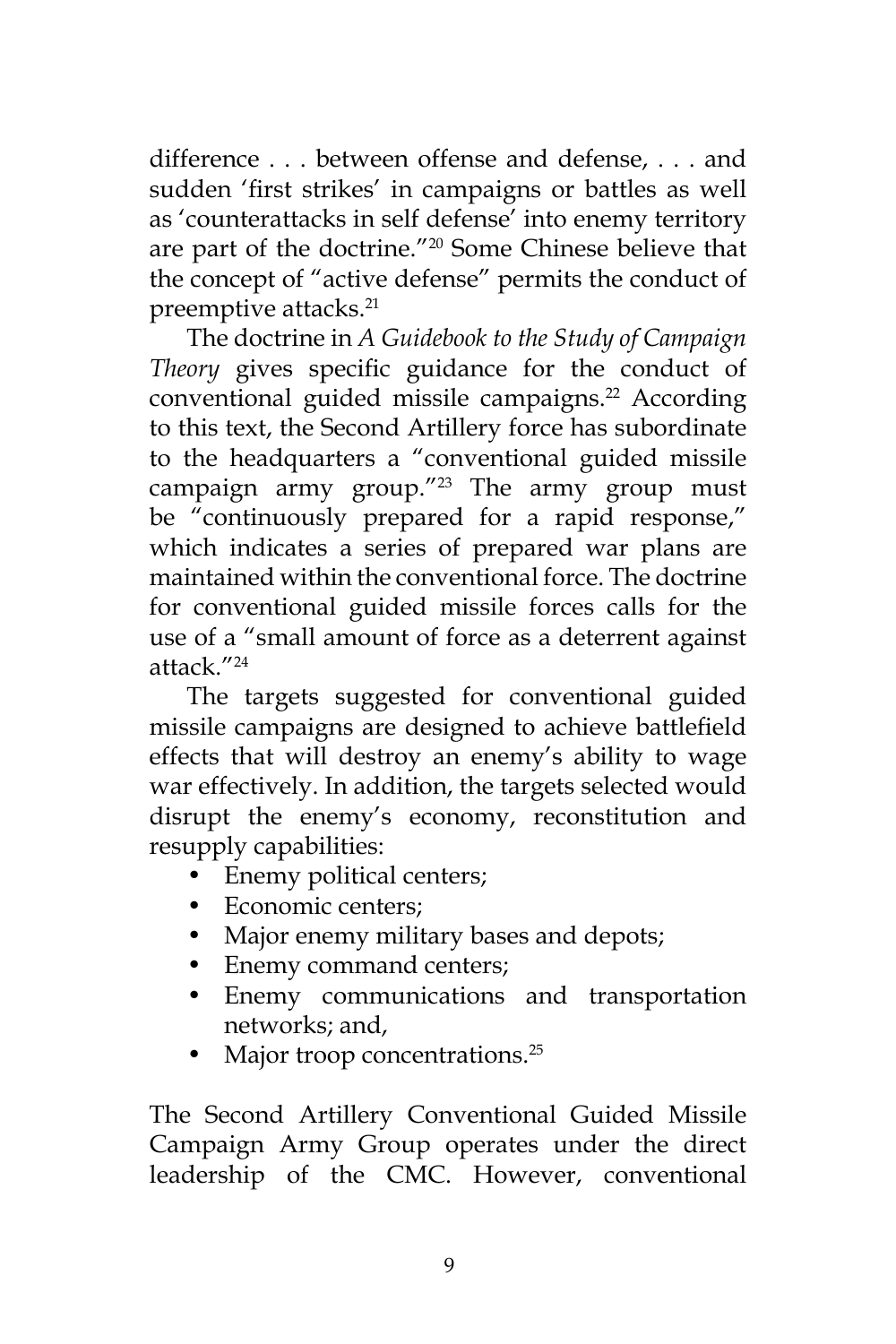battlefield missiles are assigned to military regions or war fronts and operate under the control of the regional or frontal commander.26

There are regular references to the need to "mass (or concentrate) fires" against critical targets. General Zhang Wannian reminds the PLA in one text "from the standpoint of firepower, air bombardment, artillery, and guided missiles must be massed for the greatest long-range destructive and killing effect."<sup>27</sup> Xin Qin makes the same point several times in his book, *Information Age Warfare*. He emphasizes that "to ensure a decisive attack against a target, guided missiles (ballistic or cruise missiles) must be massed against their objective."28 He notes that the effective use of conventional ballistic missiles can "win a war without engagement [i.e., without employing one's own troops in direct combat] if their offensive fires are concentrated effectively."29 He is very critical of Iraq in the First Gulf War for failing to concentrate missile fires effectively against decisive troop targets.<sup>30</sup>

This approach to warfare of employing concentrated ballistic and cruise missile fires clearly informs the PLA's strategy against Taiwan, where the shortrange ballistic missile build-up has reached about 800. In addition, the PLA has developed new classes of land attack cruise missiles which could be used against Taiwan. It is also likely that if the PLA decides to use conventional ballistic or cruise missiles in naval warfare, they will concentrate missile fire against key naval formations.

There also is an identifiable logic chain of battlefield lessons-learned and analysis that led the PLA to its current doctrine. Strategists and senior generals in the PLA were highly critical of Iraq's performance in the aftermath of the First Gulf War. The PLA's studies from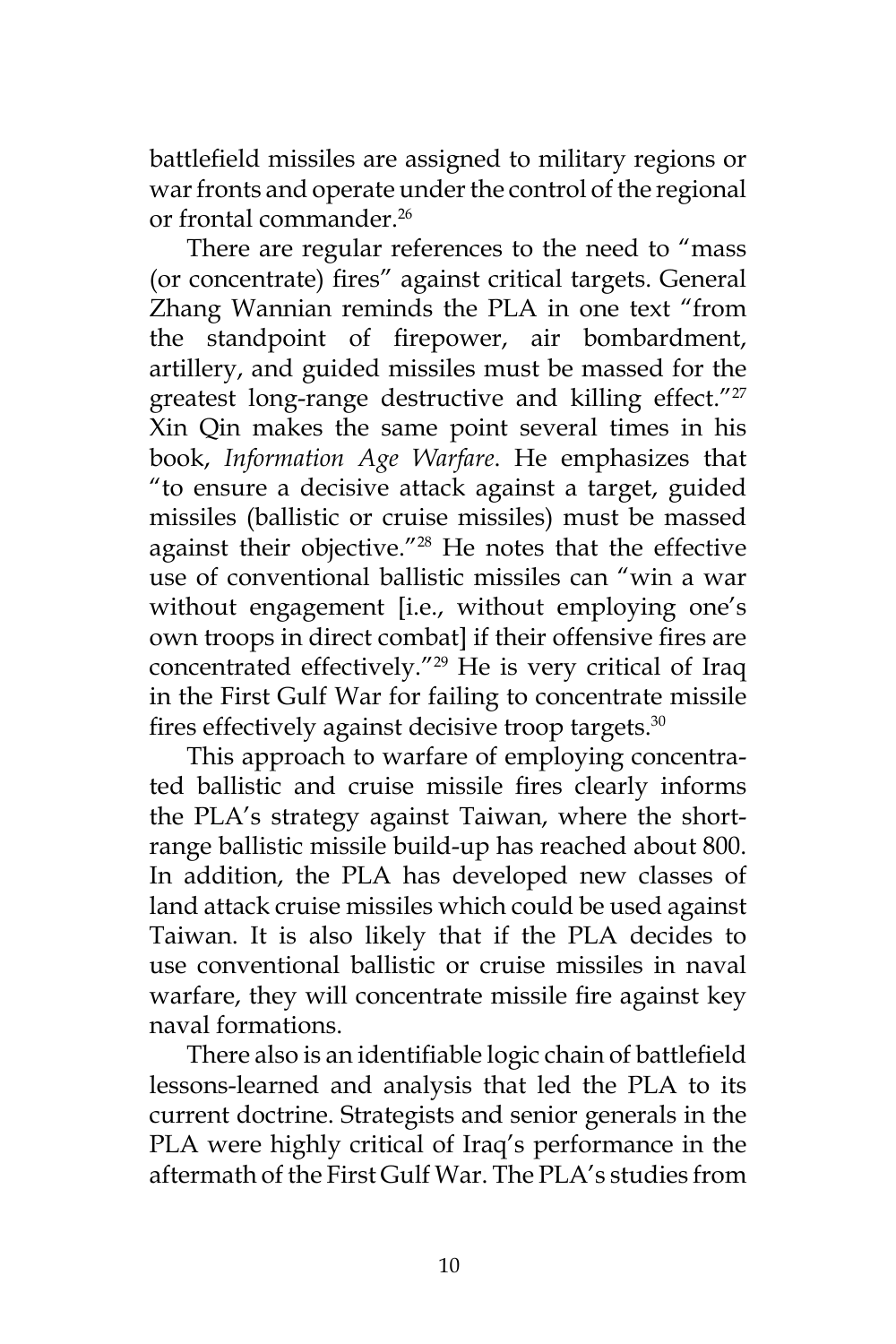the First Gulf War informed the campaign doctrine and guidance on the use of missiles today in texts like *A Guide to the Study of Campaign Theory*. 31

To illustrate how these lessons affect military thought today, in *Information Age Warfare,* Xin Qin, a PLA staff officer, argues that Iraq never used its ballistic missiles effectively.32 Iraqi missile forces failed by not gathering the necessary intelligence of American and allied assembly areas, and they compounded that failure by not taking the initiative to attack them. He argues for the massing of fires against critical targets by ballistic missile forces. Xin believes that if Iraq had massed its "guided missile strength against the weaker coalition forces before they left training and assembly areas, they [those forces] could have been destroyed before they moved into combat formations and attack positions."33

This has been the consistent view in the PLA for over a decade. General Zhang Zhen, then vice chairman of the CMC, endorsed it in *Guided Missile Combat and High Technology Wars.* In that book, the authors point out that "the combat power of missiles is very high, but they must be used on enemy troop concentrations, important bases or facilities, or other command and control nerve centers in a *sudden attack by concentrated fires*."34 They go on to point out, "Iraq fired 81 *Scud*  missiles but failed to produce serious casualties or to affect battlefield operations in a significant way. Therefore, Iraq failed to take advantage of either the killing power of missiles or their psychological effect on operations."35 The authors summarized their study with the lesson that "missiles must be massed on critical targets, [and] must be accurate" to be effective in war. $36$ 

With respect to Japan, the lessons that PLA planners took from the Gulf Wars mean that in the future,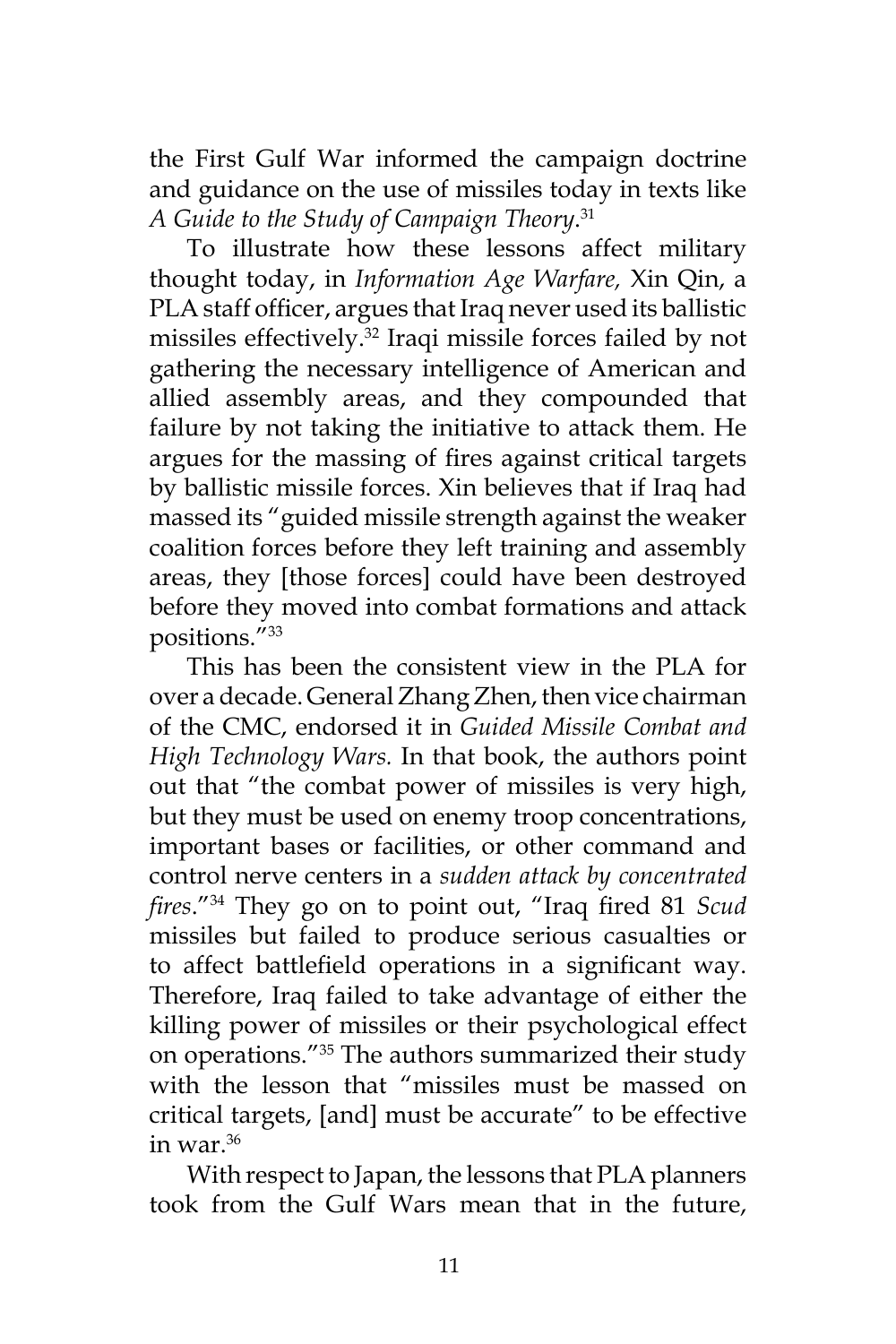defense planners in the United States and Japan must watch for a parallel buildup of DF-21s.<sup>37</sup> The PLA will need more of these mobile, medium-range missiles to develop a parallel level of threat against Japan and Okinawa and the capability to carry out that threat, should it be necessary to do so in the future.

## **Attacking Deployed Carrier Battle Groups.**

The PLA seems to believe it is coming close to achieving a goal stated a decade ago—being able to attack a deployed U.S. aircraft carrier battle group with ballistic missiles. It is not clear, however, if the intent is to use conventional warheads or to conduct a nuclear attack. Nor is it clear if, in the event of a nuclear attack, the carrier battle group would be targeted directly or if a high altitude burst would be used to ensure that only electro-magnetic pulse effects are felt, destroying U.S. command, control, and sensor systems and clearing the way for a conventional attack.

One PLA Academy of Military Science researcher expressed the view that to engage in modern war, the PLA must be able to "attack the enemy's knowledge systems and such high value targets as communications, carrier battle groups, and aviation warfare units."38 According to an officer from the Navy Command Academy who addressed a PLA-wide conference on missile warfare, "the Second Artillery is the major factor in successfully attacking an enemy naval battle group."39 To accomplish such an attack, this officer said:

The PLA must use all of its electronic warfare and reconnaissance assets properly, must neutralize enemy anti-missile systems and missile sensor systems, and should use electronic jamming on the enemy fleet. The PLA can then attack the enemy fleet or naval bases with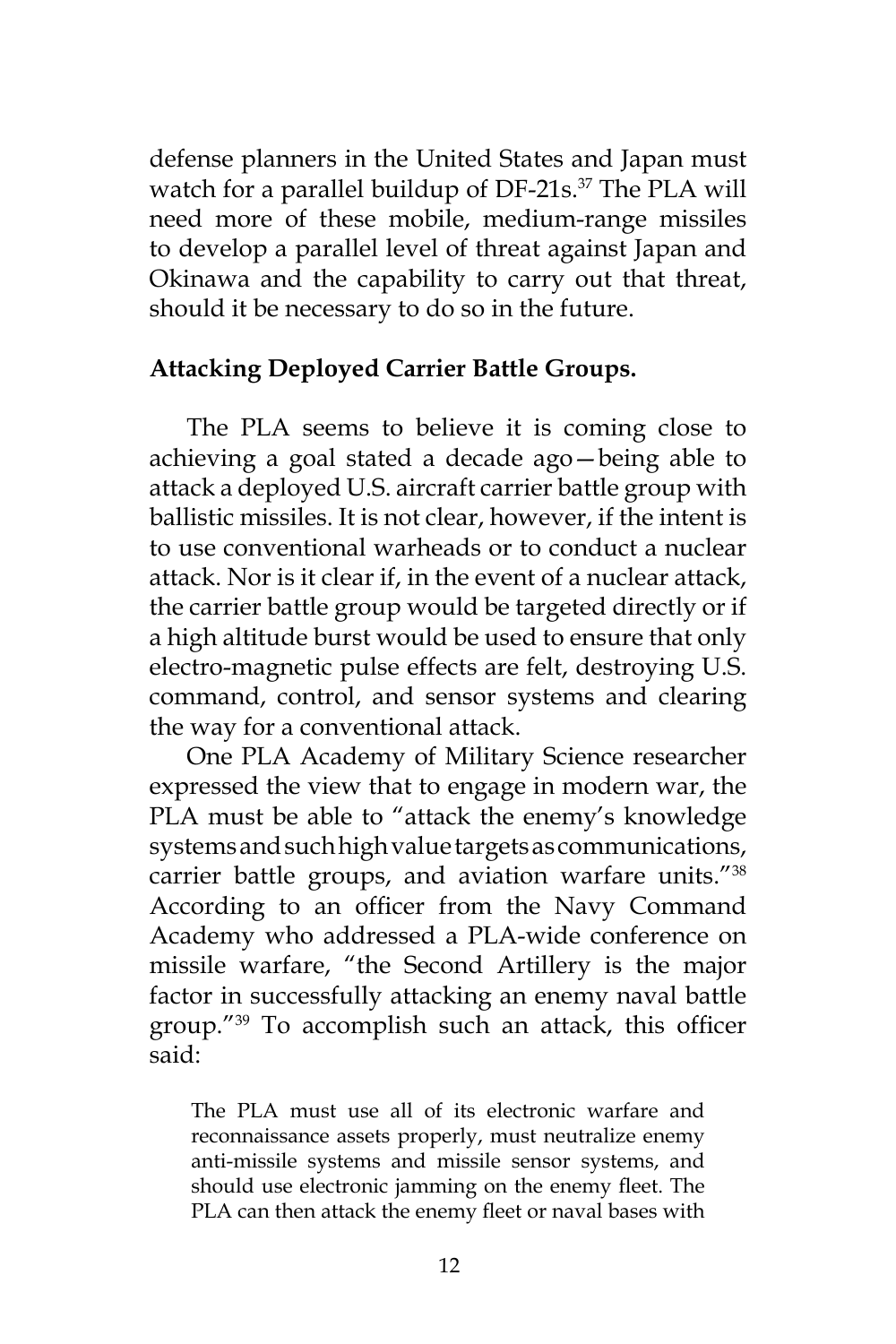a combination of explosive, anti-radiation and fake warheads to deceive enemy radar and sensor systems and defeat a deployed battle group or one in port.<sup>40</sup>

For some time American naval officers have dismissed this capability as beyond the grasp of the PLA. American officers believe that China does not have the space sensor systems, relay satellites, and maneuvering warheads required to execute such an attack. However, PLA officers seem convinced that using ballistic missiles to attack naval battle groups is a viable concept, and they are working to develop the necessary systems to do so.

For a military force like the PLA, without a naval air arm with a long reach, with a very limited aerial refueling capability, and with older air platforms, using ballistic missiles for this purpose makes sense. Three PLA officers from the Second Artillery Command Academy advance the idea that "guided missile forces are the trump card *(sa shou jian)* in achieving victory in limited high technology war."41 The keys to achieving such capabilities, in the argument of other PLA officers, lie in three areas: the use of countermeasures, the ability to achieve precision targeting, and the use of space platforms to support the effort.<sup>42</sup>

Two officers from the Second Artillery Engineering College have studied how to modify a mobile trajectory for warhead reentry into the atmosphere to determine the effective range for attacking an enemy aircraft carrier with ballistic missiles.<sup>43</sup> They conclude that providing terminal guidance will allow up to 100 kilometers of maneuverability for a warhead during terminal attack. They believe that a carrier "cannot effectively escape an attack within a short period of time."<sup>44</sup>

Simulations to predict how the final attack ranges for maneuvering targets at sea will affect maneuvering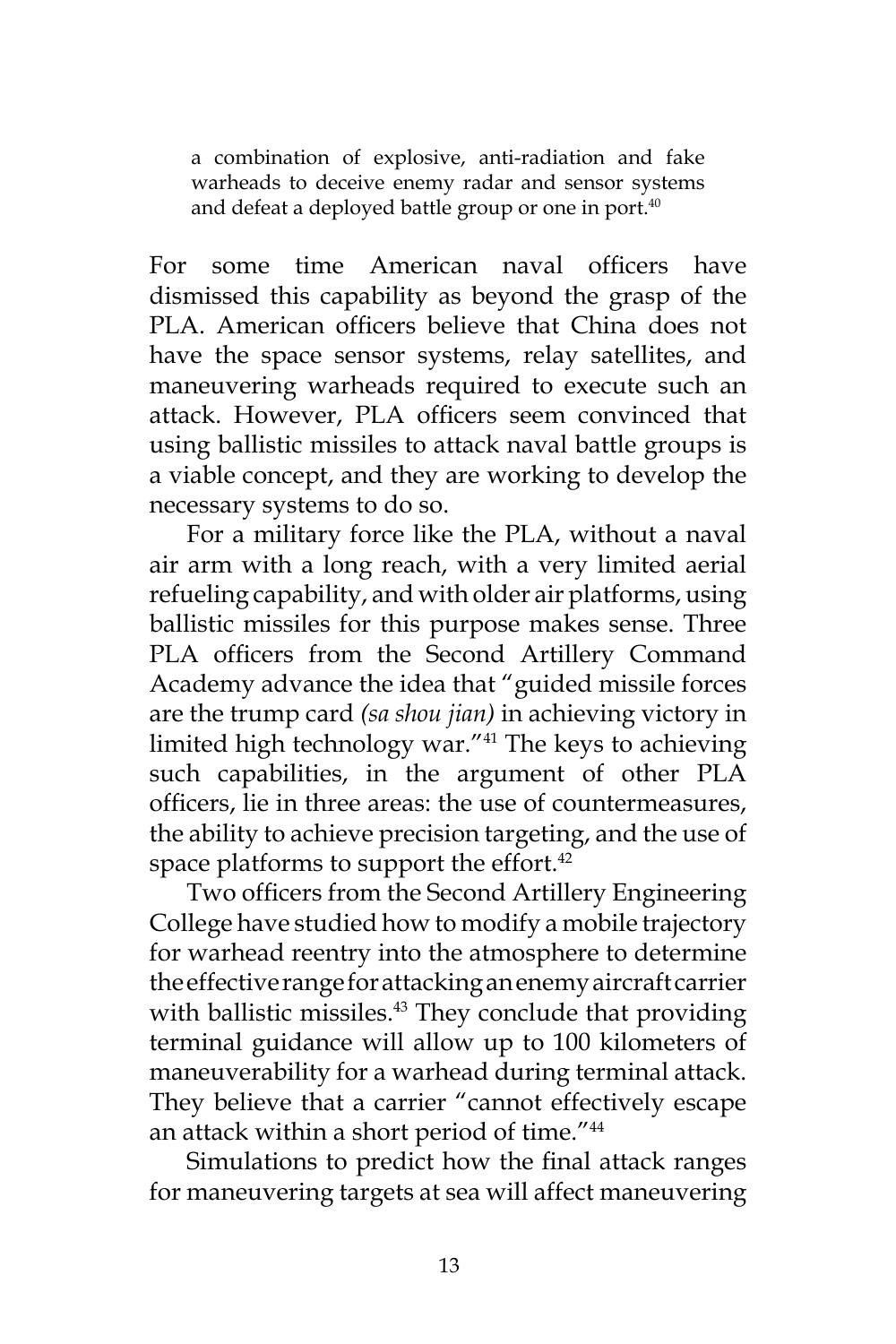reentry vehicles are also part of the research agenda for Second Artillery engineering officers.<sup>45</sup> They have concluded that because a carrier battle group can project force out to about 2,500 kilometers, the PLA must reduce its missile warhead circular error probable to attack maneuvering targets at sea outside the carrier's strike range.

#### **Nuclear Counterattack Campaigns.**

Long-standing published military doctrine, statements by senior leaders, and the force preservation measures undertaken by the PLA all support the conclusion that the Second Artillery's strategic mission is principally to be a deterrent and retaliatory force. The accounts of tunneling by Second Artillery engineers in military press and journals, as well as command and control measures, all reinforce this conclusion. However, there is a debate going on in China about the utility of "no-first-use" declarations. Specifically, military thinkers in China are discussing how to respond to conventional attacks on strategic systems and how to respond to intelligence warning of imminent strategic attack. The latter debate keeps open the question of "preemptive counterattacks," something China has done in conventional war.

There are several large and unanswered questions that this section of the paper attempts to address. First, would the PLA execute a "preemptive nuclear counterattack" if it believed an adversary was about to attack China? One part of the PLA doctrine says, "Advance warning may come to the Second Artillery before an attack if there is notice that the enemy may use nuclear weapons on any scale."46 This implies that the PLA might order a launch to preempt an enemy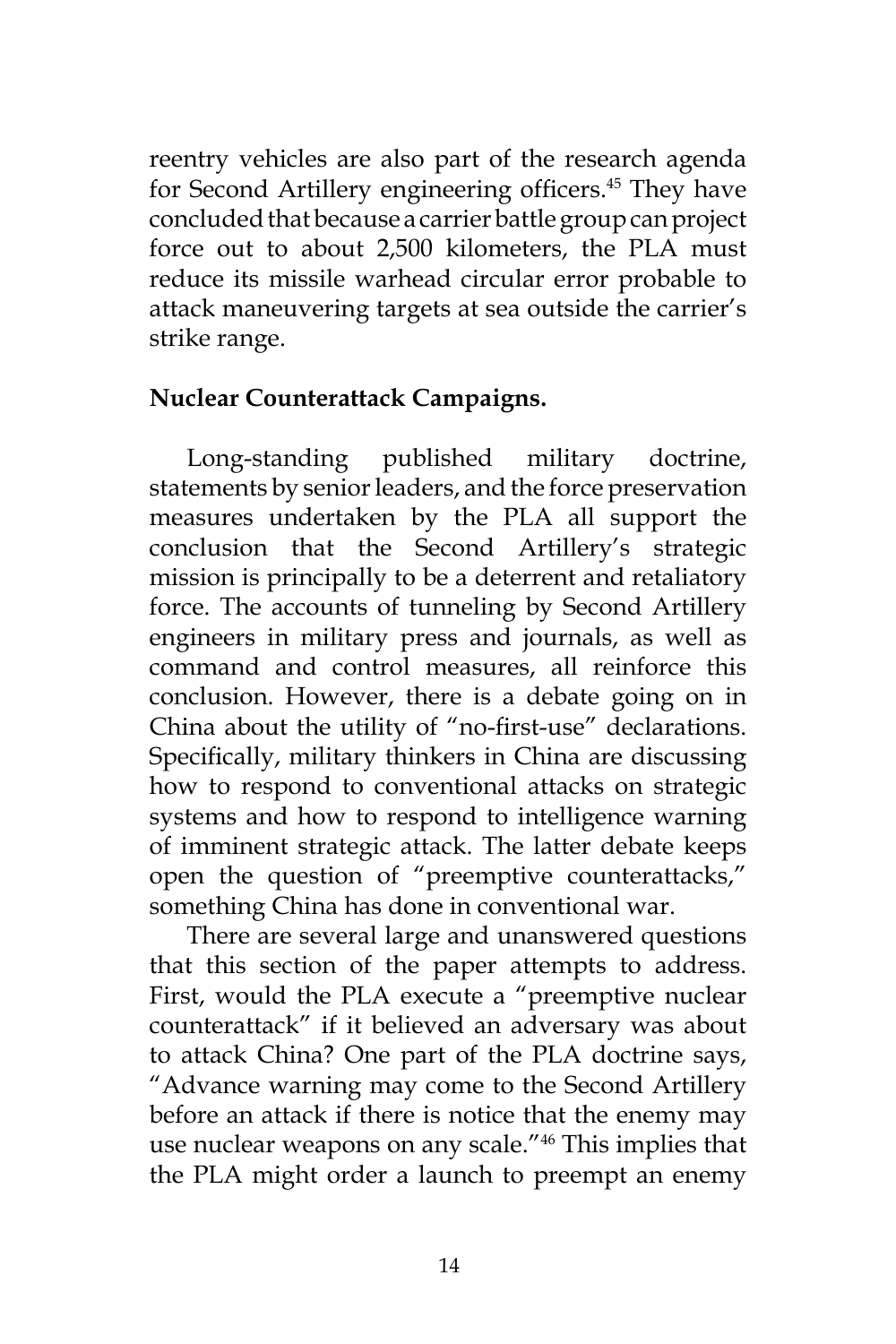surprise attack.<sup>47</sup> Such a preemptive attack is consistent with the concept of the "active defense," which permits sudden, surprise attacks into enemy territory and "self-defensive counterattacks."48 Moreover, as China achieves improved levels of sophistication in space surveillance, tracking, and relay, will judgments about the propriety of "preemptive nuclear counterattack" change?

Space is the area above 100,000 meters from sea level. There are clear indications in PLA doctrine that China wants the capacity to control space and intends to control space immediately above its own territory. One PLA officer has written "in peacetime or wartime, enemy reconnaissance satellites are the greatest threat to guided missile forces."49 In addition, Chinese military theorists are convinced that for the security of China's nuclear forces, the PLA needs antisatellite countermeasures to stop an enemy's ability to use satellite surveillance against the Second Artillery Corps. According to one officer writing in the journal, *China Military Science*, "in order to assure the nation's space security, it is necessary to develop defensive mechanisms; this requires work in the electro-magnetic spectrum as well as firepower-based defenses."<sup>50</sup>

Taken together, these considerations undermine the strength of China's "no-first-use" guarantees. Even the language in the 2006 *National Defense White Paper* is somewhat ambiguous. The White Paper declares "China remains firmly committed to the policy of no first use of nuclear weapons at any time and under any circumstances." However, the next sentence of the White Paper tells the reader "it unconditionally undertakes a pledge not to use or threaten to use nuclear weapons against non-nuclear weapon states or nuclear-weapon-free zones. . . ." One does not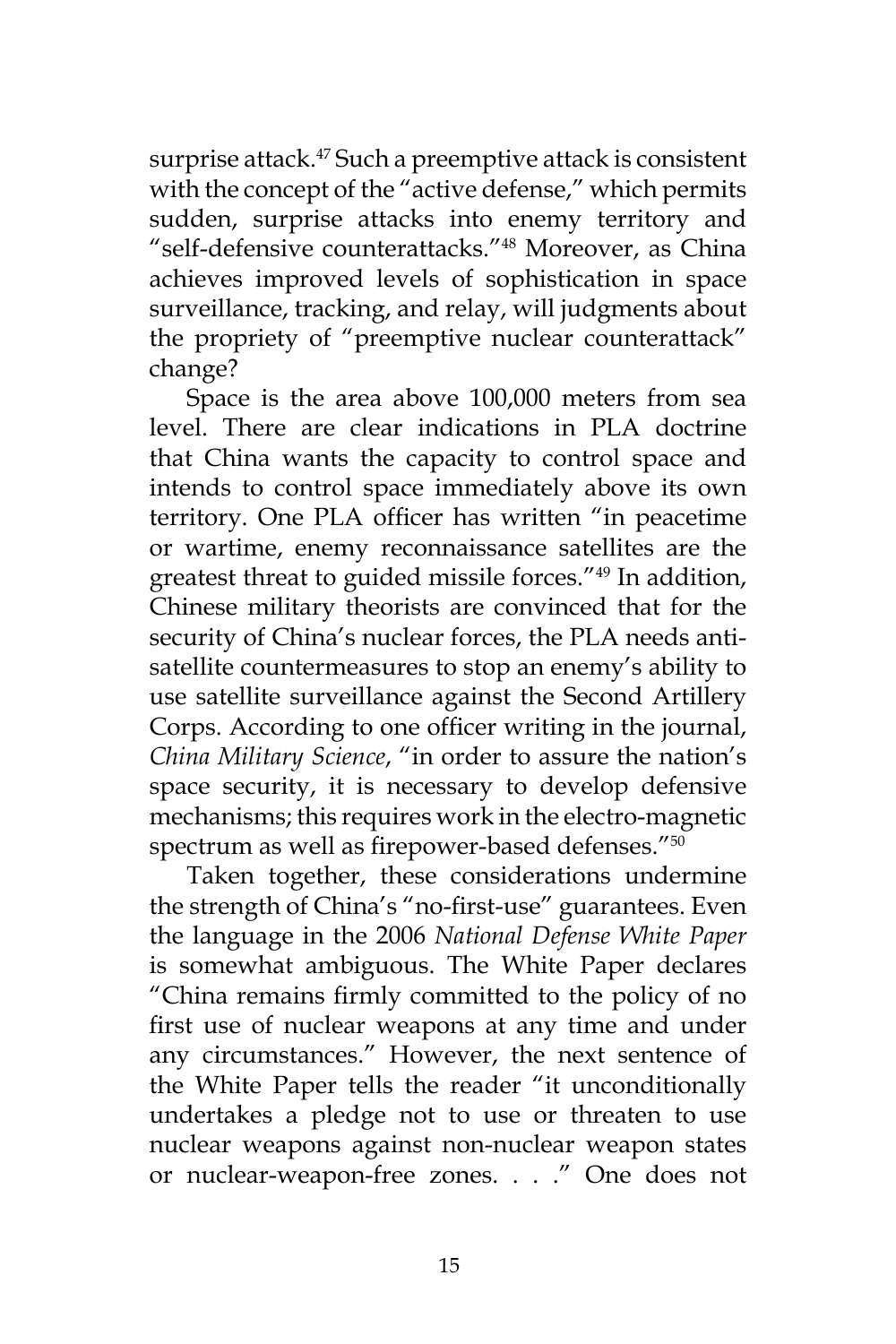need to be an international lawyer or grammarian to understand that a "firm commitment to policy" is not as strong a position as an "unconditional" pledge.

On January 11, 2007, China destroyed one of its own weather satellites with a kinetic kill vehicle launched on a Chinese missile. Earlier, in August 2006, a Chinese ground-based laser blinded a U.S. reconnaissance satellite over China.<sup>51</sup> Thus, Beijing has demonstrated an anti-satellite capability and has justified such actions in its own military doctrine.

Notwithstanding the debate about China's "nofirst-use" policy, based on contemporary periodical articles and military books, current doctrine is to ensure that sufficient strategic missile forces survive a nuclear attack for 3 to 5 days. After this period, Second Artillery doctrine apparently calls for them to emerge, deploy and retaliate in a nuclear counterattack.

The Second Artillery has three main missions: deterrence, supporting conventional war with ballistic missile attacks, and nuclear counterattack.<sup>52</sup> With regard to strategic systems, the PLA focus is "executing nuclear counterattack campaigns."53 The PLA's plans for nuclear counterattack campaigns are to "deter and prevent the enemy from using nuclear weapons against China" or to "execute a counterattack with nuclear and precision conventional weapons."54 The PLA's published doctrine, as well as statements by members of the leadership, emphasize that China intends to maintain a survivable nuclear force that can ride out any nuclear attack, and then inflict a counterattack on the enemy.<sup>55</sup>

 At the strategic level, *A Guide to the Study of Campaign Theory* lays out the characteristics of a nuclear counterattack campaign. The Second Artillery will use long-range nuclear weapons to destroy strategic targets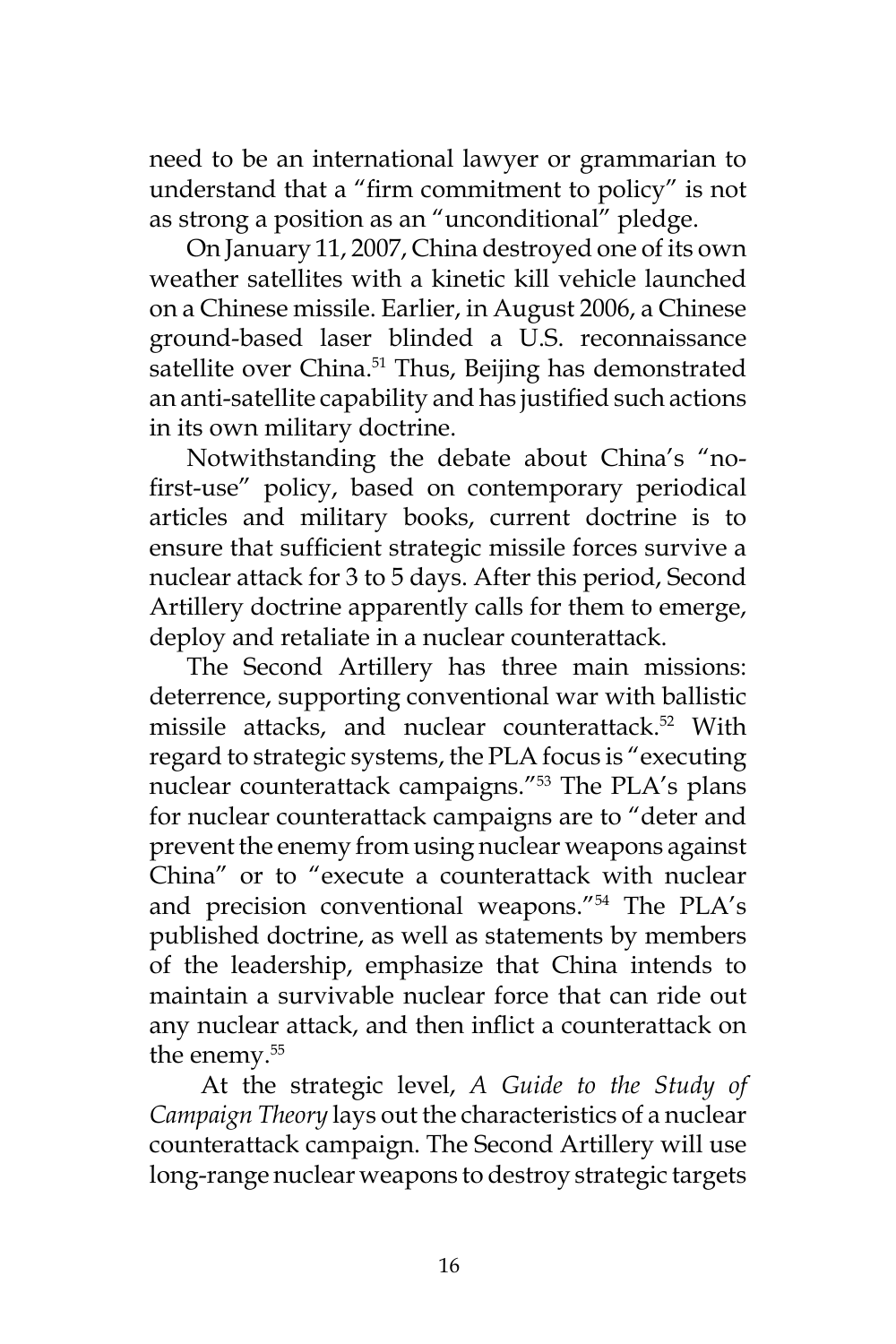several thousands of kilometers away.<sup>56</sup> Campaign planners envision carrying out a nuclear attack "only after the enemy carries out a nuclear surprise attack," requiring a force that can absorb and survive an enemy nuclear attack.57 The existing nuclear counterattack campaign plans involve missile units of the Second Artillery, supplemented by forces of the PLA Navy (PLAN) and/or PLAAF. Moreover, now that the PLA has developed longer-range, nuclear capable cruise missiles, these campaign plans call for the Navy to use submarine launched ballistic or cruise missiles.<sup>58</sup> The PLAAF could attack with nuclear cruise missiles or bombs.

In planning nuclear counterattack campaigns, the PLA gives primacy to the Second Artillery. Doctrine says, "If it is a joint or combined nuclear counterattack campaign plan, the Second Artillery will be the main component combined with naval nuclear submarines and air bombardment with nuclear weapons."59

China's nuclear retaliatory plans require that the Second Artillery maintain a force sufficient to "threaten the opponent by striking his cities," and employ a strike force of "moderate intensity" that is "sufficient and effective" to cause the enemy to incur "a certain extent of unbearable destruction."<sup>60</sup> Thus, the size and composition of any nuclear counterattack is a function of a nuclear net assessment by Chinese political and military leaders. It is a function of what they assess as the level of damage the American public, and its leaders, would find "unbearable."

The objectives for nuclear campaign planning are also ambiguous enough to leave open the question of preemptive action by the PLA. According to *A Guide to the Study of Campaign Theory*, major objective of a nuclear counterattack campaign is to "alter enemy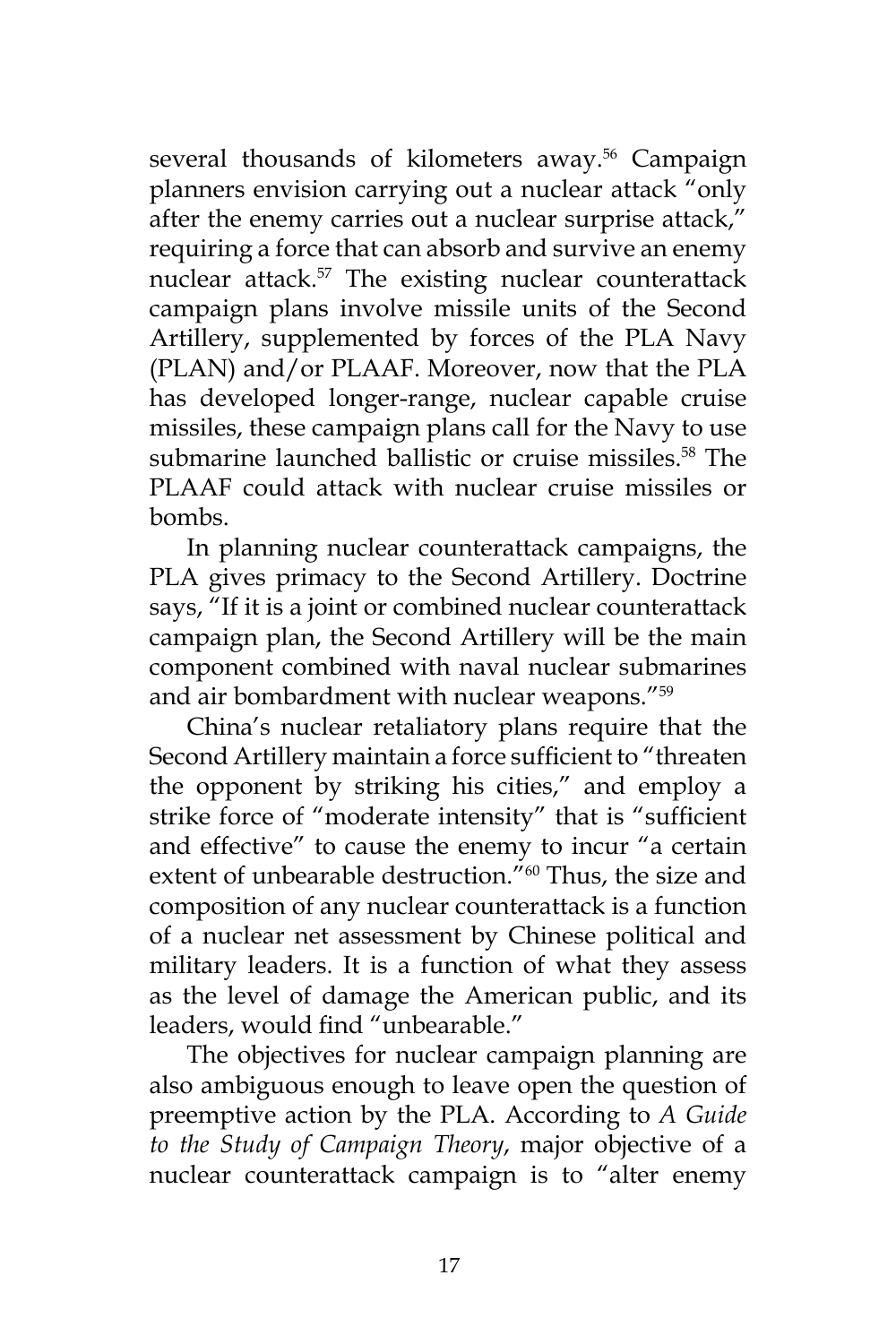intentions by causing the enemy's will [to engage in war] to waver."*<sup>61</sup>* Preemption, therefore, would be a viable action that is consistent with the PLA's history of "self-defensive counterattacks."62

The PLA leadership has prioritized the objectives of nuclear counterattack campaigns. These are:

- Cause the will of the enemy (and the populace) to waver;
- Destroy the enemy's command and control system;<sup>63</sup>
- Delay the enemy's war (or combat) operations;
- Reduce the enemy's force generation and warmaking potential; and,
- Degrade the enemy's ability to win a nuclear war. $64$

Generally, the targeting guidance to accomplish these objectives is also set forth in *A Guide to the Study of Campaign Theory.* The prioritized major targets for nuclear missile forces are:

- "Enemy political and economic centers, especially important urban areas, with a goal of creating great shock in the enemy population's spirit and destroying their will to wage war;
- Destroy the critical infrastructure of the enemy to weaken the enemy's capacity for war (examples for targets are petroleum refining, storage and shipping links; electric power generation and transmission lines; and major heavy industry);
- Enemy transportation networks;
- Major military targets such as air force and navy staging areas and bases to degrade the ability of these services to wage war; and,
- Major deployed military forces."<sup>65</sup>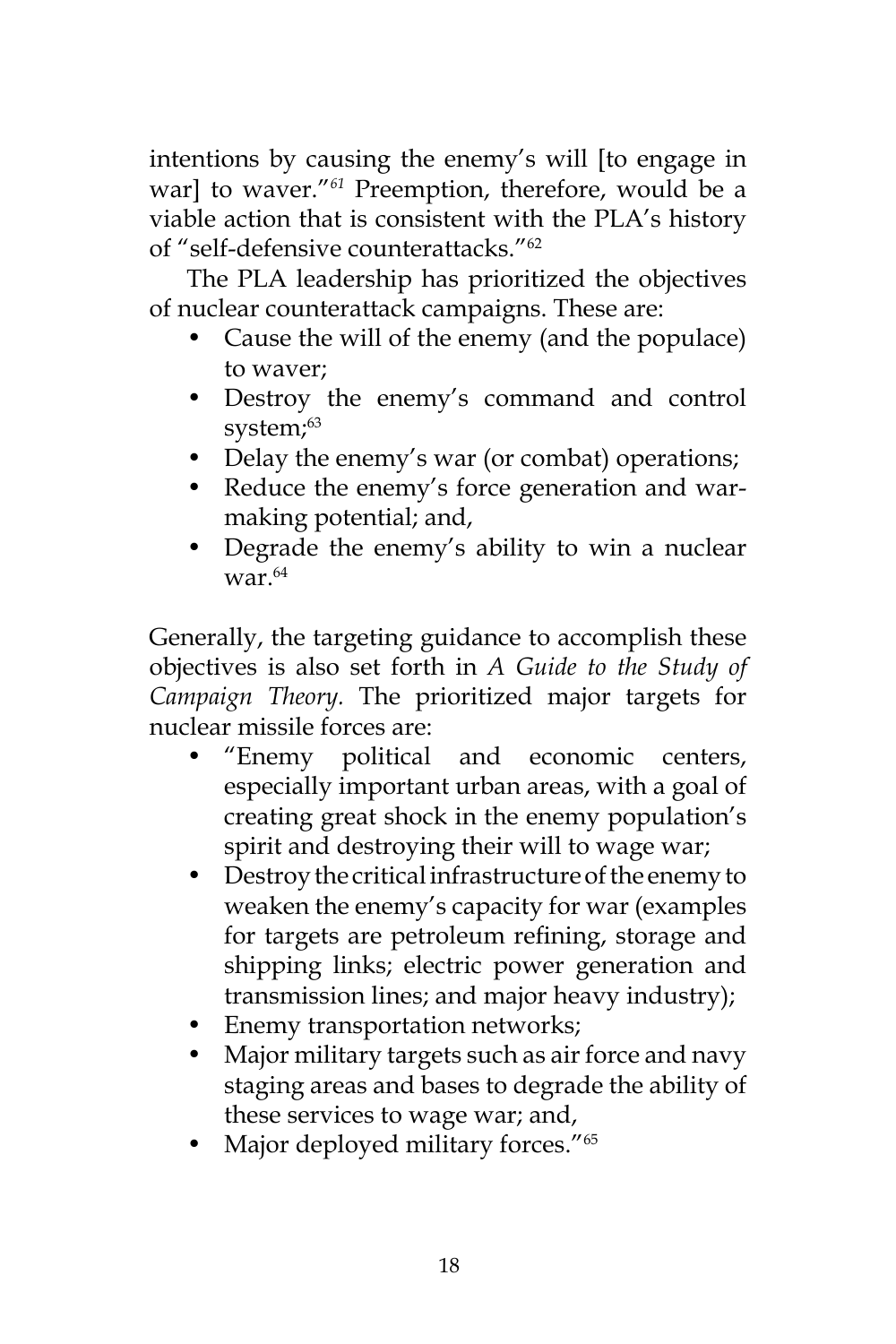# **Survive a Nuclear Attack: Then Retaliate.**

The guiding motto for the Second Artillery is "strictly protect counterattack capability and concentrate [nuclear] fires to inflict the most damage in the counterattack."<sup>66</sup> They emphasize that the Second Artillery's strategic warning system is closely tied to the General Staff Department and that the Second Artillery must continually keep up an estimate of whether the enemy will use other forms of weapons of mass destruction (WMD).<sup>67</sup>

According to members of a Chinese delegation at a 2005 strategic dialogue organized by the Defense Threat Reduction Agency, the goals of China's nuclear policy are to maintain a retaliatory force of minimum deterrent value and to hold enemy populations at risk.<sup>68</sup> China's seeks to ensure reliable force with adequate delivery systems that can survive a foreign attack and maintains a "counter-value force" that requires modernization<sup>69</sup>

The CMC and its General Staff Department maintains light strategic forces.<sup>70</sup> The Second Artillery ensures that its communications with firing units are secure and responsive to the Party political leadership.<sup>71</sup> Moreover, even in the computer age, PLA thinkers prefer to rely on soldiers "at the trigger" over automated command and firing systems.<sup>72</sup>

To maintain the force at high levels of readiness, strategic rocket force commanders gather intelligence, maintain a system for indications and warning of attack, and focus on force survivability.

# **Classes of Readiness for the Second Artillery.**

According to *A Guidebook to the Study of Campaign Theory,* the Second Artillery must "continually focus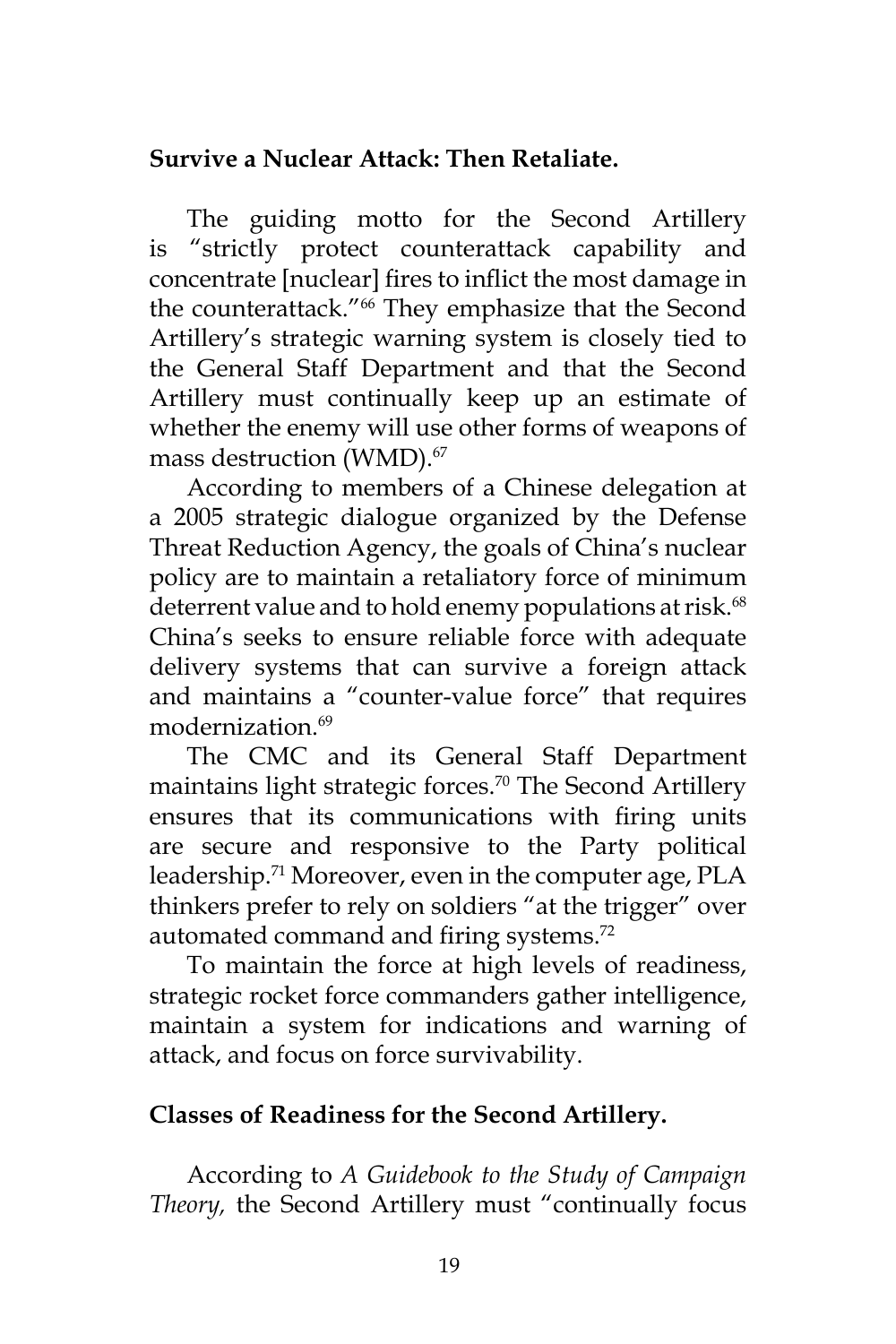on discovering the enemy's attempts at attack, its times of attack, and must always conduct defensive exercises and preparations."73 PLA doctrine requires that the Second Artillery "operate and coordinate with air, ground and other defensive organizations under the direction of the CMC to implement a nuclear counterattack campaign."74

The Second Artillery has a system of three classes of readiness to which its units must adhere.75 Under normal conditions, the firing units are at "Third Class" status. In this status, forces train, conduct exercises and conduct normal maintenance. If the CMC receives some warning that the enemy may use nuclear weapons, the CMC directs units to raise their readiness levels to "Second Class" warning status. At this status, units must prepare to move to firing positions or may actually deploy to firing positions, many of which can be tunnels or prepared underground, protected positions. The highest readiness status is "First Class Warning." At "First Class Warning" status, missile forces are fully ready to fire and are either deployed or in combat positions and with their support elements, warheads and fuel, waiting for a launch order.<sup>76</sup>

When firing units actually move to firing positions, the individual unit commanders are responsible for the security of their own prime movers and must conduct a check of the firing status of each missile and the warheads. They must report this status to the headquarters.<sup>77</sup> After firing their missiles, they will disperse and get the results of a post-firing reconnaissance and new intelligence.78

Combat orders must come through special command department channels of the Second Artillery or General Staff Department, but only the CMC can send a launch order.<sup>79</sup> The combat order will give the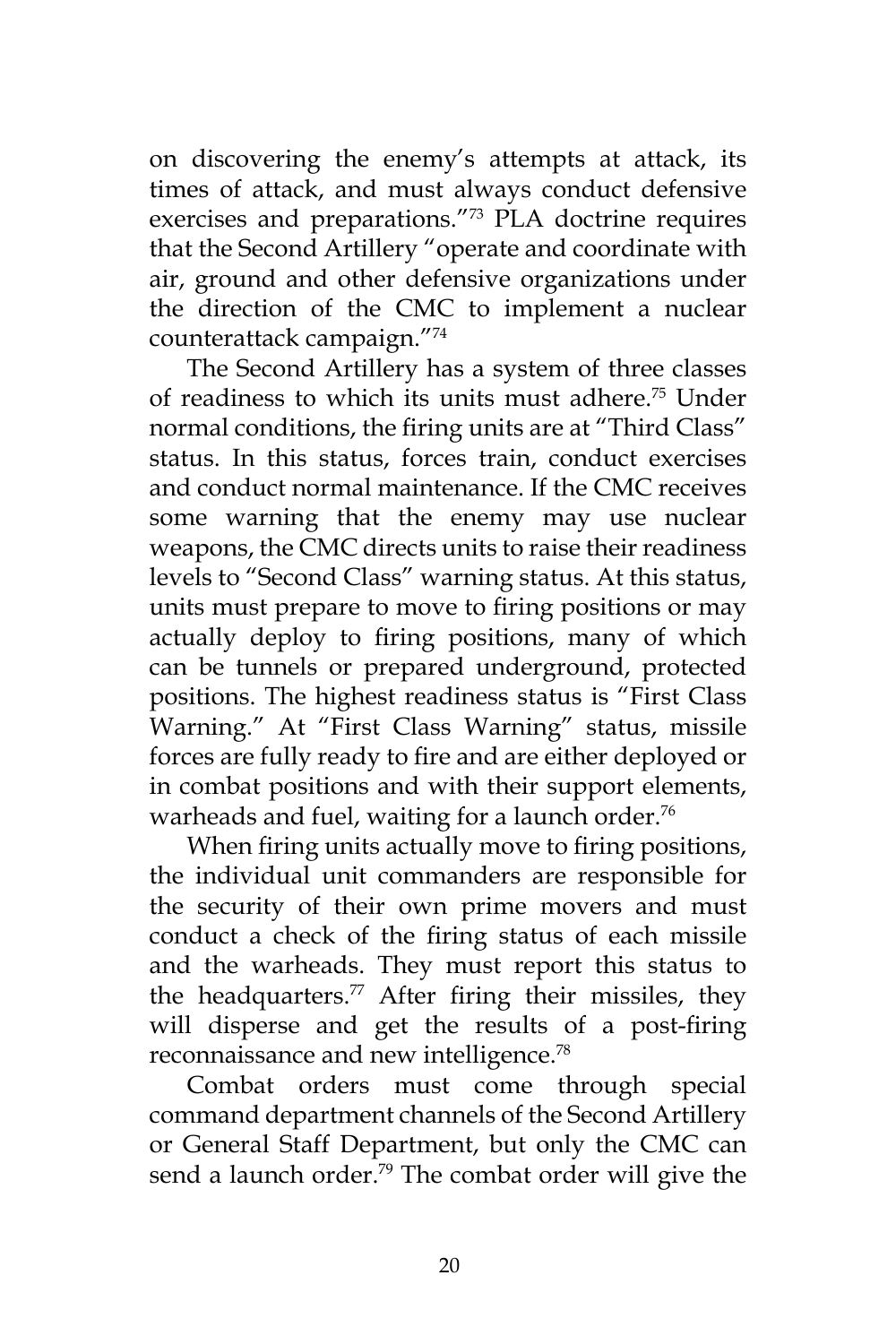current friendly and enemy situation, the status of the war and a determination on the use of nuclear force, the combat objectives for an attack, and the limits of an attack.80 The actual firing order will contain the time limits for each unit to fire and instructions for postfiring movement and disposition.<sup>81</sup>

# **Support for "Guaranteed Survivability and Strike."**

The concept of a "guaranteed strike" is fundamental to PLA Second Artillery doctrine. This means that strategic rocket forces must be able to ride out a nuclear attack and emerge later to conduct their counterstrike. To accomplish this, the Second Artillery maintains its own support infrastructure including maintenance, supply and food services, engineers, and road and rail transport.

In a Second Artillery nuclear war simulations exercise reported by China's *Xinhua* news service, China stayed with its "no-first–use" policy and absorbed a nuclear strike. After the strike, the exercise scenario required that the Second Artillery forces stay in protected underground areas for as long as several days before emerging to conduct a retaliatory "nuclear counterattack<sup>"82</sup>

An article in *Beijing Huojianbing Bao (Rocket Troops Daily)*, the Second Artillery's newspaper, provides insight into the tactic of absorbing a strike, waiting a fixed period of time, and then emerging for a "nuclear counterstrike." According to two Second Artillery authors, a 2004 nuclear counterattack exercise had to be stopped in its third day because the troops involved in the exercise developed vomiting and diarrhea from a spoiled food supply.<sup>83</sup> The Second Artillery's Logistics Department adjusted the food supply in future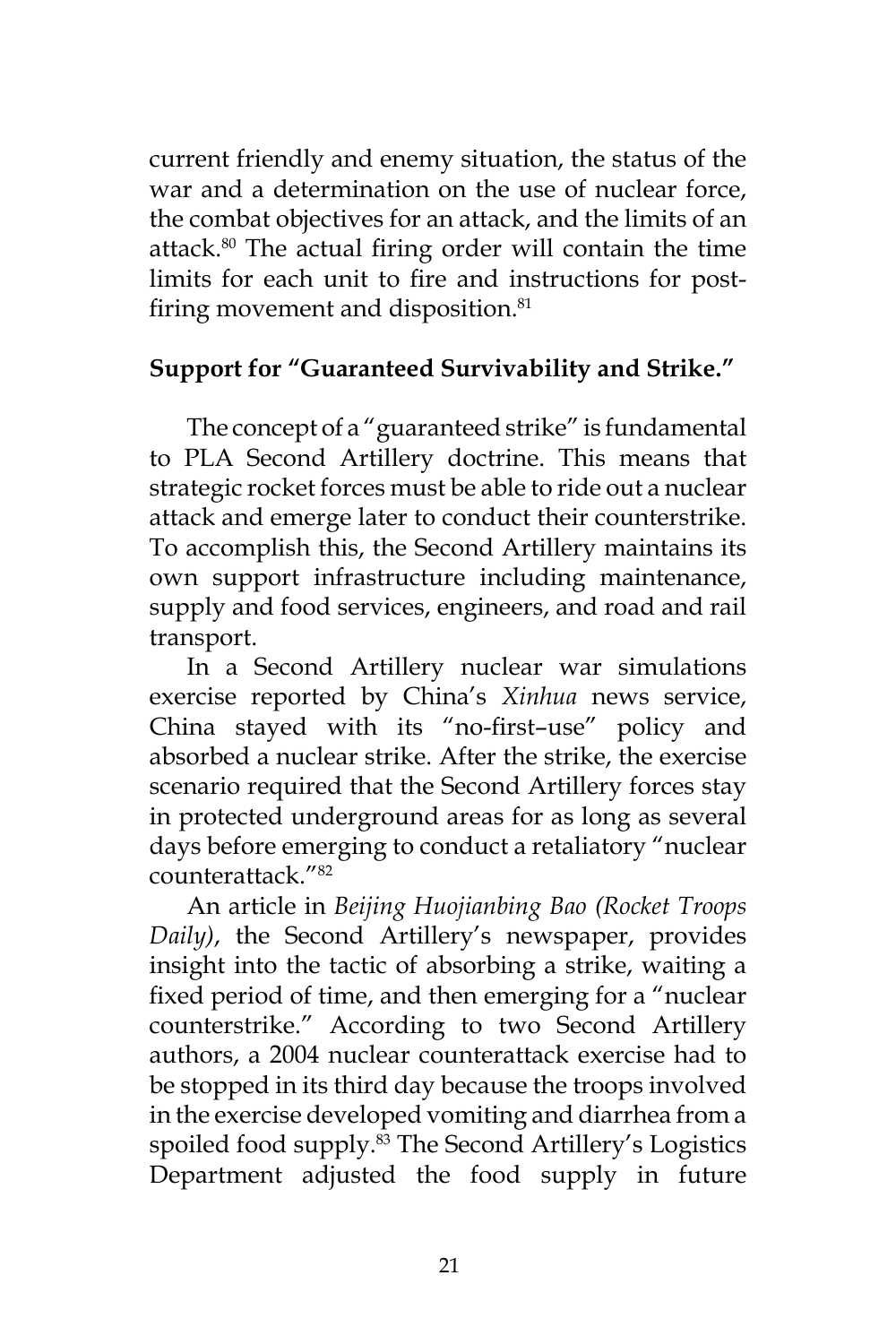exercises, allowing soldiers to conduct the exercise under "sealed" conditions and extended the safety of the combat food supply. This assured that the Second Artillery could remain underground long enough to emerge safely and conduct a retaliatory strike.

In addition to the PLA Second Artillery Corps engineering and construction units for tunneling and the construction of roads, there is a transportation support infrastructure integral to the organization. An article in *Huojianbing Bao* discusses the Second Artillery rail transport system. A mobile system moved what was termed a "national treasure" by a "rail transportation battalion of a special transportation regiment."<sup>84</sup> Another article in the same paper documents the importance of mobile missiles and mobility training. Rapid mobility is a way to "improve survivability and nuclear counterdeterrence."85 There also is a continuous program to upgrade and improve missile position design inside the Second Artillery. The objectives of this program are to ensure that missiles are positioned in a way to avoid foreign reconnaissance, take advantage of the geography and environment, and have the maximum possible protection against foreign attack.<sup>86</sup>

The objectives of these integrated support systems are to meet the Second Artillery's "guiding principles for nuclear counterattack campaign strategy." To restate these principles, the guiding motto for the Second Artillery is "strictly protect counterattack capability and concentrate [nuclear] fires to inflict the most damage in the counterattack".87 To meet the first requirement in this motto, protect and preserve the force, the Second Artillery is to:

- Defend against the enemy's precision weapons attack;
- Defend against enemy air raids;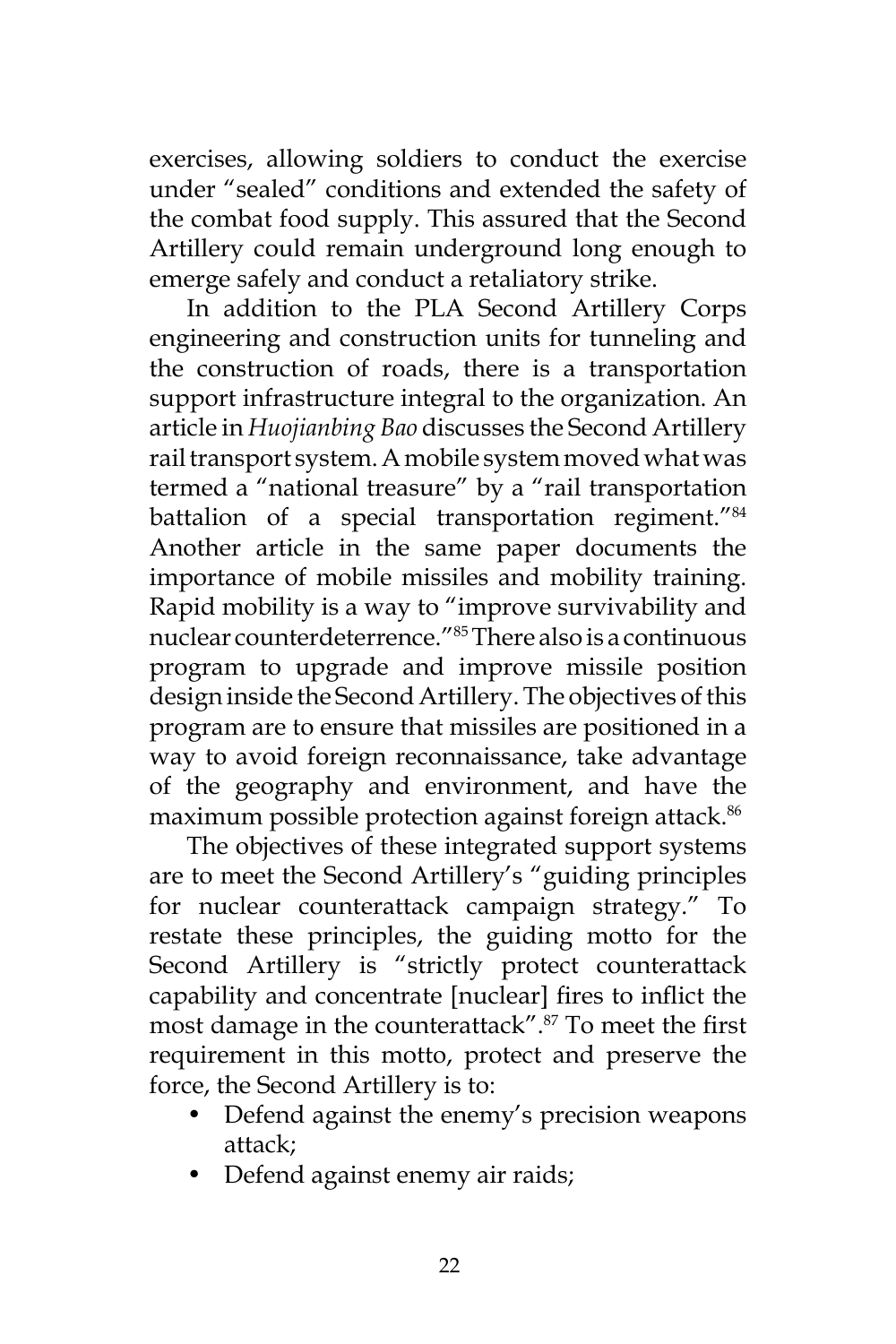- Defend against enemy Special Operations Forces attacking China's nuclear forces;
- Organize to respond to sudden surprise attacks; and,
- Organize to restore China's nuclear warfighting capability rapidly.88

To meet the second requirement in the motto, "guarantee or safeguard the survivability of the nuclear response system to counterattack," Second Artillery doctrine requires its forces to:

- Protect the nuclear counterattack campaign plan;
- Conduct advanced preparations for a campaign;
- Ensure the timely reliability of the system;
- Be prepared for a rapid response;
- Ensure response plans are complete and comprehensive;
- Guarantee the survivability of the counter attack force; and,
- Conduct comprehensive coordination with other headquarters and commands.<sup>89</sup>

# **Nuclear Command and Control.**

Second Artillery Corps doctrine requires "comprehensive coordination with other headquarters and commands." In order to maintain that level of communication throughout the force, command and control for missile forces is highly centralized, redundant, and networked.<sup>90</sup> Two PLA officers writing in the book *Missile Combat in High Technology Warfare*  describe Second Artillery command and control this way: "The nodes in a ballistic missile command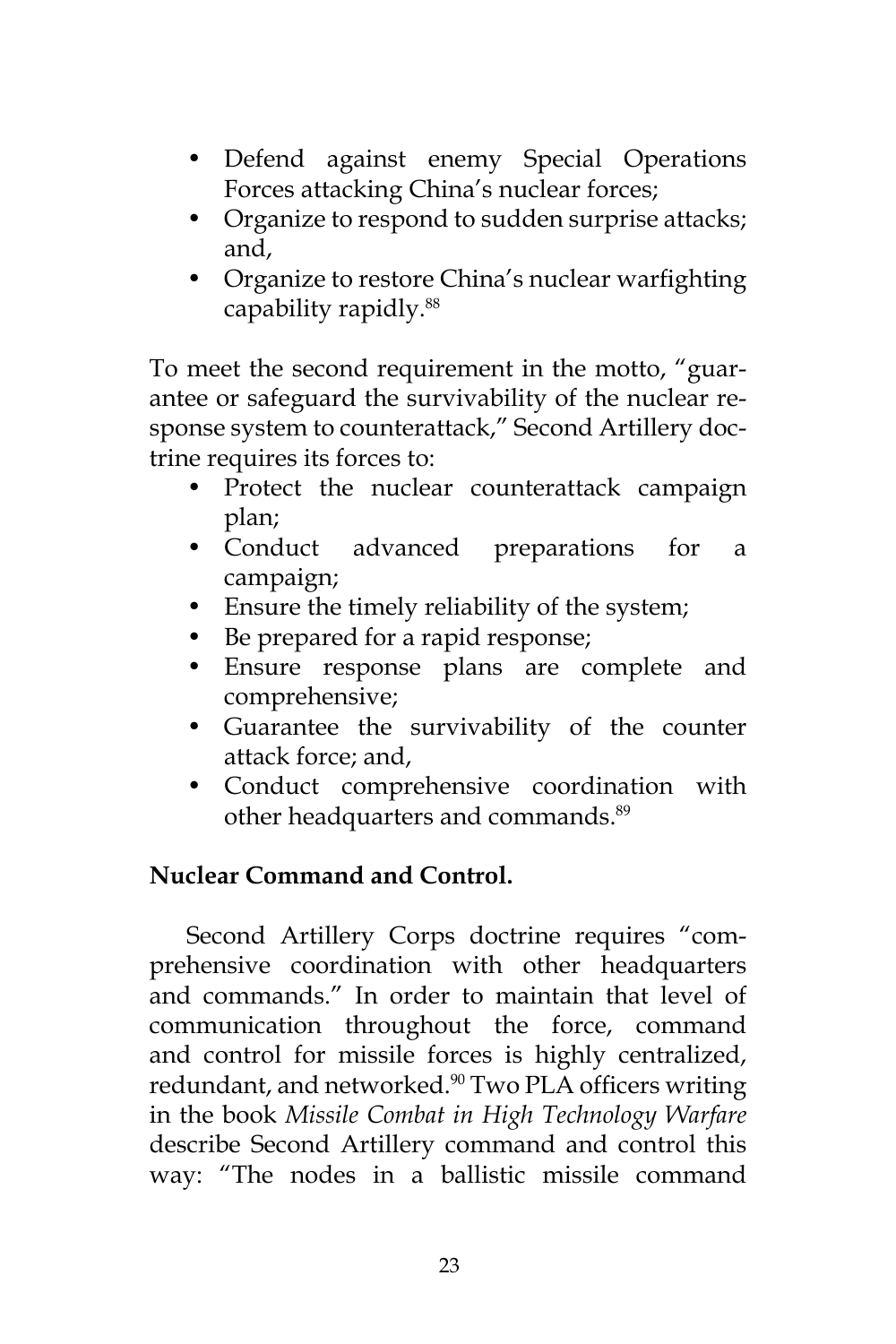and control network are 1) the commander in chief (*tongshuaibu*), 2) the command organizations of the military departments, 3) the missile bases, and 4) the firing units."91 Furthermore, they say, "especially where it concerns strategic missiles, the ability of the commander in chief [this can also be translated as "supreme command authority"] to control firing orders must be executed quickly, and firing orders must be encrypted (encoded)."92 Finally, PLA manuals specify, "the war positions of the Second Artillery are established by the supreme command authority (*tongshuaibu)* in peacetime and are dispersed over a wide area for strategic reasons."<sup>93</sup>

In a text published by the PLA National Defense University, Wang Zhongquan provides a sophisticated analysis of the U.S. strategic warning and nuclear command and control system. Wang bases his analysis on an extensive review of published American literature, but there is no discussion in the text of the dangers or utility of attacking, or disrupting the command and control system. Nor is there a discussion of the advisability of blinding the strategic warning system. The text is a catalogue of the two systems that could support offensive efforts by the PLA, or, alternatively, one can read it as an example for the PLA of how to structure effective warning and command and control systems.<sup>94</sup>

PLA texts emphasize that the Second Artillery's strategic warning system is closely tied to the General Staff Department and that the Second Artillery must continually keep up an estimate of whether the enemy will use other forms of weapons of mass destruction.<sup>95</sup> The use of the term *tongshuaibu* in this context is uncommon, but not unheard of, in explanations of Chinese command and control systems. *Tongshuai* can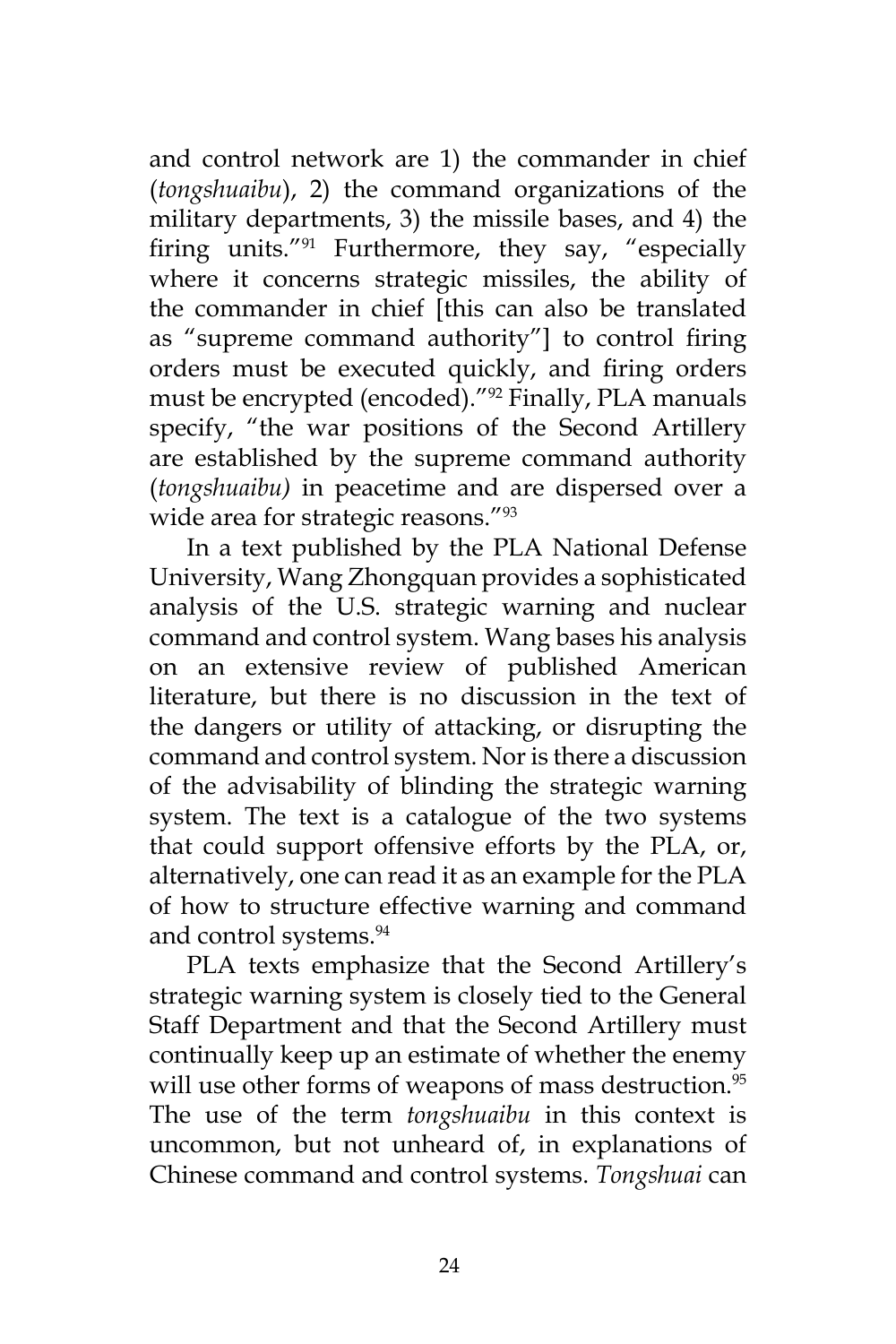mean supreme commander or commander in chief. The Nationalist forces (Kuomintang, or KMT) used the term to refer to a couple of major frontal headquarters during the civil war. In the *Huaihai* Campaign, for instance, in 1949, the KMT combat headquarters for the campaign was called the *Tongshuaibu.* PLA military histories also refer to Eisenhower's headquarters for Overlord and the Supreme Headquarters, Allied Powers Europe as the *tongshuaibu.* Clearly, this use is meant to designate a higher-level command authority than the General Staff Department Operations Department.

On the 40th anniversary of the founding of the Second Artillery, Hu Jintao spoke to an assemblage of people that included Xiang Shouzhi, first commander of the organization, and a number of previous leaders. Hu was present in the combined capacity of President of China, Chairman of the Chinese Communist Party, and Chairman of the Communist Party CMC.<sup>96</sup> In *Jiefangjun Bao,* articles have referred to the PLAN headquarters as the Navy's *tongshuaibu,* and to the CMC as the *tongshuaibu.97* Thus, while it is possible that the reference to a valid firing order means that it comes from the commander of the Second Artillery, the consensus among American scholars who follow the PLA closely is that in the context of nuclear and missile-firing orders, *tongshuaibu* refers to the CMC. This is the highest and most centralized level of military leadership in the Chinese Communist Party.<sup>98</sup> In the photo of Hu Jintao that appeared in *Jiefangjun Bao* depicting his 40th Anniversary speech to the leaders of the Second Artillery, Hu was wearing a PLA uniform without insignia or rank. Moreover, to confirm that the *tongshuaibu* is the CMC, in another account of Hu Jintao's speech published by *Xinhua News Service,* Hu is quoted as saying "The Second Artillery Corps is a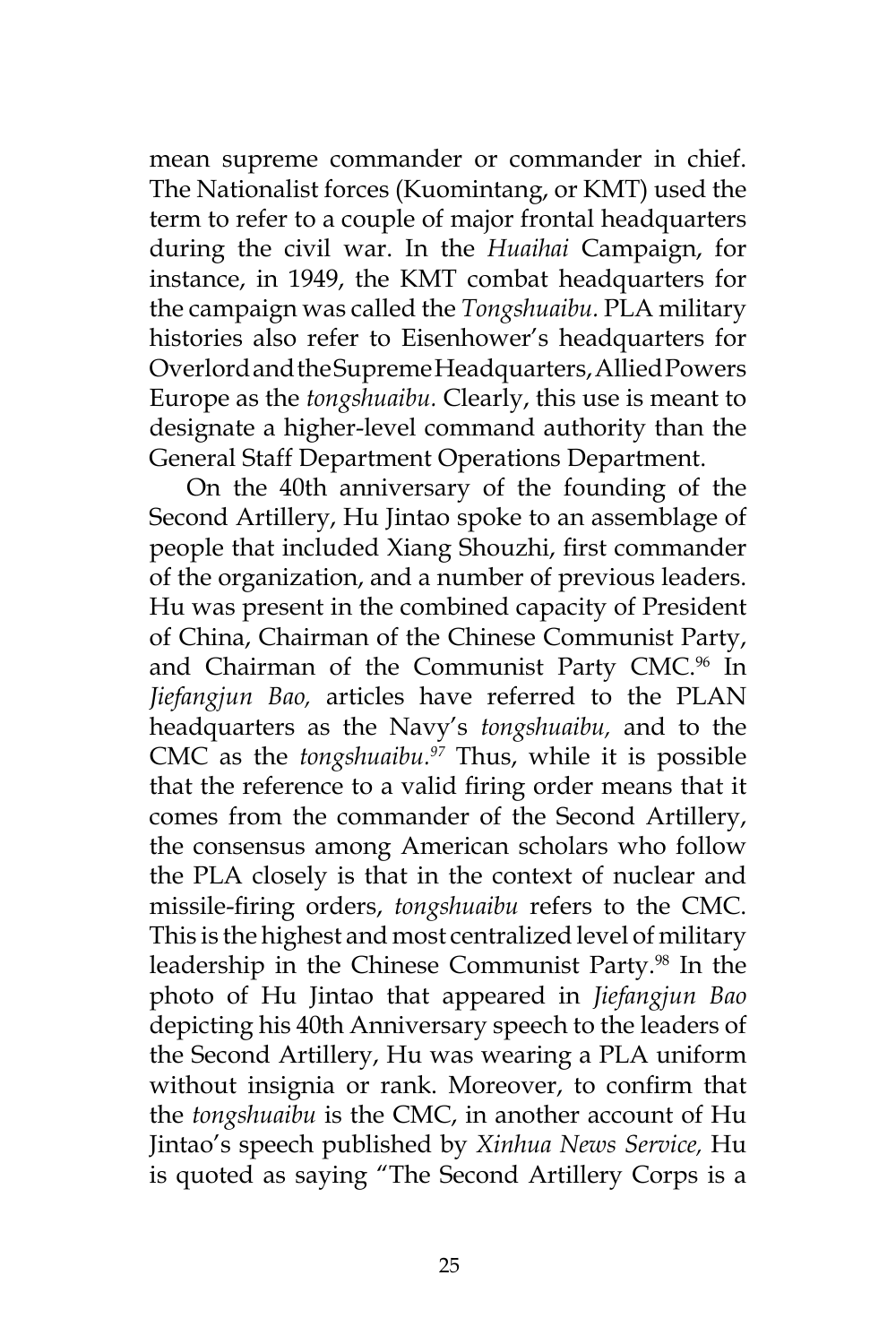strategic force directly commanded and used by the Party Central Committee and the CMC and is our core force for strategic deterrence."99

Second Artillery command orders are centralized, encoded and protected, and require human authentication. PLA military writers eschew completely automated command and control systems. There is a very strong emphasis on the need for a "man in the loop" even in modern, information age warfare. One writer specializing in command and control issues makes the point that "no matter how advanced a computer is used in a command and control system, it will never substitute for the strength and utility of the human brain."100 The implications of this insistence on a "man in the loop" for nuclear firing orders is that the PLA will likely reject calls for automated protective action links in its doctrine.

# **Discussions about No First Use.**

New interpretations of the concept of the "selfdefensive counterattack" in the strategy of active defense and the general view that ballistic missiles are a kind of trump card in war bring into question whether the CMC will adhere to the stated "no-firstuse" doctrine. Increasingly, China's military thinkers view missiles as a sort of "trump card" in war that will guarantee success for the PLA. Military thinkers are also very critical of the failure of Iraq's military to use ballistic missiles early, in mass, and effectively against the American and allied military build-up in the First Gulf War.

There is an open debate among civilian strategic thinkers, younger military officers, and the older leaders of the PLA on the utility of the "no-first-use" doctrine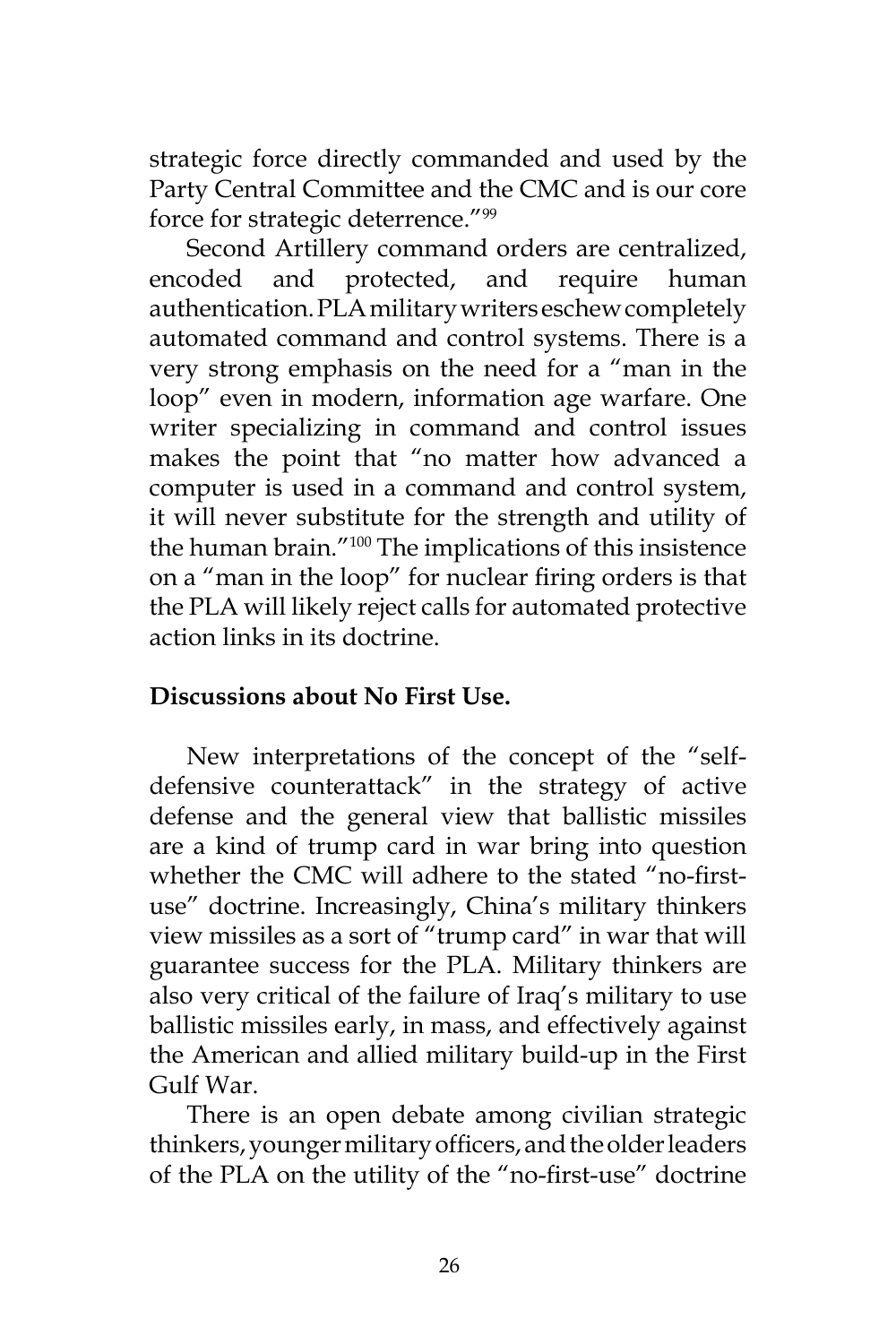for China. This is important to follow because the CMC of the Chinese Communist Party ultimately has the finger on China's nuclear trigger, and technologically oriented civilians today, not former leaders of the PLA, control the CMC.

This leads to some doubt over whether its pledges would survive a deep crisis or conventional conflict. As discussed earlier in this paper, there is some ambiguity over what type of warheads ballistic missiles used to attack deployed naval battle groups would carry. Moreover, as discussed earlier in this paper, *China's National Defense in 2006* does not settle the ambiguity over how the CMC might make its decisions on what weapons to employ. There is also ambiguity over how China might respond to intelligence warnings of attack, and how China would respond to a conventional attack on its strategic systems.

According to a university based professor, an expert on arms control and disarmament often consulted by the PLA, it was he who suggested to PLA and central government policy planners that China should consider a nuclear response if its strategic systems were attacked, even if that attack was by conventional means.101 Both the PLA and central government policy planners were cool to this idea, the professor said. Indeed, senior military officers and diplomats insisted that China must strictly abide by its "no first use" pledge. Nonetheless, the professor continues to push the discussion, often supported by younger scholars and military officers. The subject is not closed, and policy could shift with leadership generations.

The campaign theory text by Xue Xinglin of the National Defense University is quite clear on the matter of China's "no first use" policy. Xue writes that "the PRC will conduct a nuclear counterattack only after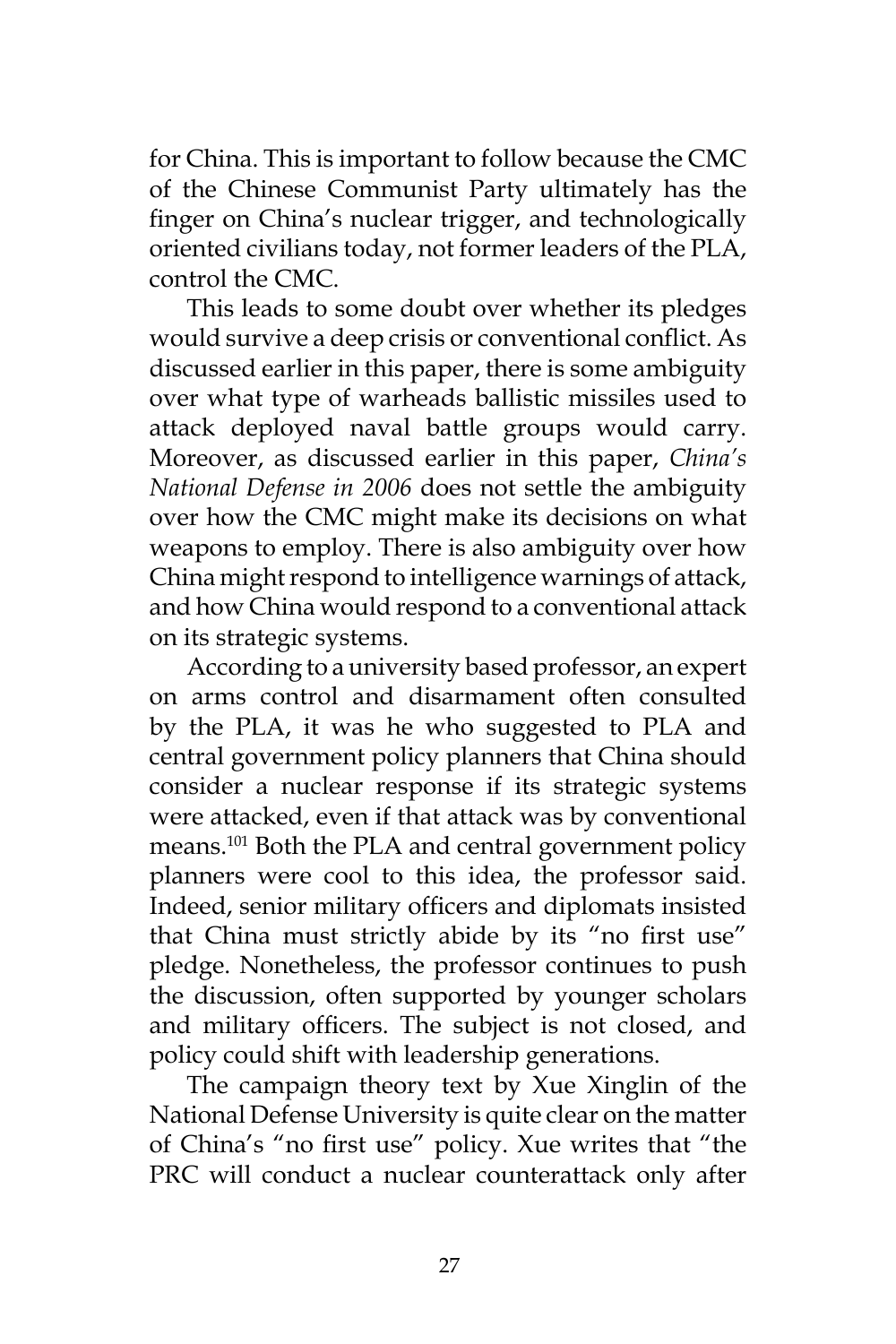the enemy carries out a nuclear surprise attack."<sup>102</sup> Another seminal PLA text, for which former Chief of the General Staff Department General Zhang Wannian is credited as the editor, also makes explicit statements that the PLA will not initiate the use of nuclear weapons in war: "China's nuclear force is a self-defensive force. It is designed to protect the nation and deter nuclear attack."103

Zhang Wannian's explicit declaration echoes statements in an earlier book by Lu Hui, a long-time PLA expert on nuclear, chemical, and biological weapons. Lu explains that the genesis of China's own nuclear program was nuclear threats by the United States in the Korean War. The objective of becoming a nuclear power was "breaking the United States and Soviet great power monopoly on nuclear weapons."<sup>104</sup> Former defense minister and head of China's nuclear program General Zhang Aiping and the former head of the PLA National Defense University General Zhang Zhen endorse Lu's book as authoritative.

Lu quotes a Japanese scholar to make the point that one reason that China developed nuclear weapons was so that "the world will note China's latent power."105 Lu reiterates that China's goal in developing nuclear weapons is to "break the monopoly of big nuclear powers and their nuclear threat, but that at no time and under no circumstances will China be the first to use nuclear weapons—China will be a completely independent state with nuclear weapons."106 This position accurately reflects the policies announced by China's senior leaders on a number of occasions.

Despite these statements of doctrine, there are indications of dissent by junior officers. In a discussion analyzing the First Gulf War, Xin Qin notes that despite an advantage in ballistic missiles, Iraq's forces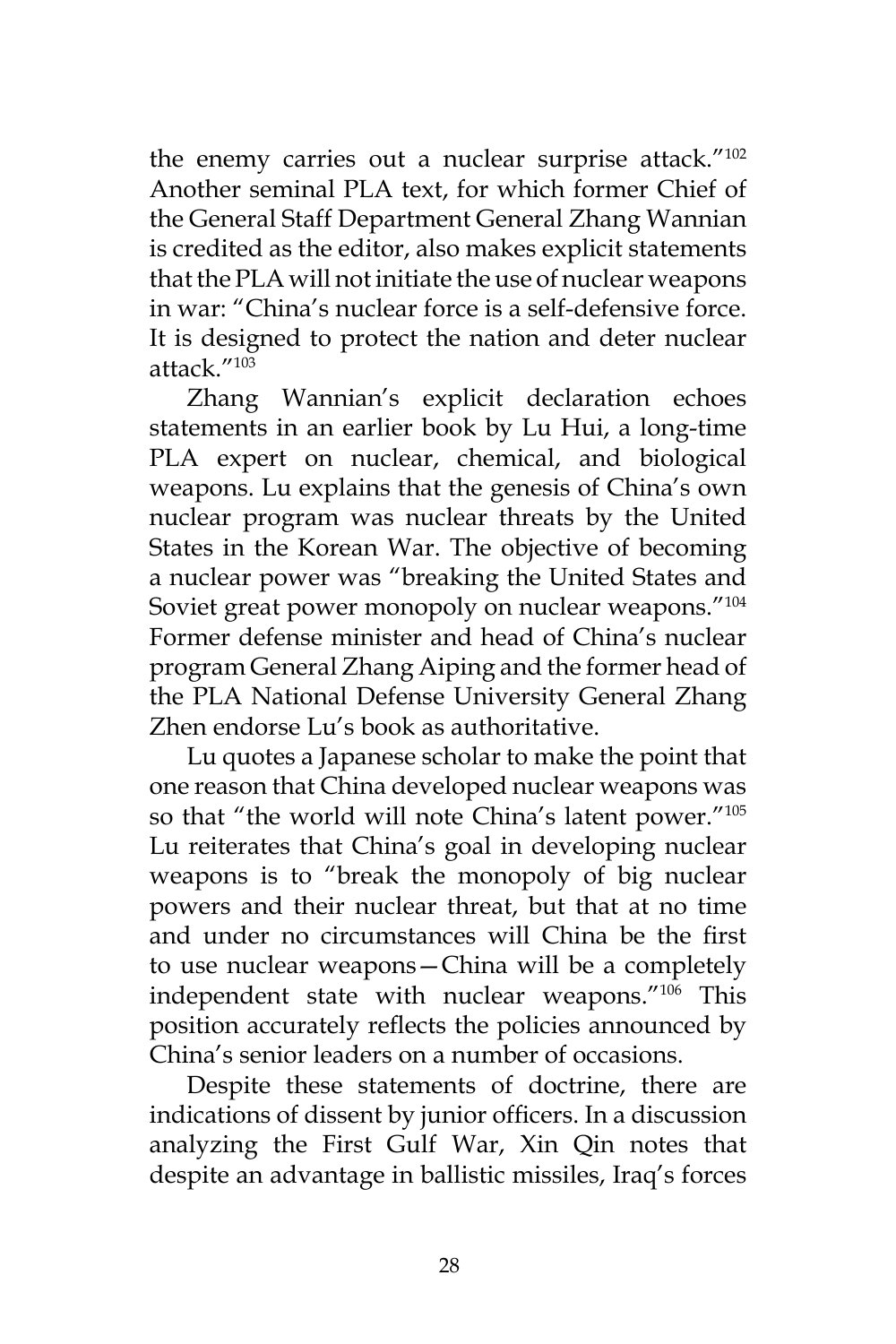never used them effectively. Xin argues that had Iraqi forces massed their ballistic missile fires early against a weaker coalition that was just in the build-phase of its deployment, they could have had a deadly effect. By waiting for coalition forces to fully deploy, train and disperse into combat formations, Iraqi forces missed the opportunity to destroy the coalition before they moved into combat. Xin's conclusion is that Iraq did not act decisively with initiative when it should have, and it did not mass its fires for deadly effect.<sup>107</sup> All of this suggests that consideration be given to preemptive action, especially using ballistic missiles, when enemy intentions become clear, even if no attack has taken place.

Xin goes on to argue that "when one is fighting an enemy that fears heavy military casualties, one can attack major enemy political, military, and economic objectives in the enemy homeland and wipe out his massed forces."108 Such a form of war can become a "war without engagement" because it uses long-range weapons and massed fires to wipe out the enemy's combat capability. Later in the same book, however, Xin makes the argument that "guided missiles are limited tools in warfare. They have to be used only against high value targets because their greatest worth is as a deterrent tool. Thus, guided missiles are 'political weapons' that have a political effect on a war."109 The final argument on the uses of missiles in war by Xin is that missiles are weapons of choice to seize the initiative in combat and regain the offensive.<sup>110</sup>

Xin Qin is probably representative of a number of younger PLA officers that are not committed by virtue of long ideological education to the no first use of nuclear weapons policy. Clearly, he and other junior officers see the utility of preemption and the utility of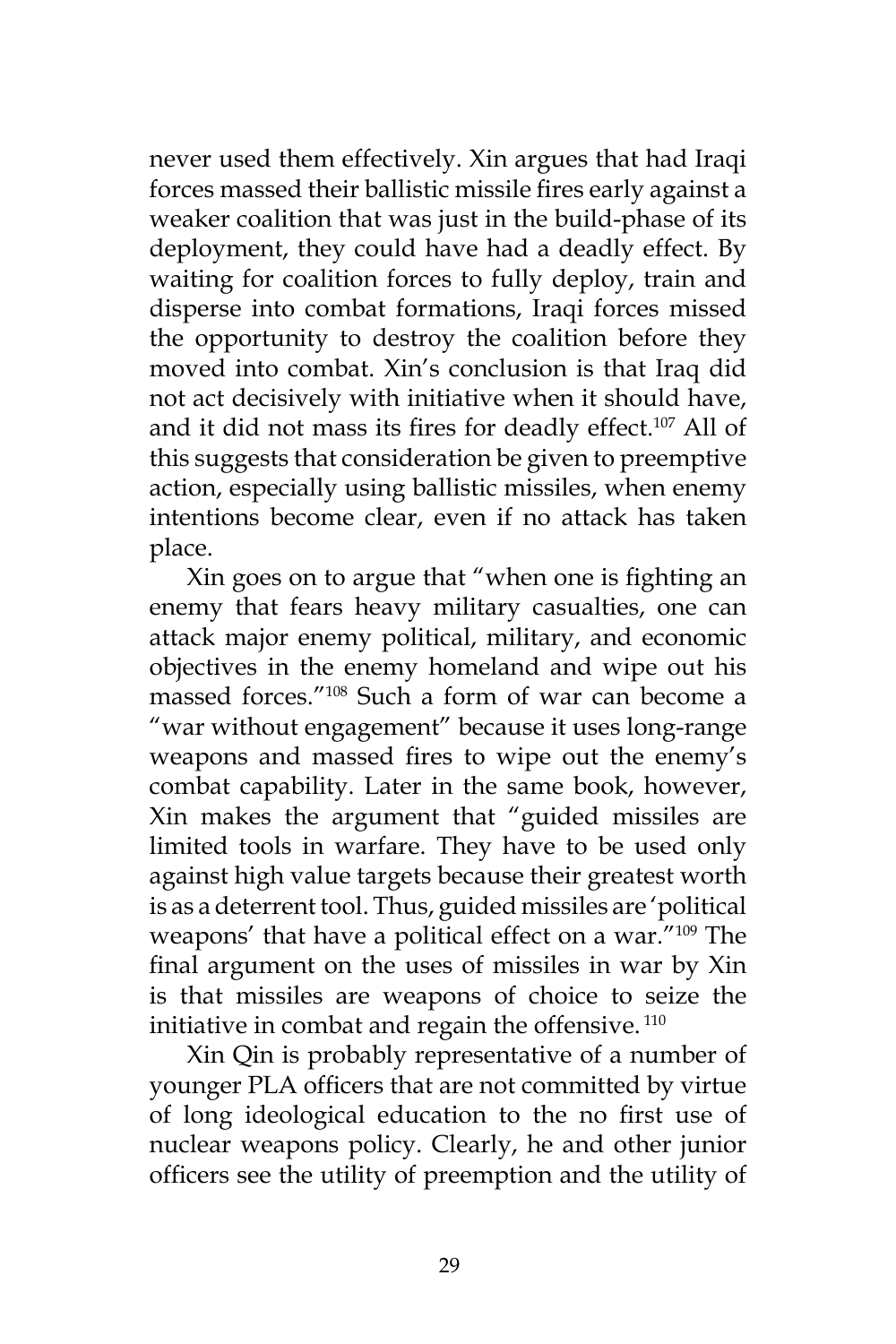the first use of these weapons, if the calculus can come out on China's side and massive nuclear retaliation can be avoided. Also, there is some ambiguity between the use of missiles and nuclear weapons at the campaign level and at the strategic level of war, but these younger officers do not dismiss using them out of hand.

There is wide acceptance of the doctrine of no first use at all levels of the PLA. Nonetheless, it is also apparent that nuclear strategists chafe at the doctrine and younger strategists, in particular, leave open in their writings the possibility that China may have to move away from this doctrine. Certainly at the theater level, the PLA leaves itself room to preempt an attack, even with nuclear weapons, if they believe this is a "nuclear counterattack" on an enemy about to launch a nuclear strike.

# **Conclusions.**

Examining the doctrinal text, *Zhanyi Lilun Xuexi Zhinan (A Guide to the Study of Campaign Theory)*  provided more information on China's nuclear doctrine, force deployment, command and control, and survivability measures than has been available in the past. Combining the examination of authoritative doctrinal text with materials from the Chinese press and those obtained through the Open Source Center helped to confirm the authenticity of the doctrinal text and provided supporting evidence for judgments about the nature of China's strategic rocket forces, their organization, readiness levels, and their control.

Another critical factor in the nuclear threat equation faced in the United States is the calculation by the CMC that China is able to absorb nuclear strikes with less catastrophic effects that the United States. This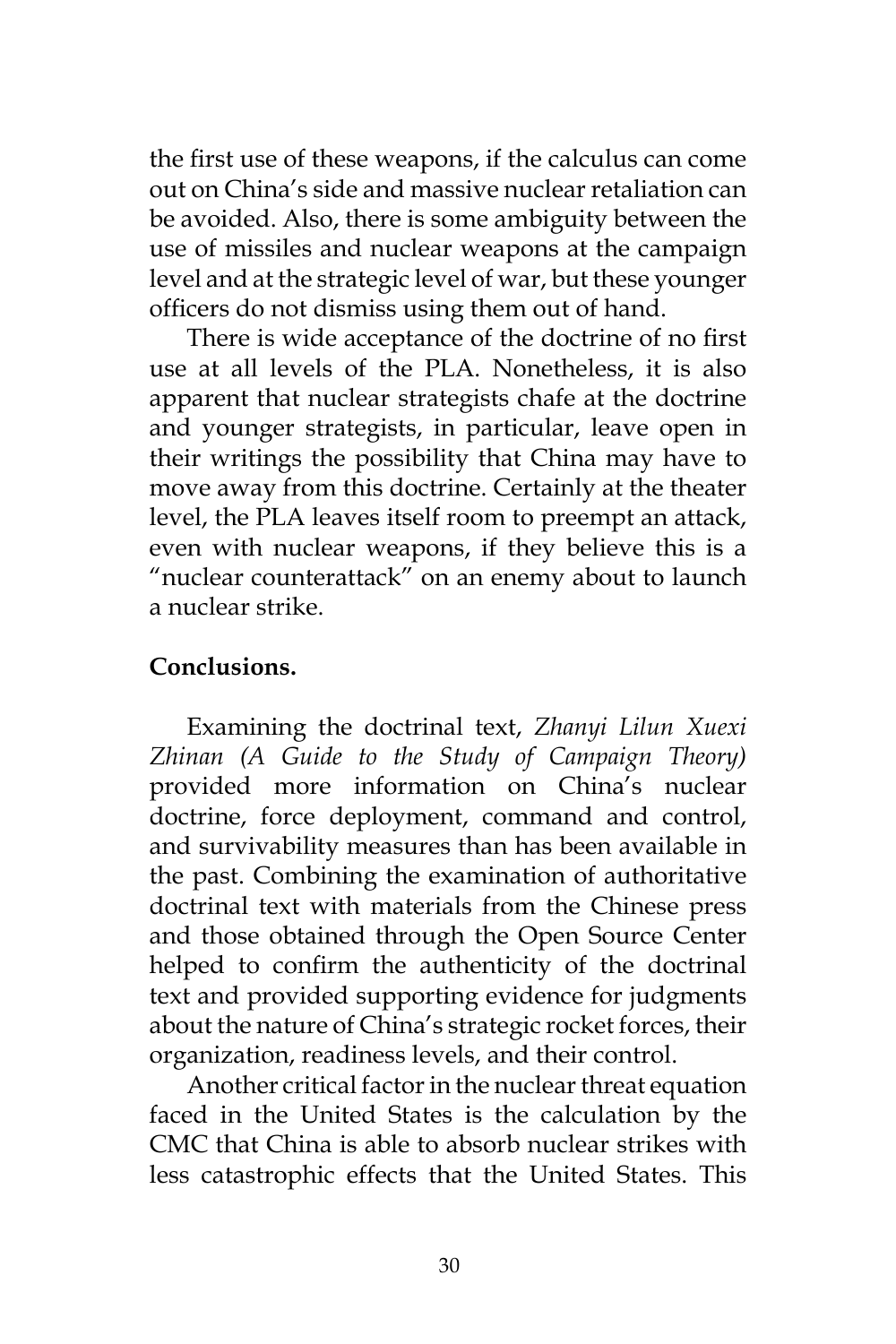judgment is a function of China's historical military culture, geography, and an intentional state-directed policy of civil defense and risk distribution.<sup>111</sup> For the United States, this means that Chinese leaders may miscalculate American will and mistakenly take risky actions.

The decision by Beijing to put nuclear and conventional warheads on the same classes of ballistic missiles and colocate them near each other in firing units of the Second Artillery Corps also increases the risk of accidental nuclear conflict. If a country with good surveillance systems, like the United States, detects a missile being launched, it has serious choices to make. It can absorb a first strike, see whether it is hit with a nuclear or conventional weapon, and retaliate in kind; or it can decide to launch a major strike on warning. If the nation under attack has ballistic missile defenses, it might be able to stop an incoming missile and seek other ways to reduce tensions and a wide war.

A critical factor in any American decision will be the capabilities of American space-based sensor systems. Accurate sensors may be able to determine whether China launched a conventional or nucleartipped missile, and such a determination could prevent immediate escalation of a crisis or conflict.

However, some PLA officers advocate the capability for China to ensure that foreign surveillance assets cannot observe China from space. Indeed, on two occasions in recent months, the PLA has taken actions to demonstrate that it has moved from theoretical research and simulations of space warfare to demonstrate the capability to blind or destroy satellites over China. Moreover, the commander of the Second Artillery Corps has postponed a visit to the United States Strategic Command (STRATCOM) at the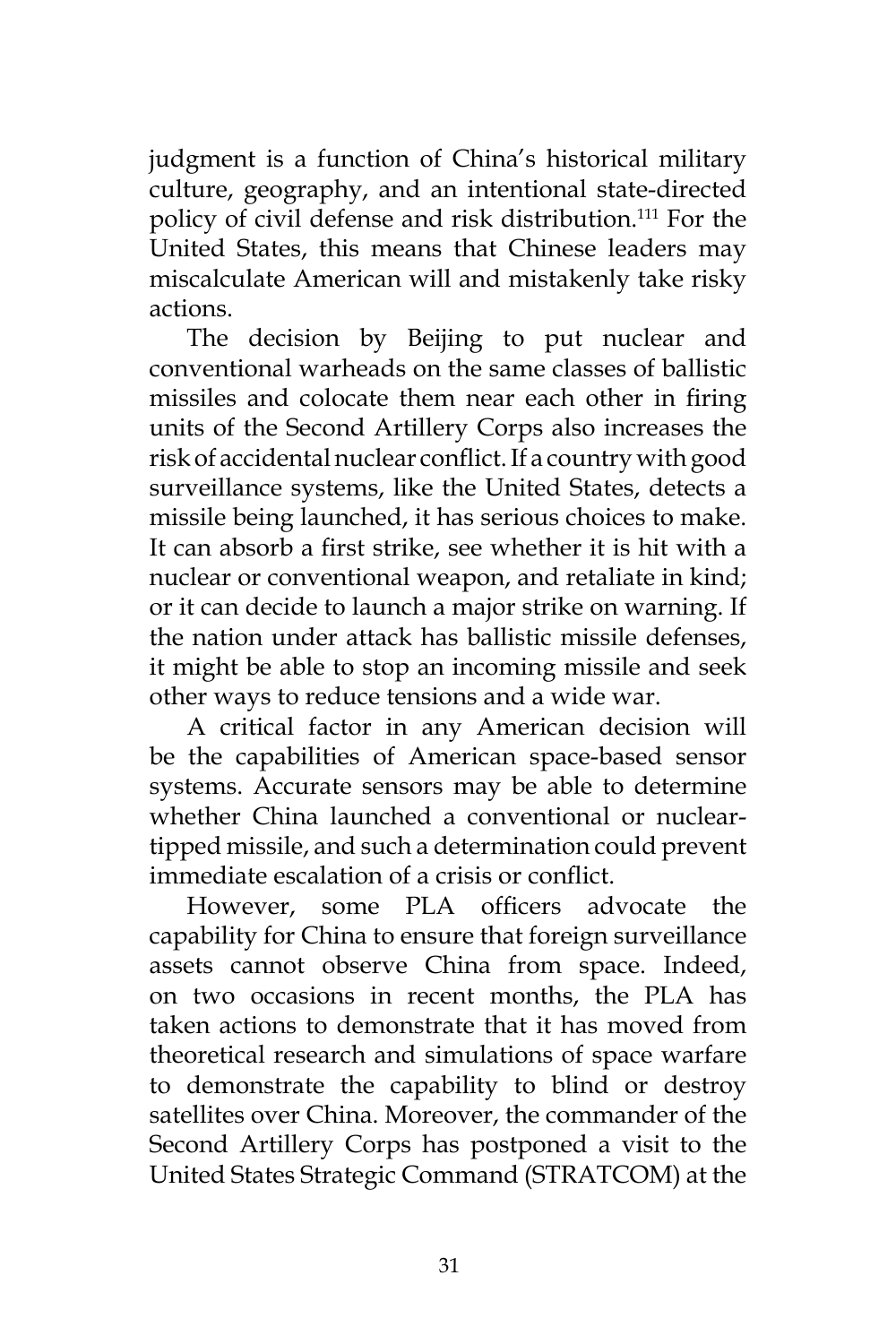invitation of the STRATCOM commander, to engage in a strategic dialogue about such matters as a means of threat reduction.

The discussion of the need to mass missile fire and use missiles decisively, with surprise, in a theater war also undermines the likelihood that China would adhere to its own declared "no first use" policy. These considerations also reinforce the need for the United States to have effective ballistic missile defenses.

Perhaps the most serious questions raised in this paper are about the PLA's concentrated efforts to attack a deployed, moving aircraft carrier battle group. The PLA is coming closer to achieving that capability. The ambiguity over what form any ballistic (or cruise) missile attack might take creates a volatile situation in case of any crisis over Taiwan, or between China and Japan.

Finally, the debate inside China over the viability of its "no first use" policy is real. At present, older veterans of the Foreign Ministry and the PLA insist that the policy stay unchanged. However, younger scholars, soldiers, and diplomats will keep up the pressure to pull back from this policy, which requires continued attention and strategic dialogue with China's policy community.

At present, China has no real-time global space surveillance capability. Therefore, warning of impending nuclear attack must come from human intelligence. A global surveillance capability requires a system of relay satellites, which China is building but has not achieved. Thus, as China's space surveillance improves over the next decade, its nuclear doctrine will probably evolve.

These are serious matters for the American armed forces. China's nuclear forces are evolving and the way they are used is under debate. The way that the PLA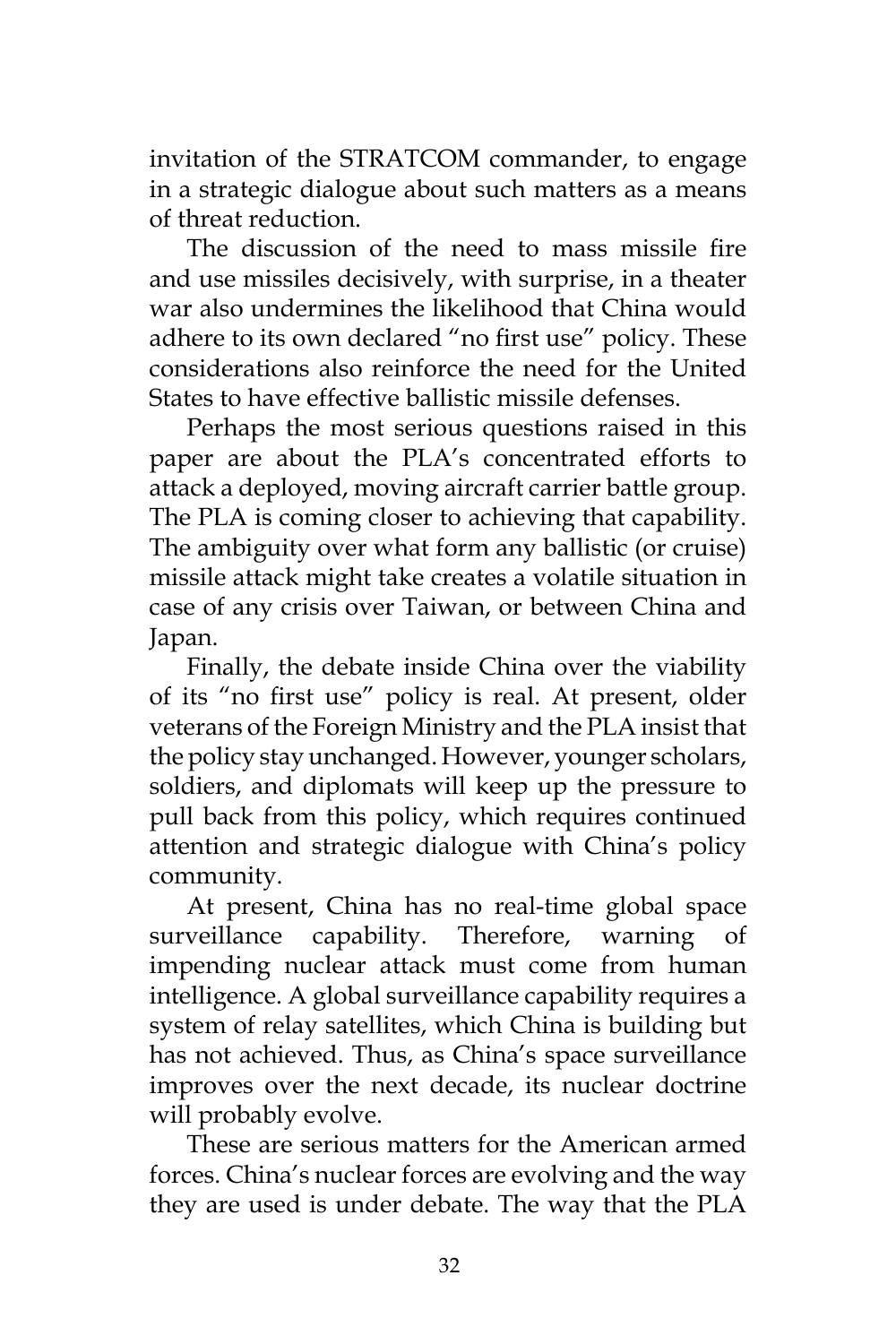handles its commitment to dominating space and its commitment to being capable of attacking American C4ISR systems affects strategic warning, missile defenses, and command and control. For the Army, with the responsibility to defend the United States against missile attack, it means that watching the evolution of this debate in China is critical to success.

#### **Endnotes**

1. Xue Xinglin, *Zhanyi Lilun Xuexi Zhinan (A Guide to the Study of Campaign Theory)*, Beijing: National Defense University Press, 2002.

2. Wang Houqing and Zhang Xingye, *et al*., *Zhanyi Xue (The Science of Campaigns)*, Beijing: National Defense University Press, 2000. *Zhanyi Xue* is an "internal distribution only" (restricted, or *neibu*) PLA book, although a number of copies have made it into the United States and are circulating in academic and policy circles. *Zhanyi Lilun Zhinan* is available in PLA bookstores and explains many of the concepts in the restricted volume.

3. Sun Yiming and Yang Liping, *Xinxihua Zhanzheng Zhong de Zhanshhu Shuju Lian (Tactical Data Links in Information Warfare*), Beijing: Beijing Post and Telecommunications College Press, 2005, pp. 5, 276-314.

4. This 1999 book set out the major tasks for future military development by the PLA. It has an effect on military development analogous to the *Quadrennial Defense Review* in the United States, setting major defense goals and time lines to accomplish them. It is important because, in large measure, the PLA has been successful in achieving these goals. Zhang Wannian, Ed. *Dangdai Shijie Junshi yu Zhongguo Guofang (China's National Defense and Contemporary World Military Affairs),* Beijing: Military Science Press, 1999.

5. Hong Kong *Cheng Ming,* in Foreign Broadcast Information Service (FBIS) Open Source Center CPP20060714715009, July 13, 2006, *www.opensource.gov*. *Cheng Ming* has served as an outlet for information released by the Chinese Communist Party for decades, although it is a private magazine that is not owned by the PRC government.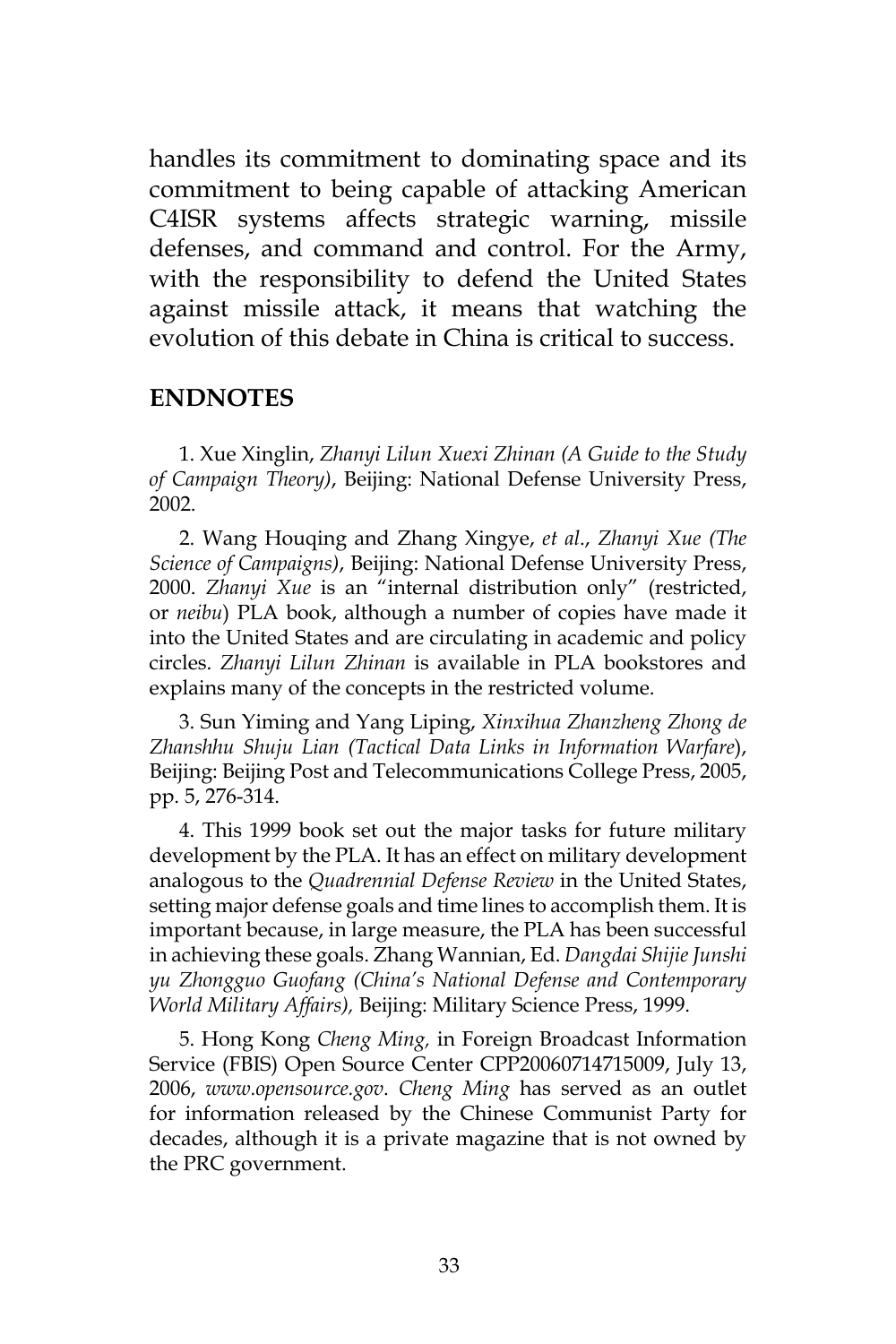6. Wang Zhongquan, *Meiguo He Liliang yu He Zhanlue (American Nuclear [Weapons] Strength and Nuclear Strategy),* Beijing: National Defense University Press, 1995, pp. 125-126.

7. Yun Shan, "Zhimian Xin Junshi" (Facing New Military Transformation Squarely), *Liaowang Xinwen Zhoukan (Clear Lookout News Weekly),* No. 28, July 14, 2003, p. 20.

8. Xin Qin, *Xinxihua Shidai de Zhanzheng (Warfare in the Information Age),* Beijing: National Defense University Press, 2000, pp. 297-299. The use of missiles as "trump cards" or magic, "assasin's mace" weapons *(sa shou jian)* to win a war is discussed in Ge Xinliu, Mao Guanghong, and Yu Bo, "Xinxi Zhan zong de Daodan Budui Mianlin de Wenti yu Duice" (The Problems Faced by Guided Missile Forces in Information Warfare and Countermeasures), in Guofangdaxue Bianjibu, *Wo Jun Xinxizhan Wenti Yanjiu (Research on Information Warfare Problems for the PLA),*  Beijing: NDU Press, 1999, pp. 188-192. The latter book is a closely held compilation of papers for PLA internal use only from a PLAwide conference on information warfare.

9. Zhang Wannian, ed., *Dangdai Shijie Junshi yu Zhongguo Guofang (China's National Defense and Contemporary World Military Affairs*), Beijing: Military Science Press, 1999, p. 107-108. Although the book is 7 years old, it is perhaps the most authoritative statement of China's defense posture published by the PLA in a decade. It stands like a future defense posture statement for the PLA and contains guidance for military doctrine and acquisition, much of which has been accomplished in the years since it was published.

10. *Ibid*., p. 202.

11. *Ibid*.

12. Xia Liping, "China's Military Strategy of Active Defense," *Xuexi Shibao,* December 12, 2005, in Open Source Center, CPP2005122325001, *www.opensource.gov*.

13. Li Jijun*, Junshi Zhanlue Siwei (Thinking about Military Strategy),* Beijing: Military Science Press, 1996, 2000, 2002, pp. 188- 189.

14. China's security thinkers do not ignore other powerful states like Japan, India, and Russia, but they see the United States as the greatest potent threat. A good example of how other powerful states are treated is Wang Yizhou, *Dangdai Guoji ZhengzhiBanlun* (A Review of Contemporary International Politics), Shanghai: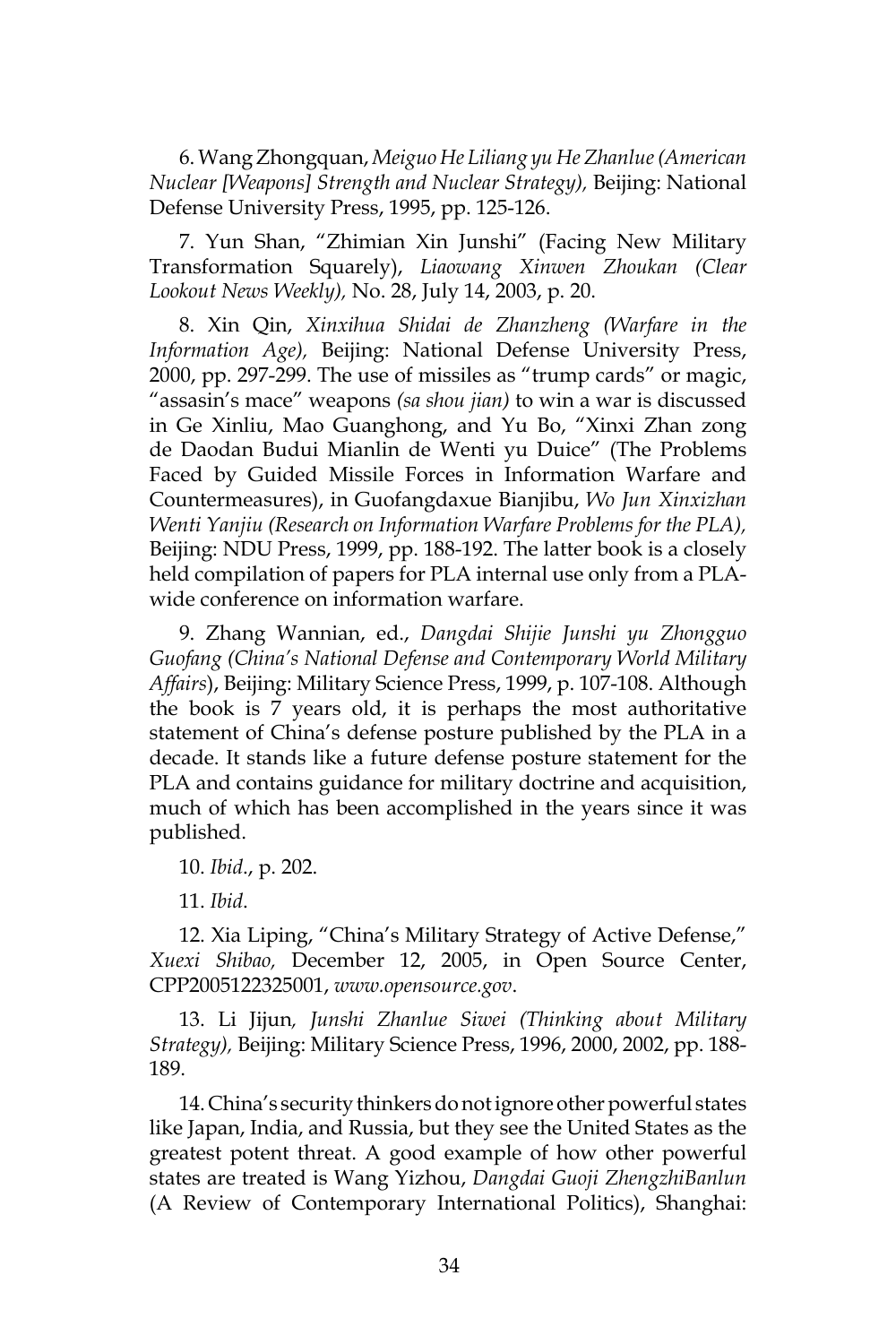Shanghai People's Press, 1995. Wang, a senior researcher with the Chinese Academy of Social Sciences, identified a range of potential security threats to China. Wang sees China's security environment as a complicated mix of old and new security threats. Some of these are clear, and some latent. Russia is a former threat and is now too weak militarily to be a major threat to China. In addition, Russia's security cooperation and arms sales to China make it a significantly lower threat than was the Soviet Union. India's growing nuclear capacity is a latent threat, while Pakistan is seen as a threat only if it becomes a radical Islamic state. Wang sees Japan as a clear potential threat to China because of its modern, strong air force and navy, its alliance with the United States, and its history of aggression. The clearest threat, however, although it is a "potential or latent threat," is the United States. Moreover, American security policies such as the emphasis on expanding democracy and the fact that the United States is the sole world superpower capable of coercing other nations, make it the greatest potential strategic threat to China for both political and military reasons.

#### 15. Li, *Junshi Zhanlue Siwei*, pp. 210-212.

16. Yan Xuetong, ed., *Zhongguo Guojia Liyi Fenxi* (*An Analysis of China's National Interest*), Tianjin: Tianjin People's Press, 1997, p. 158. Senior scholars at the American Studies Center of Fudan Univeristy in Shanghai also acknowledge the United States as a major power whose military capabilities alone can threaten China. Meeting at Fudan University, June 24, 2006.

17. Information Office of the People's Republic of China State Council, *China's National Defense in 2006,* December 2006. In Open Source Center, 0630 GMT, December 29, 2006, FEA20061230063508.

18. Xia, "China's Military Strategy of Active Defense."

19. See Andrew Scobell, *China's Use of Military Force: Beyond the Great Wall and the Long March*, New York: Cambridge University Press, 2003, pp. 34-35.

20. *Ibid*., p. 35. Scobell quotes Marshall Peng Dehuai and other PLA researchers from the Academy of Military Science in his discussion of the active defense.

21. Discussions with scholars in Shanghai and Beijing, June 2006.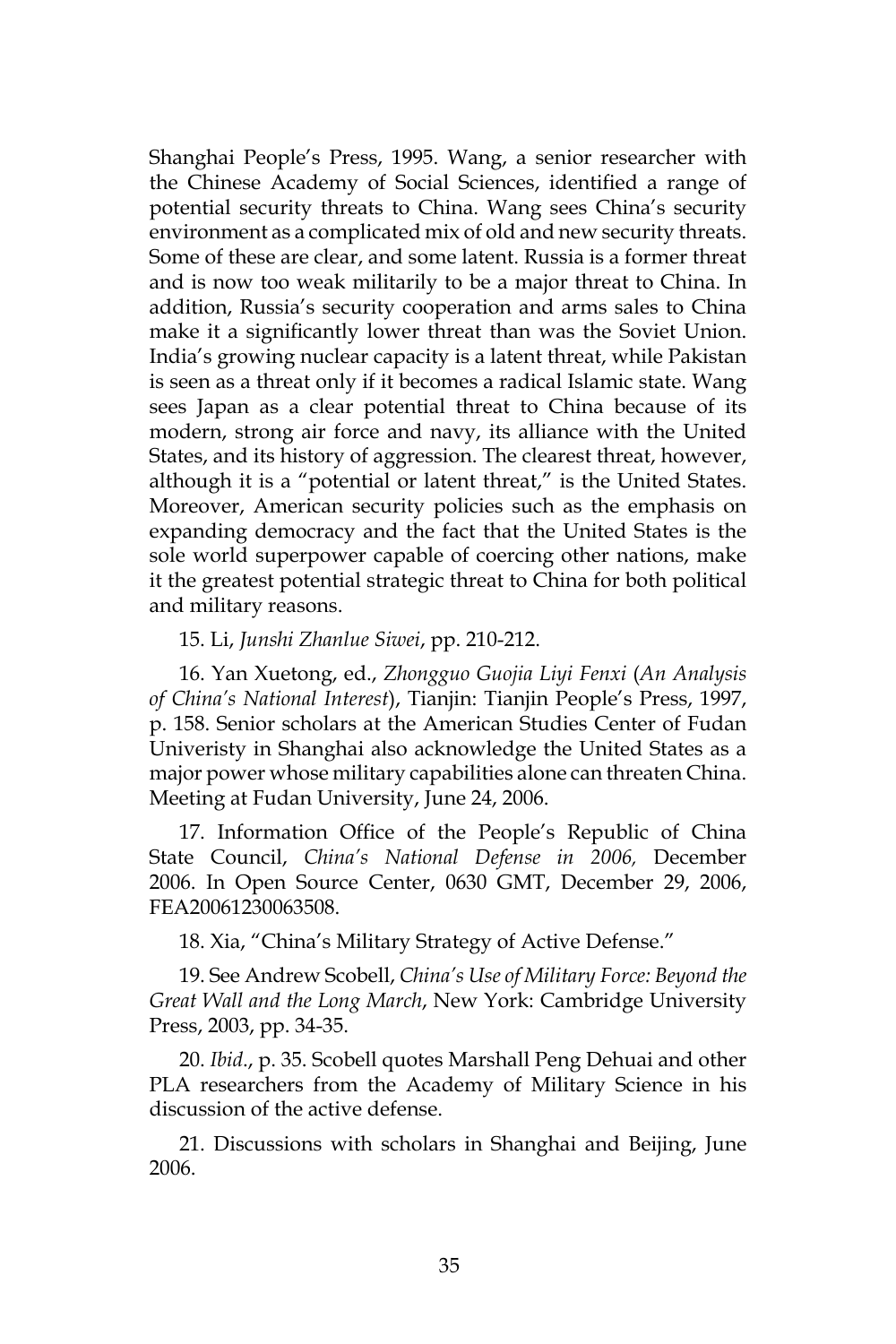22. There are two types of missile campaigns: the nuclear counterattack campaign and the conventional guided missile attack campaign. The latter (conventional) involves surprise and sudden, preemptive action, Xue, p. 148. Two points in contemporary PLA doctrine are relevant here. The first emphasizes that "in modern warfare the application of firepower involves the use of precision guided missiles," and the second that "sudden attacks and surprise attacks are the route to success in warfare." See Li Bingyan, *Da Moulue yu Xin Junshi Biange (Grand Strategy and the New Revolution in Military Affairs),* Beijing: Military Science Press, 2004, pp. 52, 56.

23. Xue, p. 393.

24. *Ibid*., p. 394.

25. *Ibid*., pp. 393-394.

26. *Ibid*., p. 153.

27. Zhang Wannian, ed., *Dangdai Shijie Junshi yu Zhongguo Guofang* (China's National Defense and Contemporary World Military Affairs), Beijing: Military Science Press, 1999, p. 114.

28. Xin, pp. 298-299.

29. *Ibid*., pp. 94-95.

30. The author was a military attaché in China between 1988 and 1990 and from 1995 to the end of 1997. In the intervening years, the author visited China regularly as a strategist on the Army staff and met with PLA officers and senior military delegations. This paragraph summarizes their comments.

31. Xue, pp. 384-400.

32. Xin, p. 88.

33. *Ibid*., pp. 88-89.

34. Liu Mingtao, Yang Chengjun, *et al.*, eds., *Gao Jishu Zhanzheng Zhong de Daodan Zhan* (*Ballistic Missile Battles in High Technology Warfare*), Beijing: National Defense University Press, 1993, p. 15.

35. *Ibid*., p. 11.

36. *Ibid*.

37. DF stands for *Dong Feng*, which means "East Wind."

38. Guo Wujun, *Lun Zhanlue Zhihui (On Strategic Command and Control),* Beijing: Military Science Press, 2001, p. 226.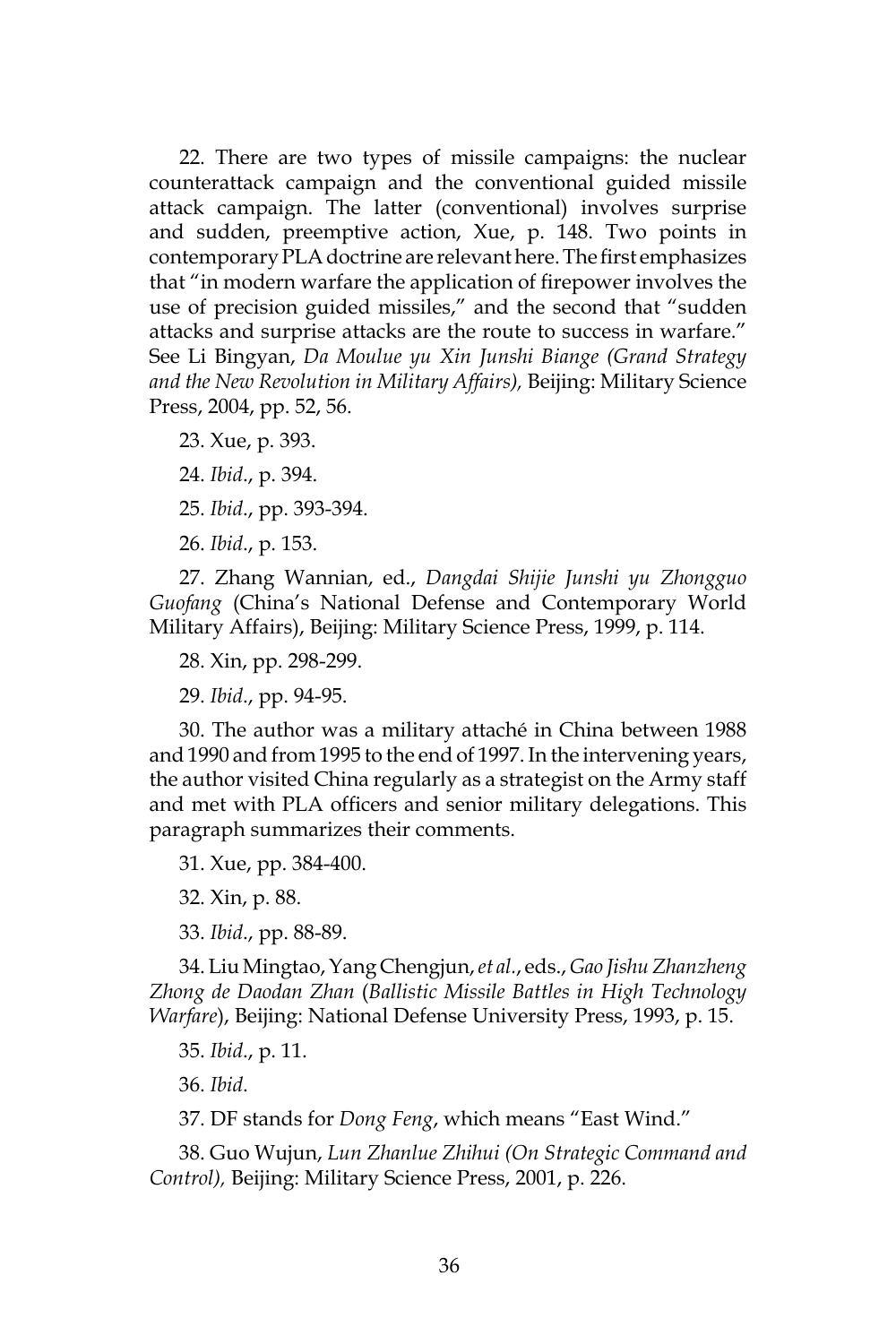39. Nie Yubao, "Daji haishang di da jian jianting biandui de dianzi zhan zhanfa" (Combat Methods for Electronic Warfare Attacks on Heavily Fortified Enemy Naval Formations), in Military Science Editorial Group, *Wo Jun Xixi Zhan Wenti Yanjiu (Research on Questions about Information Warfare in the PLA),* Beijing: National Defense University Press, 1999, pp. 183-187.

40. *Ibid*.

41. Ge Xinliu, Mao Guanghong, and Yu Bo, "Xinxi zhan zhong daodan budui mianlin de wenti yu duici," (Problems Faced by Guided Missile Forces in Information Warfare Conditions and Their Countermeasures), in Military Science Editorial Group, *Wo Jun Xixi Zhan Wenti Yanjiu*, pp. 188-189.

42. Min Zengfu, *Kongjun Junshi Sixiang Gailun (An outline of Air Force Military Thought),* Beijing: PLA Press, 2006, pp. 377-378.

43. Tan Shoulin and Zhang Daqiao, "Effective Range for Terminal Guidance Ballistic Missile Attacking Aircraft Carrier," in *Qingbao Zhihui Kongzhi yu Fangzhen Jishu* (*Information Command and Control Systems and Simulation Technology),* Vol. 28, No. 4, August 2006, pp. 6-9.

44. *Ibid*. p. 9.

45. Li Xinqi, Tan Shoulin, and Li Hongxia, "Precaution Model Simulation Actualization on Threat of Maneuver Target Group at Sea," in *Qingbao Zhihui Kongzhi yu Fangzhen Jishu* (*Information Command and Control Systems and Simulation Technology),* August 2005. In Opensource Center, November 25, 2005.

46. Xue, pp. 387-388.

47. The Central Military Commission's confidence that it will get advance warning of an attack has serious counterintelligence implications for the United States. At present, the PLA lacks a real-time, national technical collection capability. It will probably take at least 5 years for China to deploy sufficient real-time global surveillance assets. The PLA's confidence, therefore, implies that it has sufficient human intelligence assets in place in the United States to provide such warning.

48. Scobell, *China's Use of Military Force,* pp. 34-35.

49. Ge Xinliu, *et al*., "Xinxi Zhan zhong daodan budui mianlin de wenti yu duice," (The Real Problems in Information War Encountered by Guided Missile Forces), Military Science Editorial Group, *Wo Jun Xixi Zhan Wenti Yanjiu (Research on Questions*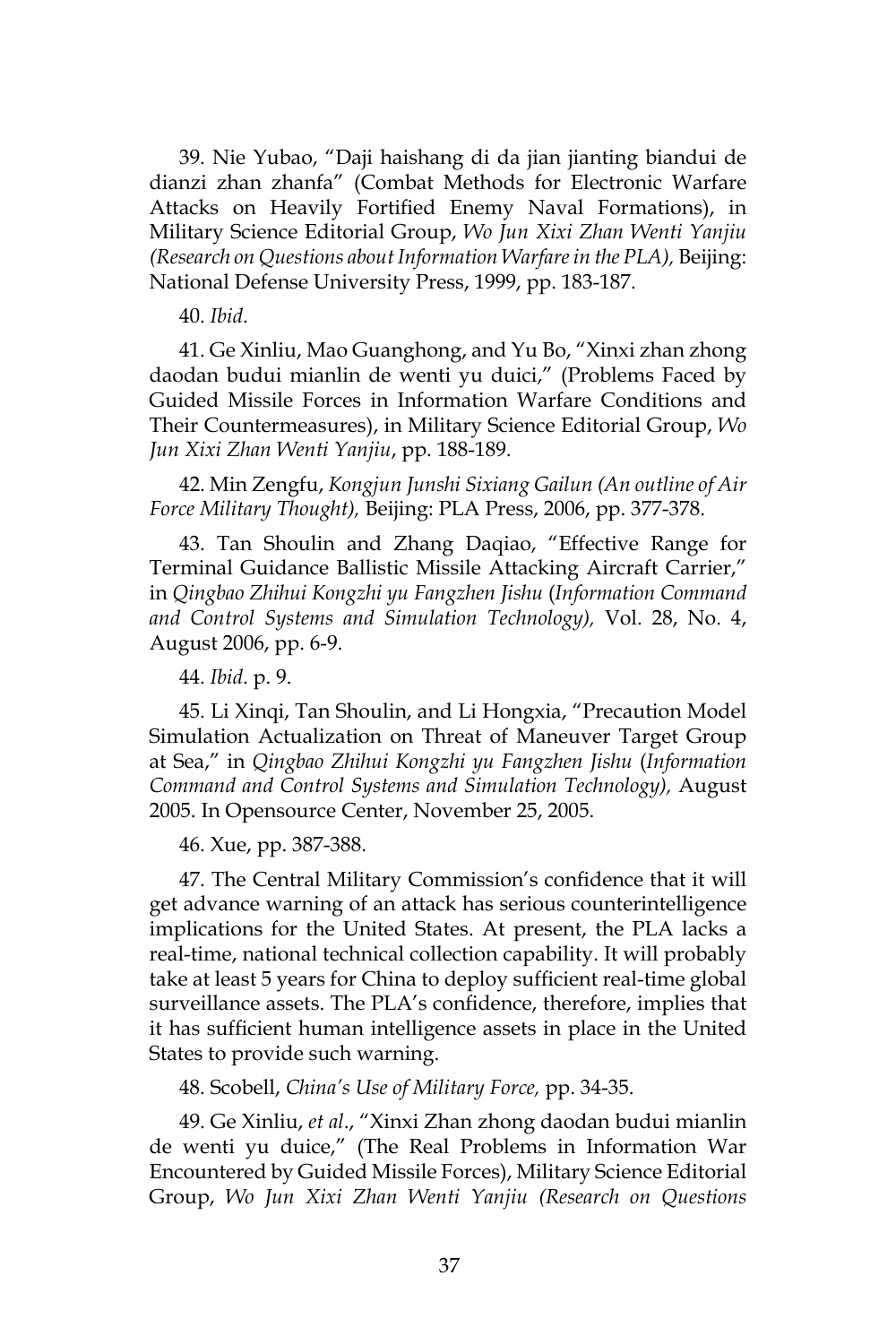*about Information Warfare in the PLA),* Beijing: National Defense University Press, 1999, p. 189.

50. Pan Youmu, "Zhuoyan kongtian—ti hua tan suo kongtian anquan zhanlue" (Focus on Air–Space Integration and Study National Air–Space Security Strategy), *Zhongguo Junshi Kexue*  (*China Military Science),* Beijing: Vol. 19, February 2006, pp. 60-66; quote from p. 66.

51. Wendell Minnick, "China Flexes Space Muscles: Satellite Destruction Highlights Beijing's Focus," *Defense News*, January 22, 2007, p. 7.

52. Xue, pp. 148-153.

53. Xia Liping, "China's Military Strategy of Active Defense," *Xuexi Shibao,* December 12, 2005, in Open Source Center, CPP2005122325001, *www.opensource.gov*.

54. *Ibid*. See also Xue, p. 384.

55. Xue, p. 267. See also Zhang Wannian, ed., *Dangdai Shijie Junshi yu Zhongguo Guofang (China's National Defense and Contemporary World Military Affairs)*, Beijing: Military Science Press, 2000, p. 202.

56. Xue, p. 385.

57. *Ibid*.

58. *Ibid*., p. 384.

59. *Ibid*. According to the International Institute for Strategic Studies (IISS), the PLAAF has one nuclear-ready regiment of up to 20 H-6 (Tu-16) *Badger* bombers on standby. See IISS, *The Military Balance 2006*, London: Routledge, 2006, p. 268.

60. Peng Guangqian and Yao Youzhi, *The Science of Military Strategy.* Beijing: Military Science Publishing House, 2005, p. 218. This is the English language translation, with some updates, of Peng Guangqian, *et al*., eds., *Zhanlue Xue 2001 (On Strategy 2001),*  Beijing: Military Science Press, 2001.

61. *Ibid*.

62. On this doctrine, see Cheng Feng and Larry M. Wortzel, "PLA Operational Principles and Limited War; The Sino-Indian War of 1962," in Mark A. Ryan, David M. Finklestein, and Michael McDevitt, eds., *Chinese Warfighting: The PLA Experience Since 1949,*  Armonk, NY: M. E. Sharpe, 2003, pp. 180-183, 194-195.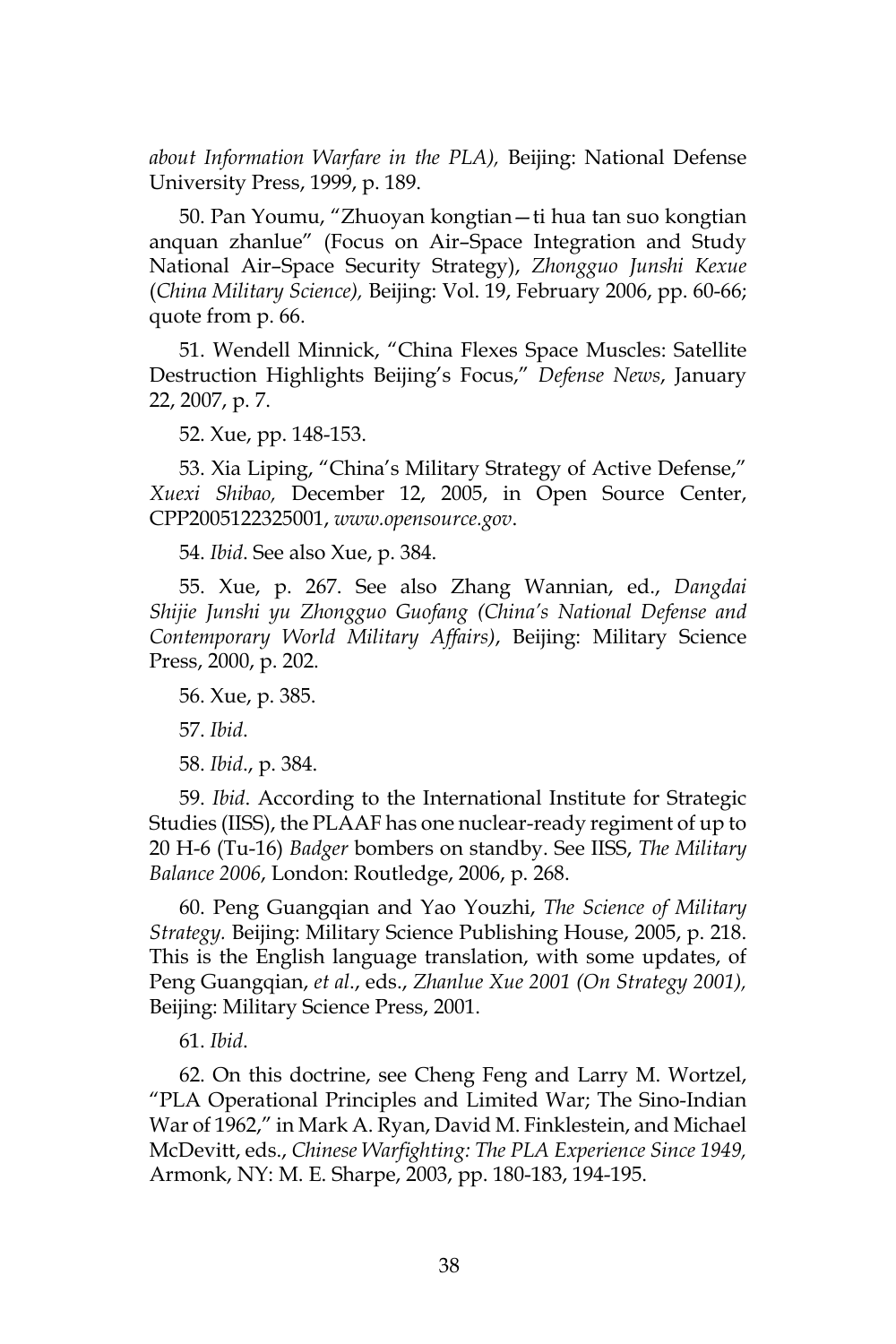63. Xin Qin reinforces this, writing that "one must attack the C4ISR network that supports the command and control system of an enemy, particularly one that is fighting a war on external lines (in other words, an enemy fighting a power projection war)," Xin, p. 90.

64. *Ibid*., pp. 384-385. These targeting priorities are repeated in a basic level PLA publication intended to educate the average soldier or junior officer on modern, high technology in war. This book says that nuclear-tipped intercontinental ballistic missiles target enemy political and economic centers, military bases, important defense industrial base areas, nuclear weapons storage depots, key communications hubs, and other such strategic targets. See Guo Yanhua, *et al*., eds., *Jushi Jishu Aomi Jieyi* (*Explaining the "Mysteries" of Military High Technology*), Beijing: National Defense University Press, 2005, p. 123.

65. Xue, p. 385. See also Liu Mingtao, Yang Chengjun, *et al*, eds. *Gao Jishu Zhanzheng Zhong de Daodan Zhan (Ballistic Missile Battles in High Technology Warfare),* Beijing: National Defense University Press, 1993, p. 116. Ge Xinliu, Mao Guanghong and Yu Bo, *Wo Jun Xinxizhan Wenti Yanjiu (PLA Research on Problems of Information Warfare),* Beijing: NDU Press, 1999, pp. 188-192.

66. *Ibid*., p. 387.

67. *Ibid*., p. 388.

68. U.S. Defense Threat Reduction Agency, Conference Report: U.S.-China Strategic Dialogue, Honolulu, HI, August 1-3, 2005, Executive Summary, p. 1.

69. *Ibid*.

70. "Second Artillery Force Communications Regiment Drills Hard to Achieve Proficiency in Communication Skills," *Jiefangjin Bao*, February 16, 2006, *www.jiefangjunbao.com.cn*, in Open Source Center CPP20060216502004.

71. Xue, pp. 153, 390-391, 394. 72. Xin, p. 16. 73. Xue, p. 387. 74. *Ibid*., pp. 387-388. 75. *Ibid*., p. 389. 76. *Ibid*. 77. *Ibid*., p. 391.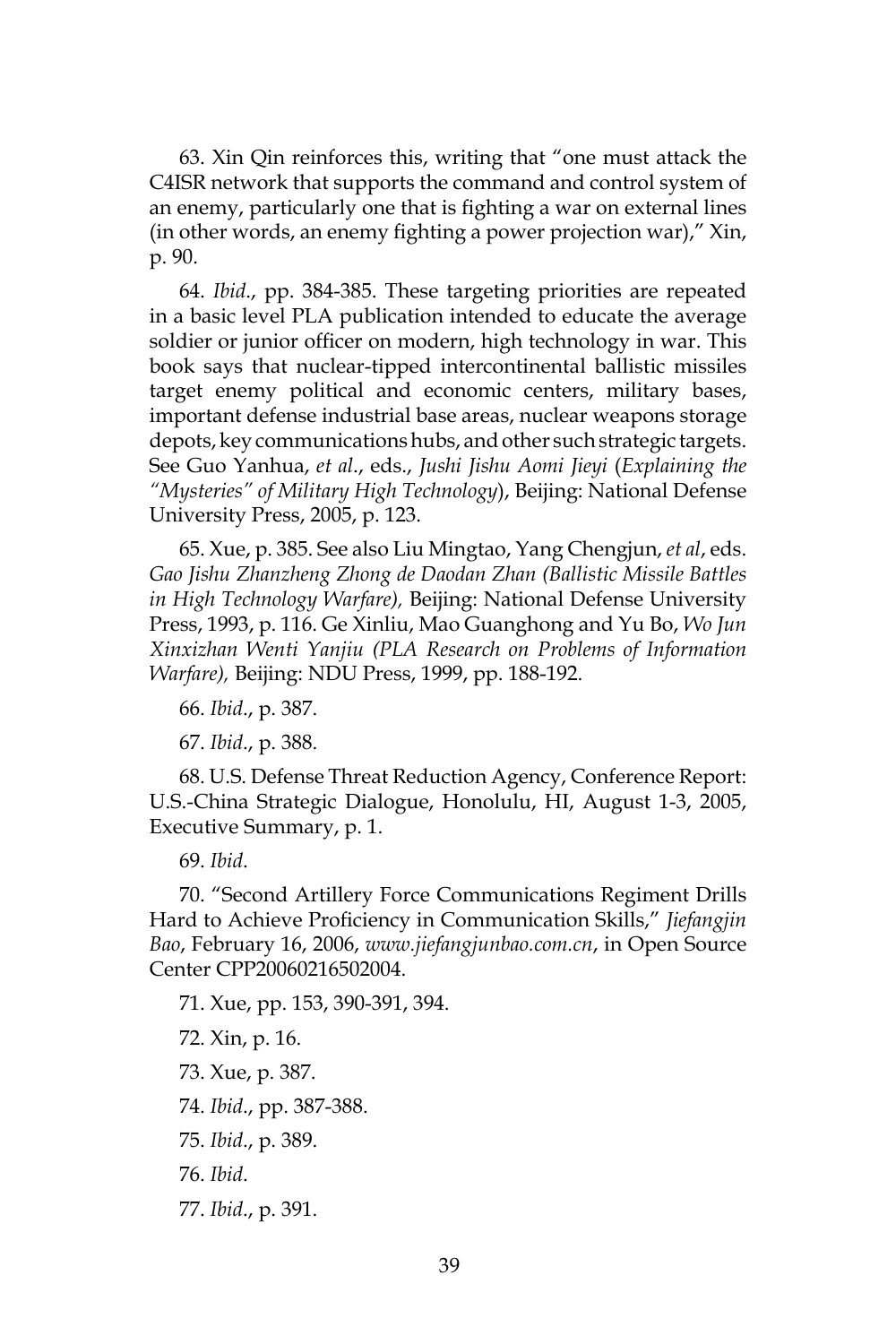78. *Ibid*.

79. *Ibid*., p. 153.

80. *Ibid*., p. 390.

81. *Ibid*.

82. FBIS Open Source Center, *rccb.osis.gov*, June 29, 2006, 2:27 PM.

83. Zhang Junkong and Wang Qingyong, "Research Results of Combat food Supply by a Second Artillery Base Fills the Gap," *Beijing Huojianbing Bao,* November 26, 2005, p. 1, in FBIS Open Source Center CPP20051227318002.

84. Tang Xudong, "Happy To Be the Safety Fuse in the Transport of National Treasure," *Huojianbiing Bao,* November 3, 2005, p. 2, in Open Source Center CPP20051227318011.

85. Zhang Ligang and Kang Fushun, "Trans-Regional Mobile Training Becomes Booster of Combat Capabilities," *Huojianbing Bao,* June 13, 2006, p. 1, in Open Source Center CPP2006 0710318004.

86. "Second Artillery Paper Reports Debates over 'Prestigious' Missile Position Design," *Huojianbing Bao,* April 1, 2006, p. 2, in Open Source Center CPP20060901318003.

87. Xue, p. 387.

88*. Ibid*.

89. *Ibid*., p. 392.

90. See Huang Luwei, Bi Yiming, and Yang Yifeng, "Research on Missile Forces Network Centric Warfare," in *Zhihui Kongzhi yu Fanghen (Command, Control and Simulation),* April 1, 2006, pp. 18- 21, in Open Source Center CPP200609077476001.

91. Liu and Yang, *Gao Jishu Zhanzheng Zhong de Daodan Zhan*, p. 107.

92. *Ibid*., p. 108.

93. Xue, p. 386.

94. Wang Zhongquan, *Meiguo He Liliang yu He Zhanlue*, pp. 69-74.

95. *Ibid*., 388.

96. *Jiefangjun Bao,* June 30, 2006, p. 1, FBIS Open Source Center CPP20060630718002.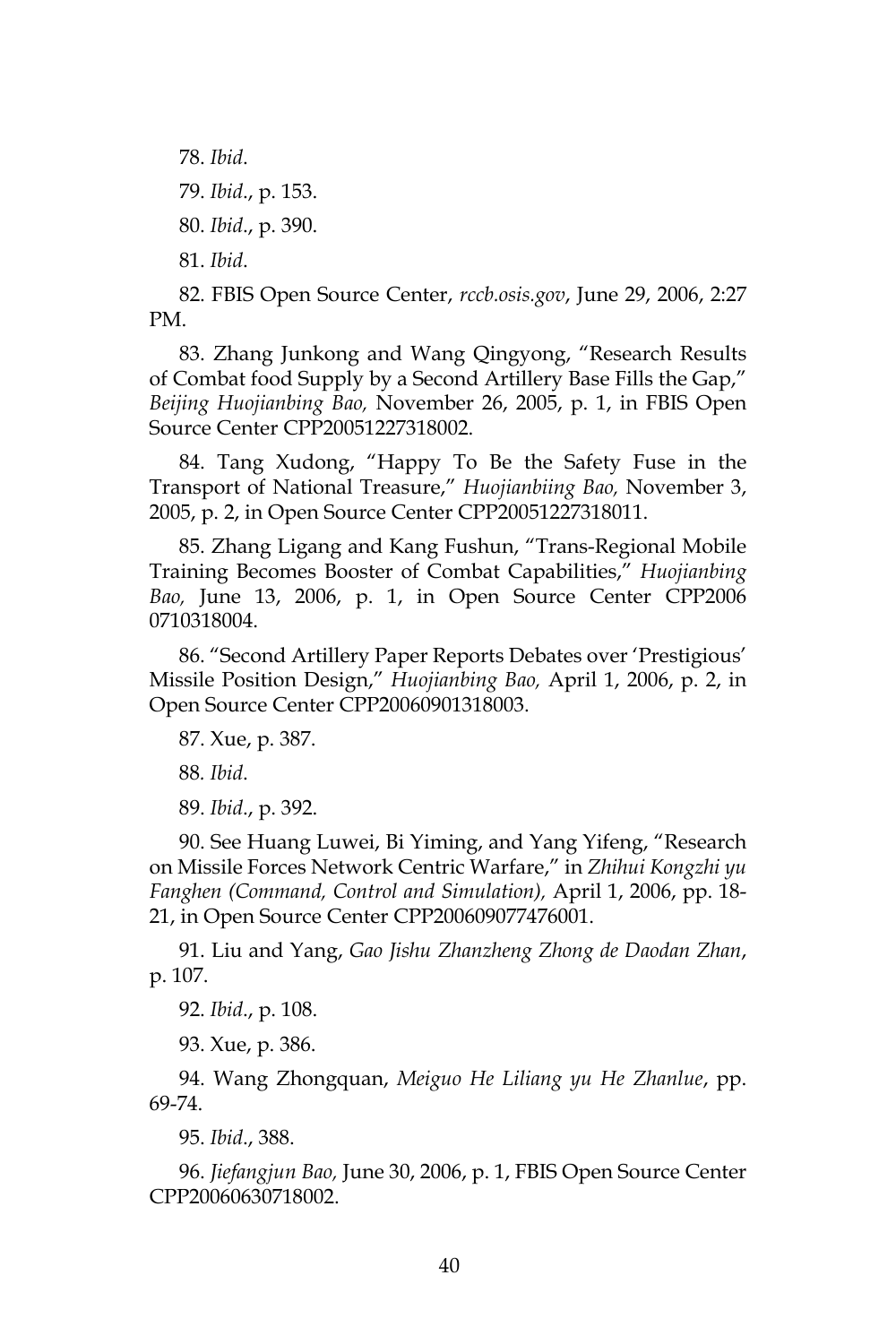97. See *www.chinamil.com.cn/jbzlk/outline/Jiefangjun Bao,* April 21, 2006, and May 25, 2006*.*

98. See Michael S. Chase and Evan Medieros, "China's Evolving Calculus: Modernization and Doctrinal Debate," in James Mulvenon and David Finklestein, *China's Revolution in Doctrinal Affairs: Emerging Trends in the Operational Art of the Chinese People's Liberation Army,* Arlington, VA: Rand Corporation and the Center for Naval Analysis, 2006, p. 147; Ken Allen and Maryanne Kivlehan-Wise, Implementing PLA Second Artillery Doctrinal Reforms, in Mulvenon and Finklestein, *China's Revolution in Doctrinal Affairs,* pp. 159-200; and Bates Gill, James Mulvenon, and Mark Stokes, "The Chinese Second Artillery Corps: Transition to Credible Deterrence," in James Mulvenon and Andrew N. D. Yang, eds., *The People's Liberation Army as an Organization*, Santa Monica, CA: Rand Corporation, 2002, pp. 510-586. The author is also grateful to M. Scot Tanner of the Rand Corporation and David Cowhig of the U.S. Department of State for their insights on the term as it is used by the Second Artillery.

99. *Xinhua News Service,* July 2, 2005, in FBIS Open Source Center, "Account of Party Central Committee's Care and Concern for Strategic Missile Units," *rccb.osis.gov*, July 5, 2006, 12:30 AM.

100. Xin, p. 16.

101. Interview in China with the professor by the author, June 2006.

102. Xue, p. 385.

103. Zhang, *Dangdai Shijie Junshi yu Zhongguo Guofang*, p. 203.

104. Lu Hui, ed., *HeHuaSheng Wuqi de Lishi yu Welai (The History of Nuclear, Chemical and Biological Weapons and their Future)*, Beijing: Military Science Press, 1991, p. 103.

105. *Ibid*., p. 127.

- 106. *Ibid*., p. 132.
- 107. Xin, pp. 88-89.
- 108. *Ibid*., p. 90.
- 109. *Ibid*., p. 297.
- 110. *Ibid*., p. 299.

111. The level of tolerance for the risk of nuclear war is explored in Xiao Xingbo, *He Zhanzheng yu Renfang (People's Air*